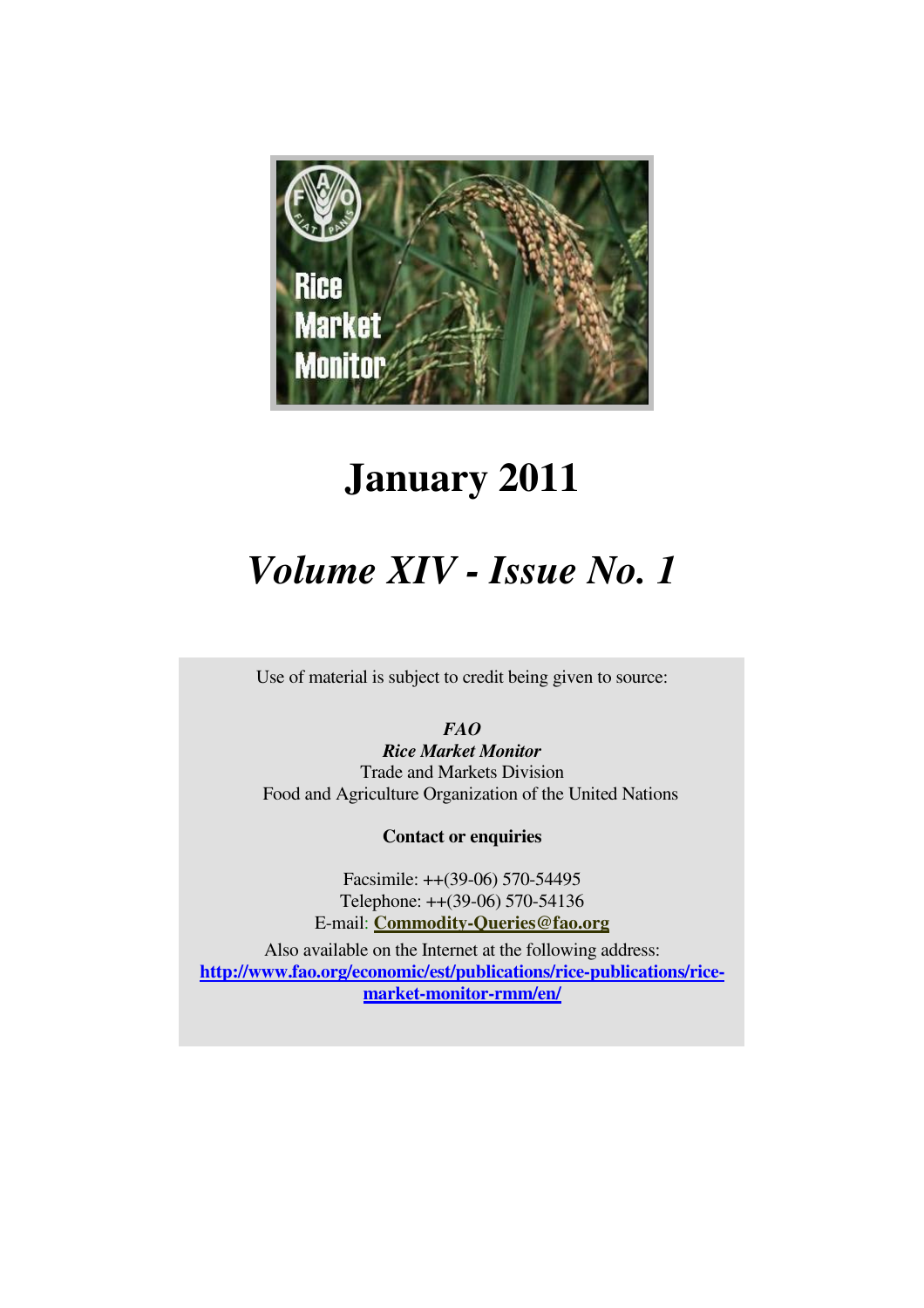#### **ROUND-UP**

• FAO has raised by 3 million tonnes its November estimate of world paddy production for the 2010 season to 700.7 million tonnes (467.3 million tonnes, milled basis). Much of the revision stems from improved prospects in China and, to a lower extent, Brazil, Cambodia and Thailand. At the new forecast level, **world rice production** in 2010 would be 3 percent larger than in the poor 2009 season and mark a new record. However, its realization very much depends on a positive outcome of the secondary crops in the northern hemisphere countries, which will be harvested in the next few months, bringing the 2010 season to a close. Indeed, in many producing countries, the first crops of the season have been disappointing, because of anomalous and extreme weather conditions, largely associated with the prevalence of La Niña since June 2010.

• Production in **Asia** is expected to expand by 3 percent to a new record in 2010, much on account of progress in China and a recovery in India. Further gains are expected in Bangladesh, Cambodia, Indonesia, the Islamic Republic of Iran, Japan, the Democratic People's Republic of Korea, Malaysia, Philippines, Sri Lanka and Viet Nam. However, adverse climatic conditions are seen to depress output in the Chinese Province of Taiwan, the Republic of Korea, the Lao People's Democratic Republic, Myanmar, Thailand and, particularly, Pakistan. Despite a policy-induced cutback in Egypt, production in **Africa** is forecast to grow by 1 percent, thanks to strong advancements in Eastern and Southern Africa and, especially, western Africa. This contrast with an almost 6 percent fall of output in **Latin America and the Caribbean**, where adverse climatic factors impaired crops, particularly in Brazil, but also Argentina, Bolivia, Colombia, Cuba, Guyana, Nicaragua, Uruguay and Venezuela. In **North America**, the United States reaped a record paddy crop, this season, although the quality of its long grain crop is causing concern. In **Europe**, the EU is estimated to face a contraction, while institutional support has kept production in the Russian Federation on the rise. In **Oceania**, larger water allocation was behind a two-fold increase in Australia.

• Since the November issue of the RMM, FAO has upgraded its forecasts of **2010 world trade** in rice by 460 000 tonnes to 31.5 million tonnes, 6 percent more than in 2009. This expansion was primarily driven by greater **imports** by Asian States, either to compensate for production shortfalls, curb domestic inflationary pressure or reconstitute stocks. Countries in Latin America and the Caribbean and Europe also imported more, while purchases fell in Africa. As for **exports**, much of the increase was met by Viet Nam, but also Pakistan, Thailand and the United States. However, Myanmar severely cut deliveries.

• FAO also raised its forecast for **world rice trade in calendar 2011** by nearly 900 000 tonnes to 31.4 million tonnes, only slightly below the estimate for 2010. Compared to 2010, improved supplies are anticipated to help countries in Asia and in Latin America and the Caribbean to cut **purchases**, while, in Europe and Africa, they may buy more. As for **exports**, Thailand is foreseen to step up deliveries substantially next year, compensating, together with Cambodia, China (Mainland) and Myanmar, for an expected sharp reduction in shipments from Pakistan and Viet Nam.

• Improved production prospects for 2010 are behind a higher forecast for **global rice consumption** in 2011, now assessed in the order of 461 million tonnes, or 3 percent above 2010. Much of the increase is likely to be in rice destined to food, with per caput consumption averaging close to 57 kilos in 2011, half a kilo more than in 2010. This increase largely reflects rising demand in the fast growing economies, which has also contributed to fuelling domestic price rises.

• Based on current expectations, global production in 2010 is anticipated to surpass consumption by more than 6 million tonnes, resulting in a 5 percent build-up of **world stocks** to 137.2 million tonnes in 2011, the highest since 2002. The increase is likely to concentrate in net exporting countries, especially China (Mainland), India and the United States. Among rice importers, Bangladesh, Indonesia, Sri Lanka and the European Union are also anticipated to increase the size of their inventories. The refurbishing of rice inventories is expected to lift the global **stock-to-use ratio** from 29.1 percent in 2010 to 29.7 percent in 2011.

• In contrast with the sharp rises observed in the wheat or maize markets, **world rice prices** were down on an annual basis in 2010, as reflected by the FAO All Rice Price Index which fell by 9 percent, or 24 points, to 229 points, influenced by the relatively low quotations that prevailed in the second and third quarters of the year. In June, world rice prices resumed an upward trend, but the arrival of new crops largely contained the rises in December and depressed them in January. As for the coming months, relatively abundant supplies are expected to moderate the pressure stemming from other markets, but much will depend on how crops that are now in the field fare.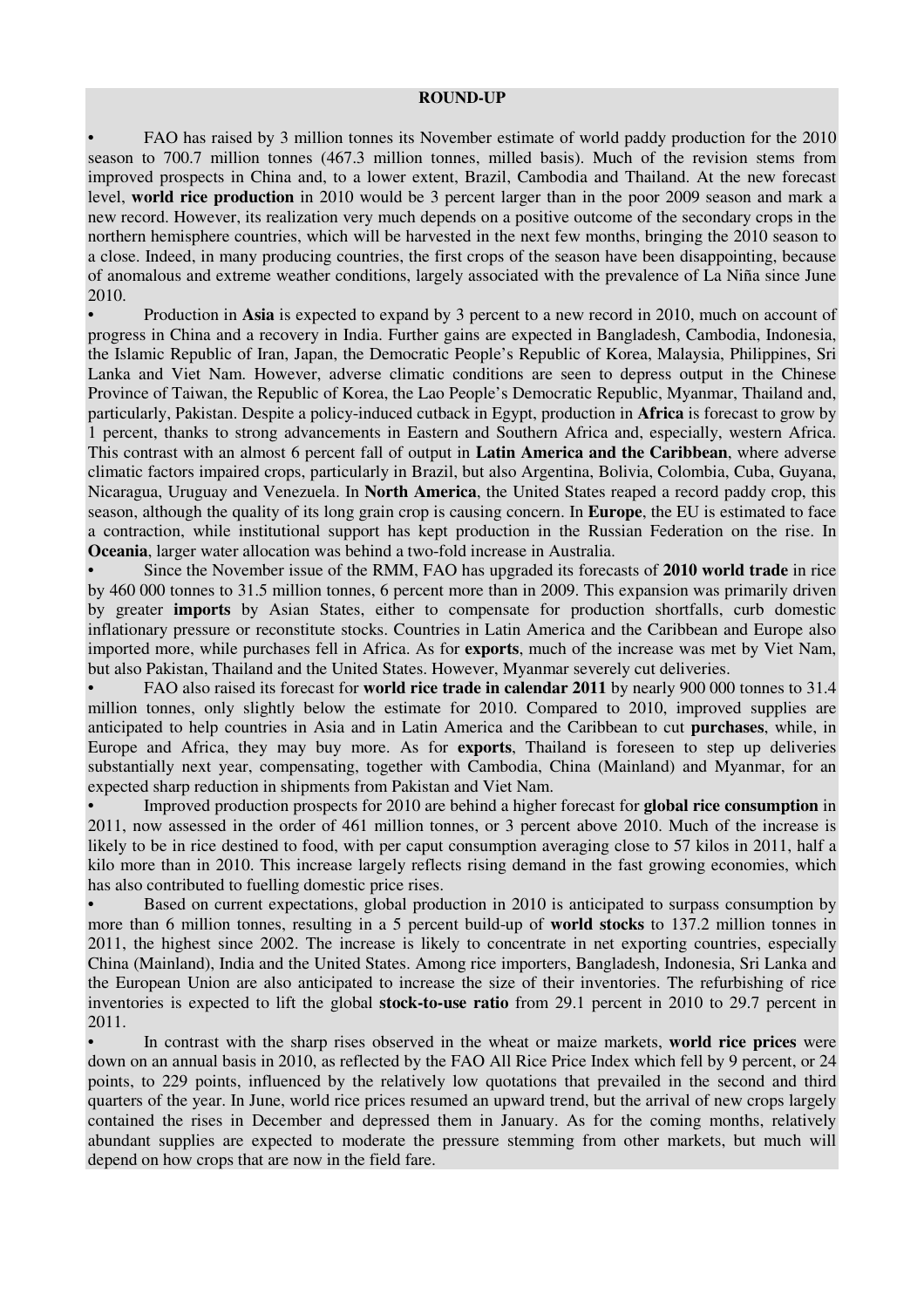#### **INFORMATION UPDATE AS OF 31 JANUARY 2011**

## **I. PRODUCTION**

#### **Improved prospects in Asia result in an even higher forecast of global paddy production**

The 2010 paddy season is well advanced in various northern hemisphere countries, where planting of secondary crops is currently underway. The season is well over along and south of the Equator, where producers are already engaged in planting activities of  $2011$  crops.<sup>1</sup> Since the November issue of the RMM, the global outlook for 2010 production has improved, with the forecast undergoing a 3.0 million tonne upward revision to 700.7 million tonnes (467.3 million tonnes, milled basis). The adjustment primarily resulted from more favourable crop prospects in Asian countries, particularly Cambodia, China (Mainland) and Thailand, although output forecasts were also raised in Latin America and the Caribbean and Europe.



The new output level of 700.7 million tonnes (467.3 million tonnes, milled basis) would imply a 3 percent recovery in world paddy production from the 2009 contraction. With average yields expected to remain steady at around 4.3 tonnes per hectare, the recovery would rely on an expansion in the area to 161.8 million hectares. Asia is anticipated to account for the bulk of the production increase, despite several climatic setbacks experienced over the season. Larger crops are also forecast to be harvested in Africa, North America, Europe and Oceania, more than compensating for shortfalls in Latin America and the Caribbean.

 $\overline{a}$ 

 $1$  The 2010 rice production season normally includes rice from the main paddy crops whose harvests fall in 2010, to which rice from all subsequent secondary crops, if any, is added. In the case of northern hemisphere countries, this principle implies that production in 2010 comprises the main rice crop, which is usually collected in the latter part of the year, plus the volume obtained from the successive secondary crops, commonly harvested in the first half of 2011. In the case of southern hemisphere countries, production in 2010 normally comprises rice from the main paddy crops assembled in the first part of 2010, plus rice from the secondary crops, generally gathered in the latter part of 2010. This approach to assess rice production is applicable to any given season.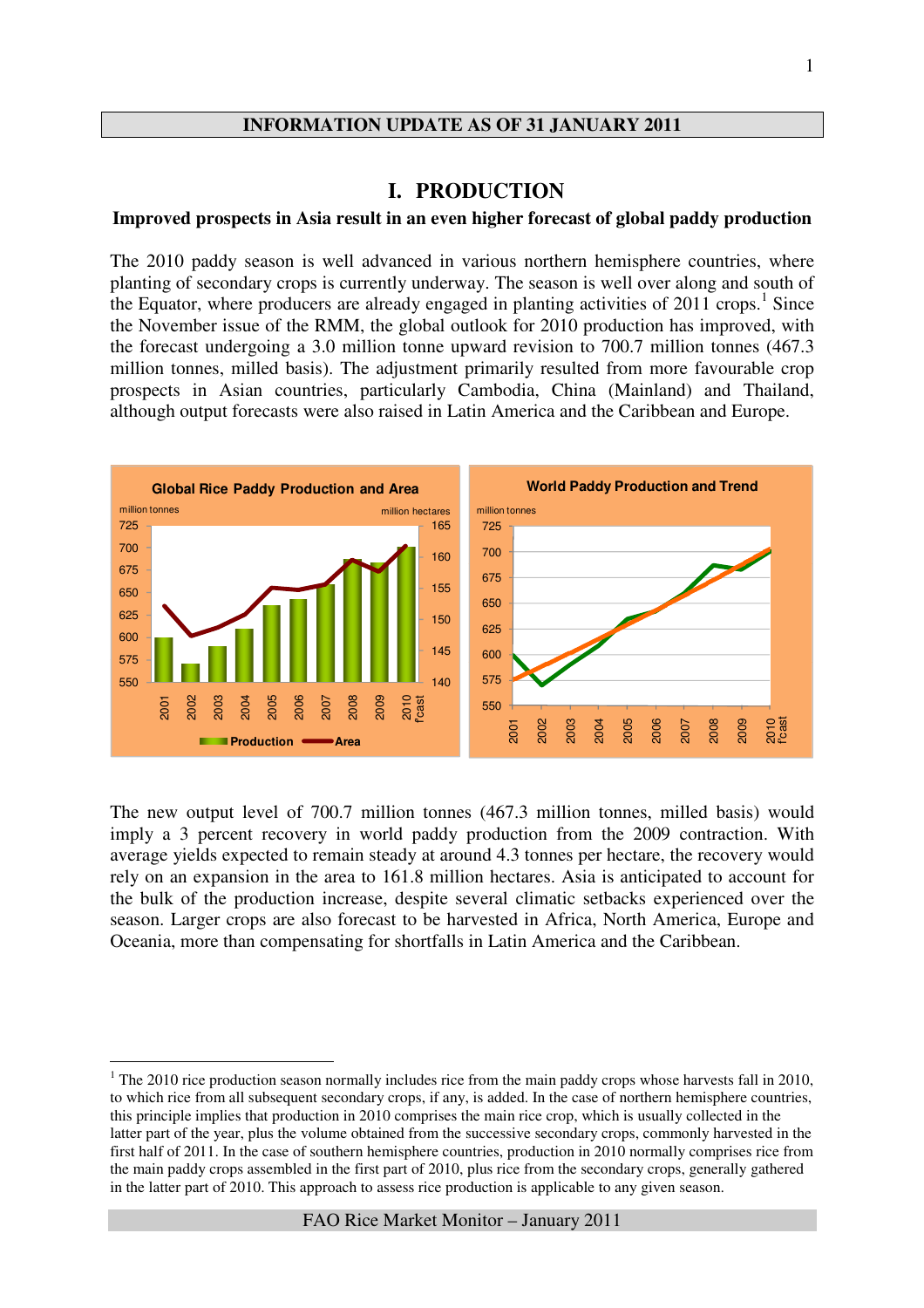|                                               |                           |   |                   |   |                 | <b>Principal Revision to 2010 Paddy Production Forecasts (millions of tonnes)</b> |                           |     |                          |   |                 |
|-----------------------------------------------|---------------------------|---|-------------------|---|-----------------|-----------------------------------------------------------------------------------|---------------------------|-----|--------------------------|---|-----------------|
|                                               | <b>November</b><br>f'cast |   | January<br>f'cast |   | <b>Revision</b> |                                                                                   | <b>November</b><br>f'cast |     | <b>January</b><br>f'cast |   | <b>Revision</b> |
| <b>WORLD</b>                                  | 697.9                     |   | 700.7             |   | $+2.8$          | Thailand                                                                          | 31.0                      | - F | 31.4                     | G | $+0.4$          |
| <b>ASIA</b>                                   | 631.4                     |   | 633.5             |   | $+2.1$          | <b>LATIN AMERICA &amp; CAR.</b>                                                   | 26.5                      |     | 26.9                     |   | $+0.3$          |
| Cambodia                                      | 7.3                       | G | 8.0               | G | $+0.7$          | <b>Brazil</b>                                                                     | 11.3                      | G   | 11.7                     | G | $+0.4$          |
| China (Mainland)                              | 196.4                     | G | 199.0             | G | $+2.6$          | <b>EUROPE</b>                                                                     | 4.2                       |     | 4.3                      |   | $+0.2$          |
| India                                         | 147.0                     | F | 145.5             | F | $-1.5$          | <b>Russian Federation</b>                                                         | 1.0                       | F   | 1.1                      | G | $+0.1$          |
| Philippines                                   | 17.0                      | F | 16.8              | G | $-0.2$          |                                                                                   |                           |     |                          |   |                 |
| Sri Lanka                                     | 4.2                       | G | 4.3               | G | $+0.1$          |                                                                                   |                           |     |                          |   |                 |
| G: Official Figure; F: FAO forecast/estimate. |                           |   |                   |   |                 |                                                                                   |                           |     |                          |   |                 |

**A. ASIA Production gains in China (Mainland) and India forecast to drive a 4 percent output expansion in the region** 



Several countries in *Asia* have already completed the harvest of their main 2010 crops, with farmers currently planting secondary paddy crops. Since November, FAO has upgraded forecasts of paddy production in the region by 2.1 million tonnes, based on more buoyant prospects for **Cambodia**, **China (Mainland)** and, to a lesser extent, **Sri Lanka, Thailand** and **Viet Nam.** Those adjustments more than offset a downward revision for **India**. As a result, countries in Asia are expected to produce a record 633.5 million tonnes of paddy (422.7 million tonnes, milled basis), 3 percent, or 17.5

million tonne, above the 2009 output low. The expansion is expected to result from gains in the two leading producing countries, **China** and **India**, but also in **Bangladesh**, **Cambodia**, **Indonesia**, **the Islamic Republic of Iran, Japan**, **the Democratic People's Republic of Korea**, **Malaysia**, **Philippines**, **Sri Lanka** and **Viet Nam.** By contrast, following adverse climatic conditions, the **Chinese Province of Taiwan, the Republic of Korea, the Lao People's Democratic Republic**, **Myanmar, Thailand** and, particularly **Pakistan** may face a contraction.

In **Bangladesh,** collection of the rainfed, Aman, paddy crop is underway, while planting activities of the largest Boro crop have been launched. Production over the 2010 season remains forecast at 50.3 million tonnes (33.5 million tonnes, milled basis), 4 percent more than last season, but short of the ambitious official target of 35.4 million tonnes (milled basis), mainly because of deficient precipitation between June and September. In December, the Government decided to shorten the loan repayment periods for rice millers, for the second time since August. The measure comes on the backdrop of increasing concern over domestic rice price increases, which, in the face of good 2009 harvest results and positive prospects for the ongoing season, have been attributed to speculative activity. In order not to aggravate the inflationary pressure, in November the Government announced that it would not buy rice domestically during the 2010 Aman harvest.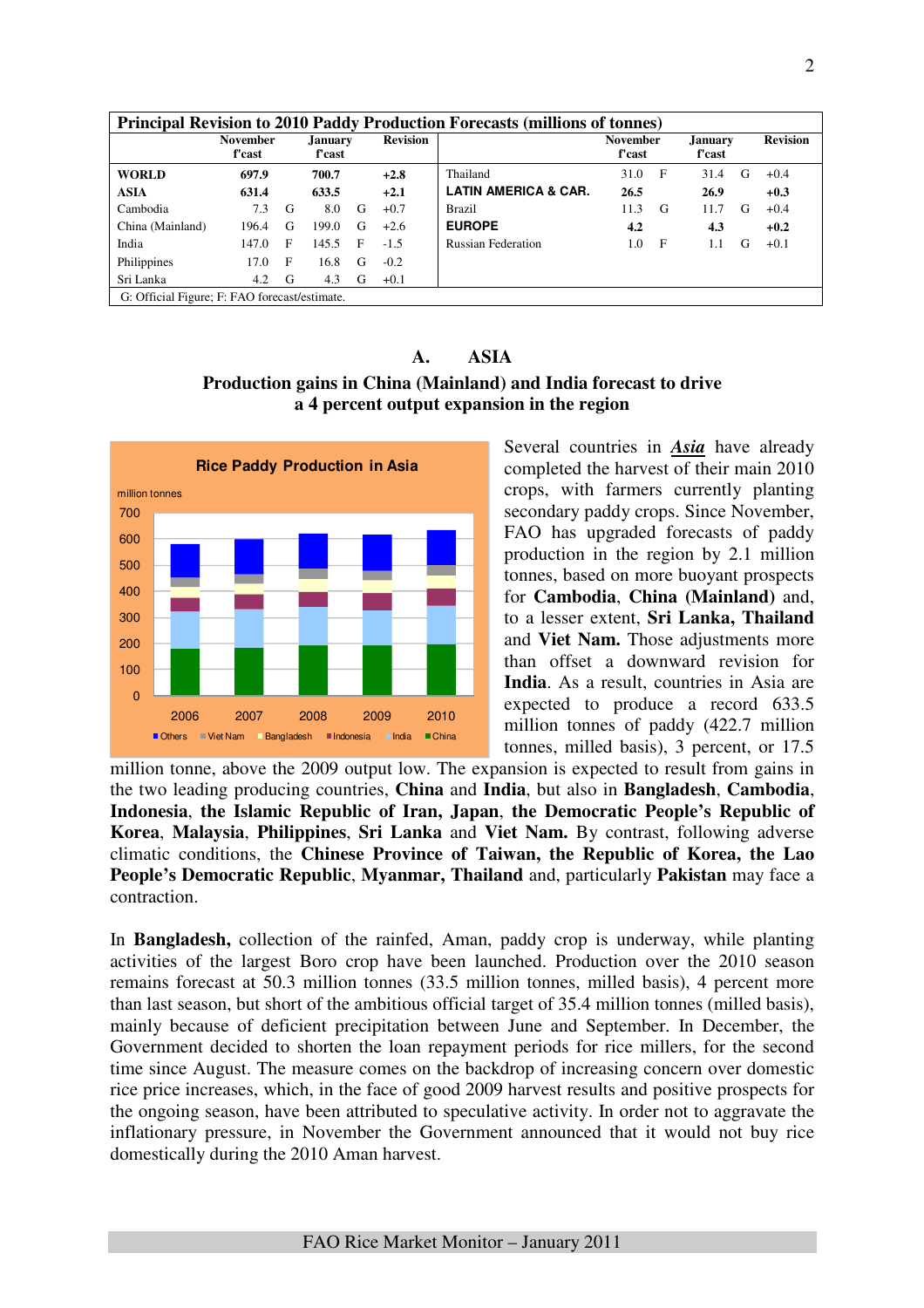Forecasts of 2010 production in **Cambodia** have been revised upwards by nearly 700 000 tonnes, based on more upbeat Government assessments that peg 2010 output in the country at a record 7.97 million tonnes (5.1 million tonnes, milled basis). This would represent a 5 percent increase from the 2009 harvest and a level surpassing the 7.3 million tonne official target set for the year. The expansion has been officially forecast, notwithstanding some drought and flood problems, which have affected main paddy crops currently at harvest stage.



Based on December figures released by the National Grain and Oils Information Centre, FAO has raised forecasts of production in **China (Mainland)** where 2010 crops have already been harvested. The new figure of 199.0 million tonnes (136.3 million tonnes, milled basis), points to an increase of 2 percent from the previous year and is 2.6 million tonnes more than previously anticipated. The new outlook reflects expectations of bumper intermediate and late rice crops, which more than compensated for a decline of early rice output caused by adverse weather factors. Overall 2010 area sown to paddy is reported to

have expanded by 1 percent to 29.83 million hectares, while higher yields were also achieved. Progressive yield improvements over the past years mirror increased dissemination of hybrid rice, which this season is reported to have covered 6.73 million hectares, or 23 percent of total plantings.

Although still remaining favourable, FAO has downgraded its production forecast of 2010 output in **India** by 1.5 million tonnes to reflect crop damages from an irregular distribution of monsoon rains this season. With less than adequate precipitation in several northern and eastern states as well some incidence of floods, the 2010 Kharif crop, currently at harvest stage, is expected to amount to 123.0 million tonnes (82.0 million tonnes, milled basis), still 8 percent above the 2009 drought-affected crop and higher than the first official forecast of 121.0 million tonnes (80.41 million tonnes, milled basis). Good water levels in major reservoirs, boosted by abundant rainfall in October-November are anticipated to facilitate an expansion of the secondary Rabi crop to 22.5 million tonnes (15.0 million tonnes, milled basis). Accordingly, forecasts of overall production in 2010 now stand at 145.5 million tonnes (97.0 million tonnes, milled basis), implying a 9 percent recovery from the poor 2009 harvest.

The Indian Governments is reported to have set its procurement target for the 2010-2011 (October/September) marketing year at 31.0 million tonnes (milled basis), which compares to the 31.5 million tonnes actually purchased in 2009-2010. For this year's campaign, prices paid to producers will remain at Rupee 10 000 per tonne for common paddy (USD 219 per tonne) and at Rupee 10 300 per tonne for Grade-A paddy (USD 225 per tonne). Relying on the ample stocks amassed from the 2009-2010 procurement drive, the Government has announced that it will release an additional 5.0 million tonnes of rice and wheat through open market operations in a bid to contain inflation.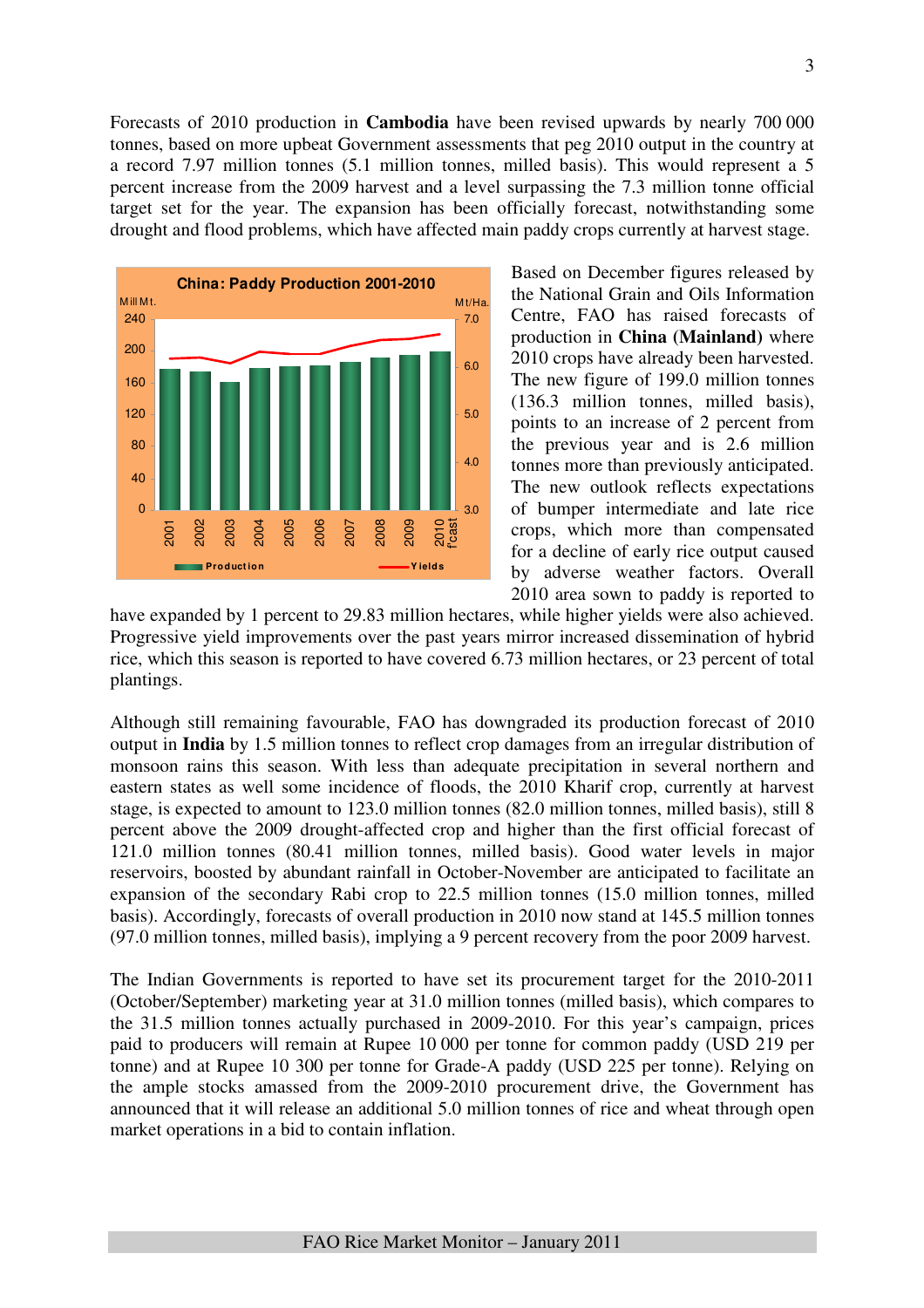Located in the southern hemisphere, the 2010 season is well over in **Indonesia,** the third largest world producer. Notwithstanding the impact of excess precipitation and pest attacks, production in the country is officially assessed at 65.98 million tonnes (41.57 million tonnes, milled basis), 2 percent more than in 2009. As sowing activities of the main 2011 proceed, the Government has set the target to raise paddy output in 2011 by a further 4 percent to 68.8 million tonnes (43.34 million tonnes, milled basis). To this end and to avert the effects of above-normal rains under the influence of La Nina, the state will continue to rehabilitate irrigation infrastructure and avail drying equipment to producing regions. In addition to continuing the fertiliser subsidy program and providing resistant seed varieties, close to 105 000 hectares of idle land are to be put under rice.

The production outlook is favourable in **Japan,** where harvesting activities of the 2010 crop were concluded in November. On account of improved productivity, FAO forecasts 2010 output in the country to rise to 10.7 million tonnes (7.8 million tonnes, milled basis), up 1 percent from the previous year. According to reports, the Japanese Government would be considering lowering its rice production target for 2011 by 3.5 percent to better reflect the rice supply and demand situation in the country. The plan comes on the backdrop of mounting government rice reserves and declining domestic consumption, which are exerting downward pressure on local prices.

Prospects are also positive in the **Democratic People's Republic of Korea**, where output is officially anticipated to expand by 4 percent to 2.4 million tonnes (1.6 million tonnes, milled basis), owing to yield improvements.

By contrast, excess precipitation and cold temperatures depressed production in the **Republic of Korea** to 5.87 million tonnes (4.3 million tonnes, milled basis), 12 percent below the 2009 harvest.

Unfavourable climatic conditions, in the form of erratic precipitation, have also affected the main season crops in the **Lao People's Democratic Republic.** As a result, FAO anticipates some 3.0 million tonnes of paddy (1.8 million tonnes, milled basis) may be gathered in 2010, down 5 percent from the previous year.

The 2010 paddy season in **Malaysia** has been completed positively. On the basis of greater plantings, FAO estimates output in the country to have grown by 4 percent to 2.6 million tonnes (1.7 million tonnes, milled basis).

Conversely, early season dryness, high temperatures and damages due to storms affected crops in **Myanmar**. With harvesting of 2010 main paddy crops still underway in the country, untimely December rains were reported to have obstructed collection of crops in the main producing Ayeyarwaddy Delta region. FAO anticipates these adverse weather factors to depress production by 1 percent to 30.8 million tonnes (19.4 million tonnes, milled basis) in 2010.

This year, **Pakistan** was affected by the most devastating floods in its history, which are assessed to have caused severe losses to a third of all standing crops. As a result, FAO forecasts the 2010 paddy harvest, concluded in October, at 6.3 million tonnes (4.2 million tonnes, milled basis), implying a near 40 percent output drop from the previous year. With southern Punjab and, particularly, Sindh being most affected by the inundations, the bulk of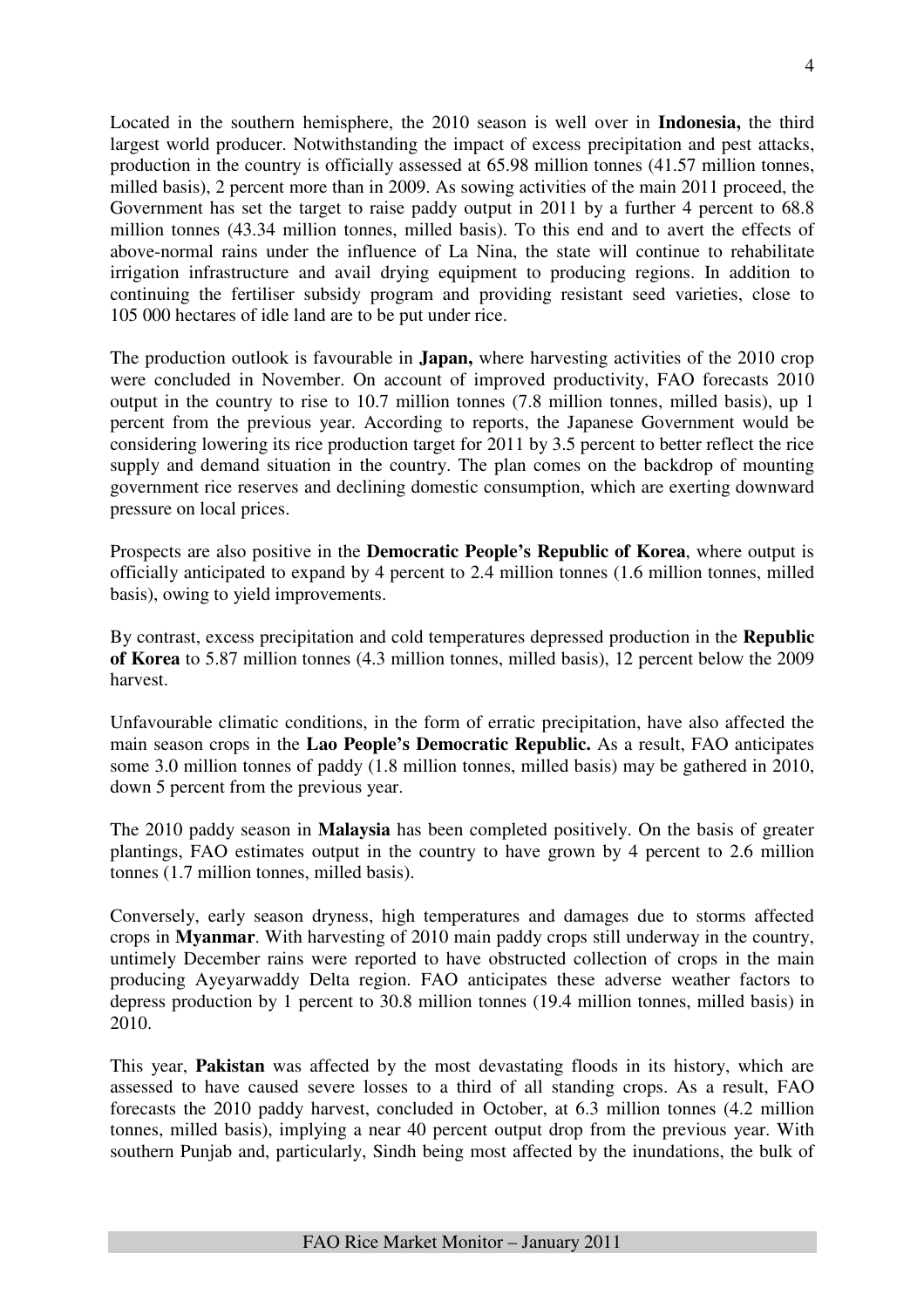the 3.8 million tonne production shortfall expected this season is likely to concern Irri rice varieties.

The outlook is favourable in the **Philippines,** where the 2010 main paddy crops are being gathered. Principally driven by improved yields, 2010 production in the country is officially forecast to rebound by 8 percent to 16.8 million tonnes (11.0 million tonnes, milled basis). Based on the latest Government assessment, further to a 3 percent expansion in the main crop harvest to 9.2 million tonnes (6.0 million tonnes, milled basis), expanded area and boosted yields are forecast to translate into a 15 percent recovery in secondary crop output to 7.6 million tonnes (5.0 million tonnes, milled basis). Productive gains this season will be supported by the restoration of the certified rice seed subsidy provided under the Rapid Food Production Enhancement Programme (RaFPEP) put in place in 2009. As part of the country's rice self-sufficiency plan, officials have declared that Government efforts will concentrate on bolstering irrigation capacity and providing key inputs, such as high yielding seeds, and postharvest facilities. The recent creation of a National Rice Board, composed of the sector's major public and private stakeholders, is also expected to facilitate coordination and oversight of rice self-sufficiency plans over the coming years.

An impressive recovery was also staged in **Sri Lanka**, with 2010 production officially gauged at a new high of 4.3 million tonnes (2.9 million tonnes, milled basis), 112 000 tonnes more than last reported and 18 percent above the 2009 outcome. On the other hand, the 2011 season was launched with the October planting of main Maha crops. Authorities report that 739 501 hectares of the 804 104 hectares targeted were planted by end of December, when excessive rains resulted in severe floods across eastern, central and northern provinces, causing severe damage to crops over 121 300 hectares. As a result, the 2011 main crop harvest is officially expected to fall by 7 percent to 2.45 million tonnes (1.7 million tonnes, milled basis). In an attempt to counter food inflation, a Government decision reinstated price controls in December, requiring one kilo of Samba rice to be marketed at no more than Rupees 70 per kilo (USD 631 per tonne) and Rupees 60 per kilo (USD 541 per tonne) in the case of Nadu rice.

Harvesting of the 2010 main crops is still underway in **Thailand**, while planting of the secondary crops began in December. On the basis of recent Government assessments, FAO has upgraded its production outlook for the country by nearly 400 000 tonnes to 31.4 million tonnes (20.8 million tonnes, milled basis), which is still 2 percent below a revised 2009 harvest of 32.2 million tonnes (21.3 million tonnes, milled basis). Indeed, up to 1.8 million hectares of plantations are officially estimated to have been damaged by the extensive floods that have hit the northern and central regions since October, translating into a 5 percent decline in the main crop output to 22.2 million tonnes (14.7 million tonnes, milled basis). Fragrant rice cultivations in north-eastern provinces are reported to have been particularly damaged by the inundations, in addition to being affected by blast disease. Nonetheless, these losses are officially expected to be partly compensated by a rebounding of the secondary crop to an all time high of 9.2 million tonnes (6.0 million tonnes, milled basis). Ample water supplies in major reservoirs and favourable price prospects are anticipated to drive this growth.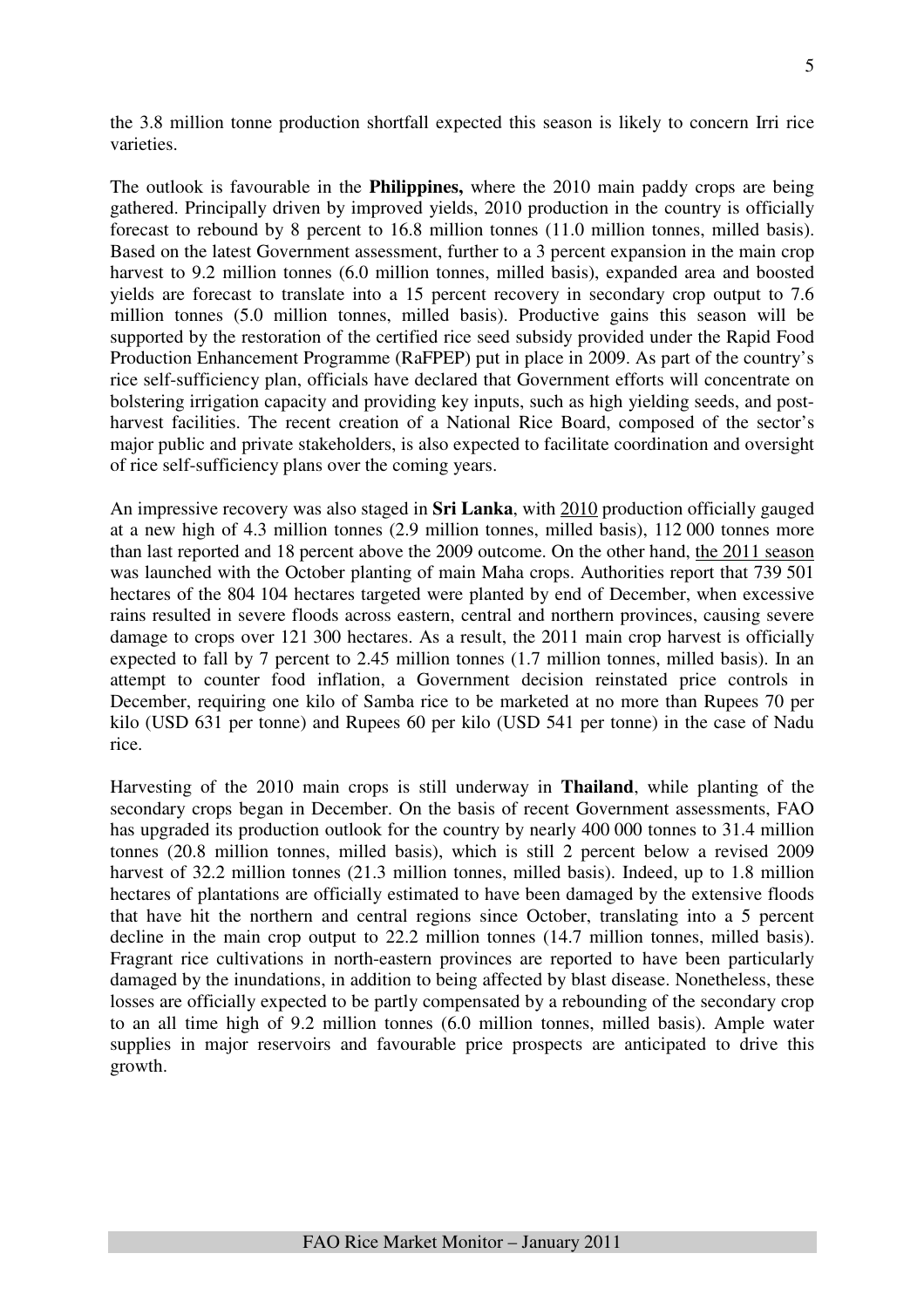|             |                                               |                                             | <b>Thailand: Paddy Production by Crop</b> |       |                  |              |        |                                         |              |  |
|-------------|-----------------------------------------------|---------------------------------------------|-------------------------------------------|-------|------------------|--------------|--------|-----------------------------------------|--------------|--|
|             |                                               | <b>Area Harvested</b><br>$(000 \text{ ha})$ |                                           |       | Yield<br>(kg/ha) |              |        | <b>Production</b><br>$(000 \text{ Mt})$ |              |  |
| Year        | Main                                          | <b>Minor</b>                                | <b>Total</b>                              | Main  | <b>Minor</b>     | <b>Total</b> | Main   | Minor                                   | <b>Total</b> |  |
| 2006        | 8.560                                         | 1.605                                       | 10,165                                    | 2,668 | 4,238            | 2.916        | 22,840 | 6.802                                   | 29,642       |  |
| 2007        | 8,623                                         | 2,046                                       | 10,669                                    | 2,703 | 4,297            | 3,009        | 23,308 | 8,791                                   | 32,099       |  |
| 2008        | 8.710                                         | 1,974                                       | 10,684                                    | 2,668 | 4,263            | 2,962        | 23,236 | 8,415                                   | 31,651       |  |
| 2009        | 8.760                                         | 2.390                                       | 11,150                                    | 2.654 | 3,708            | 2,880        | 23,253 | 8,863                                   | 32,116       |  |
| <b>2010</b> | 8.690                                         | 2.450F                                      | 11,140                                    | 2,552 | 3,755            | 2,817        | 22,177 | 9,200                                   | 31,377       |  |
|             | Source: Office of Agriculture Economics (OAE) |                                             |                                           |       |                  |              |        |                                         |              |  |
|             | F: FAO forecast/estimate.                     |                                             |                                           |       |                  |              |        |                                         |              |  |

The production forecast has undergone a minor revision in **Viet Nam**, where officials now estimate production at 40.0 million tonnes (26.7 million tonnes, milled basis), 1.1 million tonnes more than in 2009. A 522 000 tonne increase in the winter-spring crop to 19.2 million tonnes (12.8 million tonnes, milled basis) accounts for much of this expansion, although positive results were also attained in the summer-autumn and winter crops, which amounted to 11.6 million tonnes (7.7 million tonnes, milled basis) and 9.2 million tonnes (6.1 million tonnes, milled basis), respectively. Government officials expect the 2011 season, launched in mid-December with the sowing of the winter-spring crops, to yield a similar volume. To support this goal, state agencies will guarantee a price of Dong 5 000 per kilo of paddy (USD 250 per tonne).

# **B. AFRICA**

## **West African countries forecast to account for much of the production growth in the region**



The 2010 season is well advanced in Africa, where several countries have already harvested their main crops, or are in the process of doing so. The production outlook for the region has changed little since the previous issue of the RMM, with current prospects still pointing to a 1 percent output growth to 24.7 million tonnes (16.1 million tonnes, milled basis). West African countries are expected to be behind much of this expansion, although the outlook is also favourable in the Eastern and Southern regions, offsetting an output decline in Egypt.

In *Northern Africa,* the 2010 main crop harvest still proceeds in **Egypt**. Production in the country remains forecast to contract by 18 percent to 4.5 million tonnes (3.1 million tonnes, milled basis). The retrenchment mirrors active state efforts to contain rice cultivation in a bid to conserve water, resulting in a 22 percent decline in plantings this season to 451 000 hectares.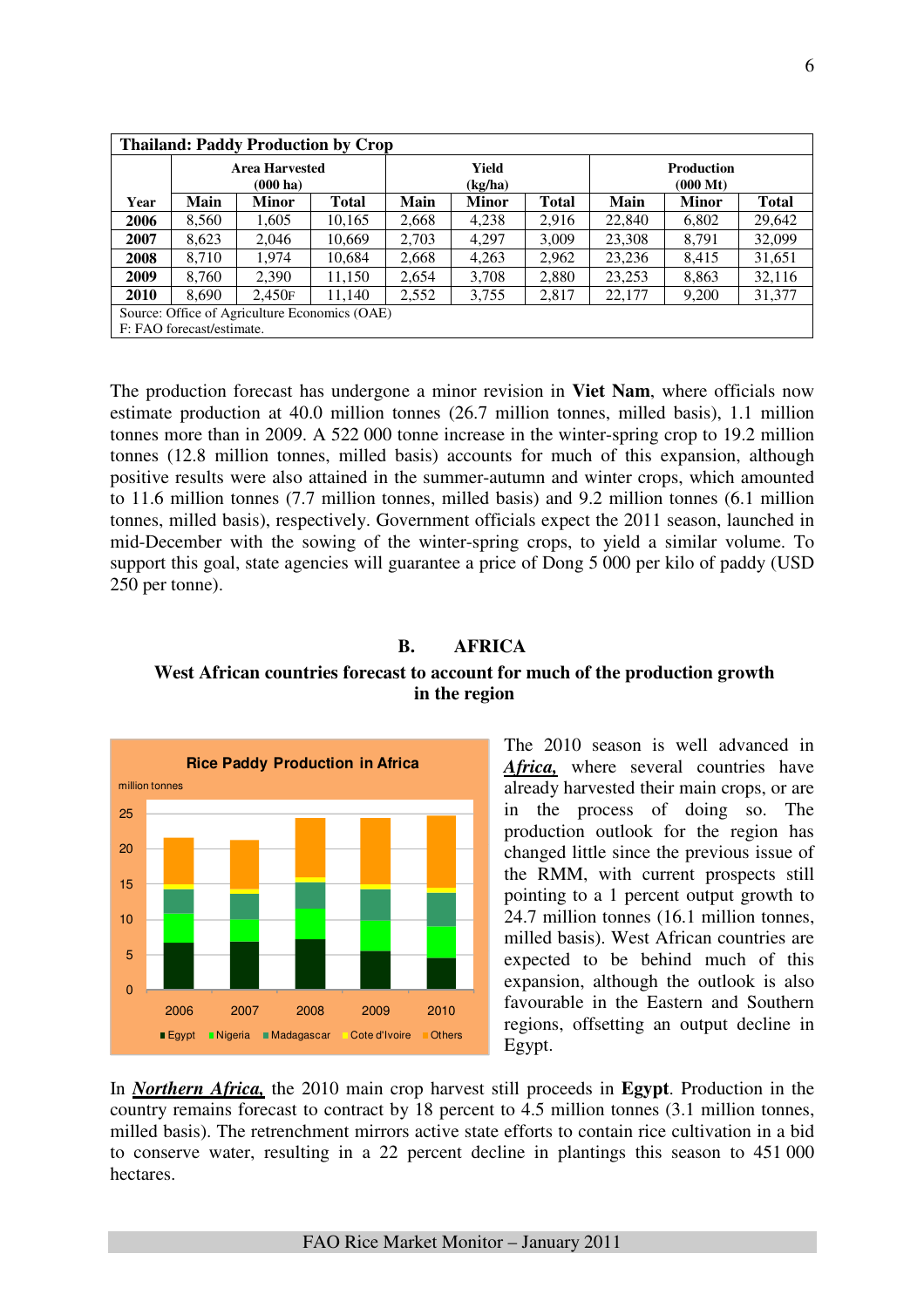Most countries in *Western Africa* have already collected their main paddy crops. Despite the incidence of floods in various countries, growing conditions during the 2010 season have proved favourable and characterised by normal to above-normal precipitation. This, coupled with government and external support to the sector, often in the form of subsidised input distribution programmes, are estimated to have boosted plantings by 8 percent to 6.2 million hectares. On these bases and with foreseeable yield improvements, 2010 output in the subregion may reach a record of 12.5 million tonnes (7.9 million tonnes, milled basis), 1.1 million tonnes above the good 2009 outcome. Production gains are expected to be widespread, with **Burkina Faso, Chad, Cote d'Ivoire, Gambia, Ghana, Guinea, Guinea Bissau, Liberia, Mali, Mauritania, Nigeria, Senegal** and **Sierra Leone** anticipated to harvest larger crops, more than compensating for shortfalls in **Benin, Niger** and **Togo.** 

Based on the latest official assessment, production in **Ghana** looks set to reach 412 000 tonnes (247 000 tonnes, milled basis) over the 2010 season, representing a 5 percent increase from a year earlier. With crops benefiting from abundant rains and in spite of some localized pest problems, production in **Guinea** is also expected to increase. Driven by an 8 percent increase in plantings to 938 000 hectares, output in the country is officially predicted to expand to 1.6 million tonnes (1.1 million tonnes, milled basis). The outlook is also favourable in **Mali,** where greater cultivation of paddy, sustained by the distribution of subsidized inputs and the rehabilitation of land, is anticipated to enable a 16 percent output expansion to 2.3 million tonnes (1.5 million tonnes, milled basis). In **Nigeria,** where planting of the off-season crop is underway, the September inundations in northern regions are assessed to have had a limited impact on aggregate rice production as a whole. As a result, FAO has maintained its forecast at 4.5 million tonnes (2.7 million tonnes, milled basis), implying a 5 percent expansion from the previous year. In **Senegal**, the latest official reports foresee a 19 percent growth in output this season to 598 000 tonnes (419 000 tonnes, milled basis). Through the continuation of land and irrigation rehabilitation programmes over the 2011 year, the Government is targeting to raise output to 699 761 tonnes (489 800 tonnes, milled basis) in the coming season. The recent creation of the *La Société de promotion et de commercialisation du riz local* (SPCRL), bringing together stakeholders along the rice value chain, is also expected to support efforts to raise consumption of local produce in the country.

In *Eastern Africa,* FAO has reviewed production figures for **Kenya** based on statistics released by the Ministry of Agriculture. Under prolonged drought conditions, the country is assessed to have incurred a much sharper contraction in 2008 than previously assessed, with output falling by 54 percent to 22 000 tonnes (14 000 tonnes, milled basis). Despite progressive declines in prices paid to producers, a partial recovery was attained in 2009, as production rebounded to 42 000 tonnes (27 000 tonnes, milled basis). FAO anticipates this recovery to continue, with the 2010 crop, currently at harvest stage, expanding by a further 30 percent to 55 000 tonnes (36 000 tonnes, milled basis). By contrast, prospects are negative in **Rwanda,** where 2010 production is officially expected to incur a 30 percent decline to 67 000 tonnes (44 000 tonnes, milled basis), on account of a decline in plantings to 16 000 hectares. At the same time, under a five year plan, the Government has been reported to be targeting up to 35 000 hectares of land for rice cultivation, further to promoting the cultivation of upland varieties. The outlook is favourable in the **United Republic of Tanzania**, where off-season crops are being gathered. Owing to both larger plantings and yield improvements, facilitated by good growing conditions, production in the country is forecast at 1.4 million tonnes (910 000 tonnes, milled basis), 5 percent more than in 2009. By improving seed production, research and facilities, the Government has recently announced that it is aiming to raise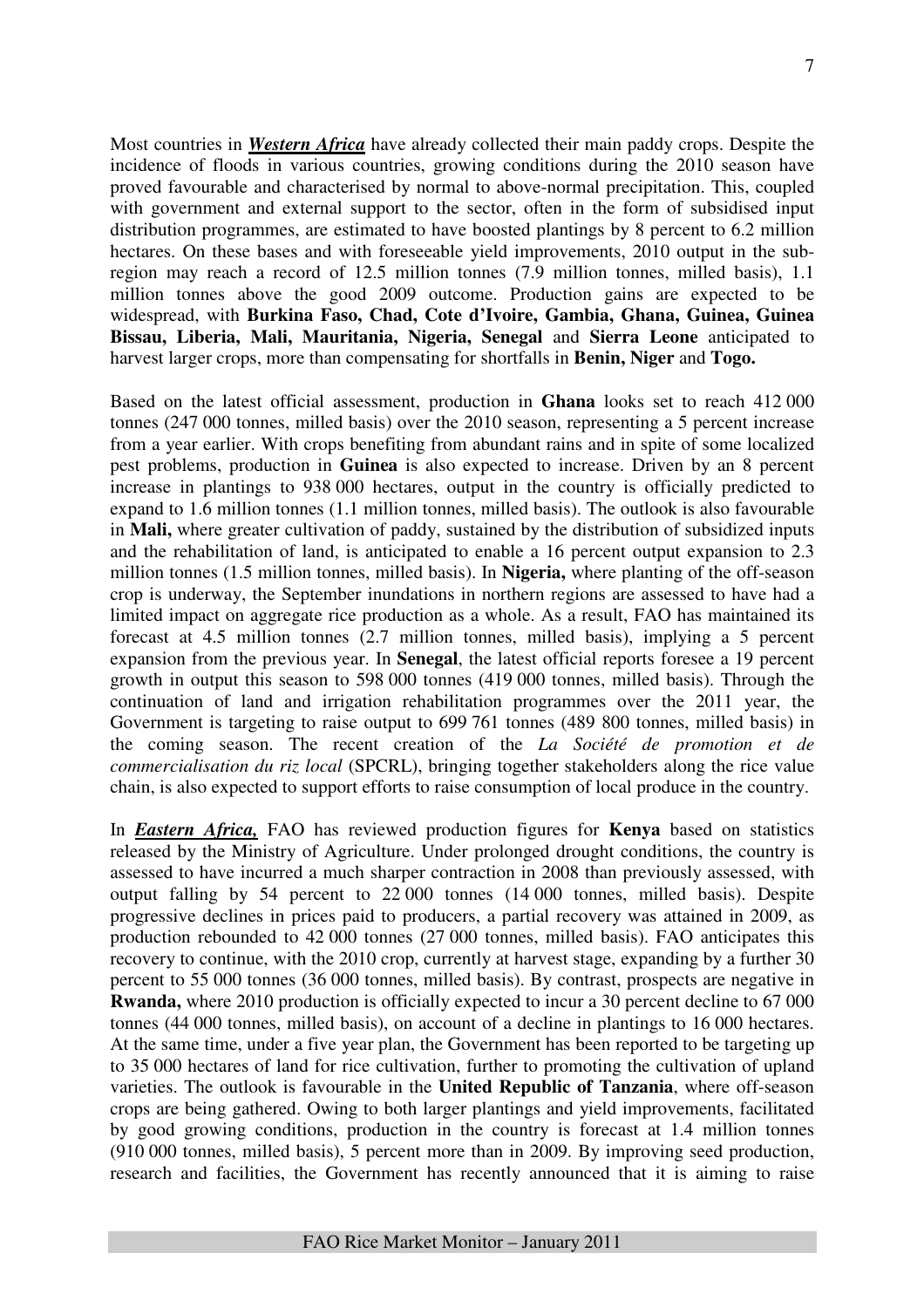domestic rice production to 2.7 million tonnes in three years' time, with the support of the AfricaRice centre. Driven by expanded area, paddy output is expected to increase by 10 percent in **Uganda** to 200 000 tonnes (133 000 tonnes, milled basis).

The 2010 season is well over in *Southern Africa*. In **Madagascar,** notwithstanding unfavourable weather conditions and damages to crops from storms, the Government has released an estimate for the 2010 harvest of 4.8 million tonnes (3.2 million tonnes, milled basis), implying a 5 percent increase from the 2009 outcome. By contrast, precipitation deficits in central and southern regions resulted in a 31 percent output decline in **Mozambique** to 179 000 tonnes (119 000 tonnes, milled basis).

## **C. CENTRAL AMERICA AND THE CARIBBEAN**

#### **Larger crops in Costa Rica, the Dominican Republic and Mexico sustain a 1 percent production expansion in the sub-region**

The production outlook for *Central America and the Caribbean* has been slightly downgraded since the previous issue of the RMM, mainly as a result of deteriorated prospects in Cuba. Nonetheless, overall output in the sub-region is still forecast to surpass the 2009 outcome by 1 percent to 2.9 million tonnes (1.9 million tonnes, milled basis). **Costa Rica, the Dominican Republic** and **Mexico** are expected to drive this small increase, although **El Salvador, Haiti** and **Panama** may also harvest larger crops. On the other hand, **Cuba, Guatemala, Honduras** and **Nicaragua** are forecast to experience declines, ensuing from insufficient precipitation early in the season as well as damages from storms.

In **Cuba,** notwithstanding official efforts to stimulate growth in the sector to reduce reliance on imports, the Government has recently estimated that rice production would likely decline by 12 percent in 2010 as a result of the prolonged drought at the onset of the season and limited water availability for irrigation. As a consequence, forecasts of production now stand at 495 000 tonnes (330 000 tonnes, milled basis), down from the 564 000 tonnes (376 000 tonnes, milled basis) produced in 2009. Conversely, favoured by good climatic conditions and state support to the sector, output in the **Dominican Republic** is officially assessed at 870 000 tonnes (574 000 tonnes, milled basis) in 2010, up 3 percent year-on-year. The outlook is also favourable in **Haiti,** where production is officially anticipated to rise by 3 percent to 133 000 tonnes (89 000 tonnes, milled basis). Increased availability of fertilisers, credit and water for irrigation are expected to enable larger winter crops to be harvested this year, more than compensating for losses endured as a result of the devastating earthquake that hit the country in January 2010 and dry winter conditions which affected spring crops. On account of losses inflicted by storms, **Honduras** is predicted to face a 14 percent output contraction to 24 000 tonnes (16 000 tonnes, milled basis). Meanwhile, in a bid to curb domestic food inflation, a retail price ceiling of Lempiras 8.75 per bag of 350 grams of rice (USD 1 300 per tonne) was temporarily established in November. The measure, which also applies price limits to 32 other basic food commodities, is scheduled to last for a 60 days.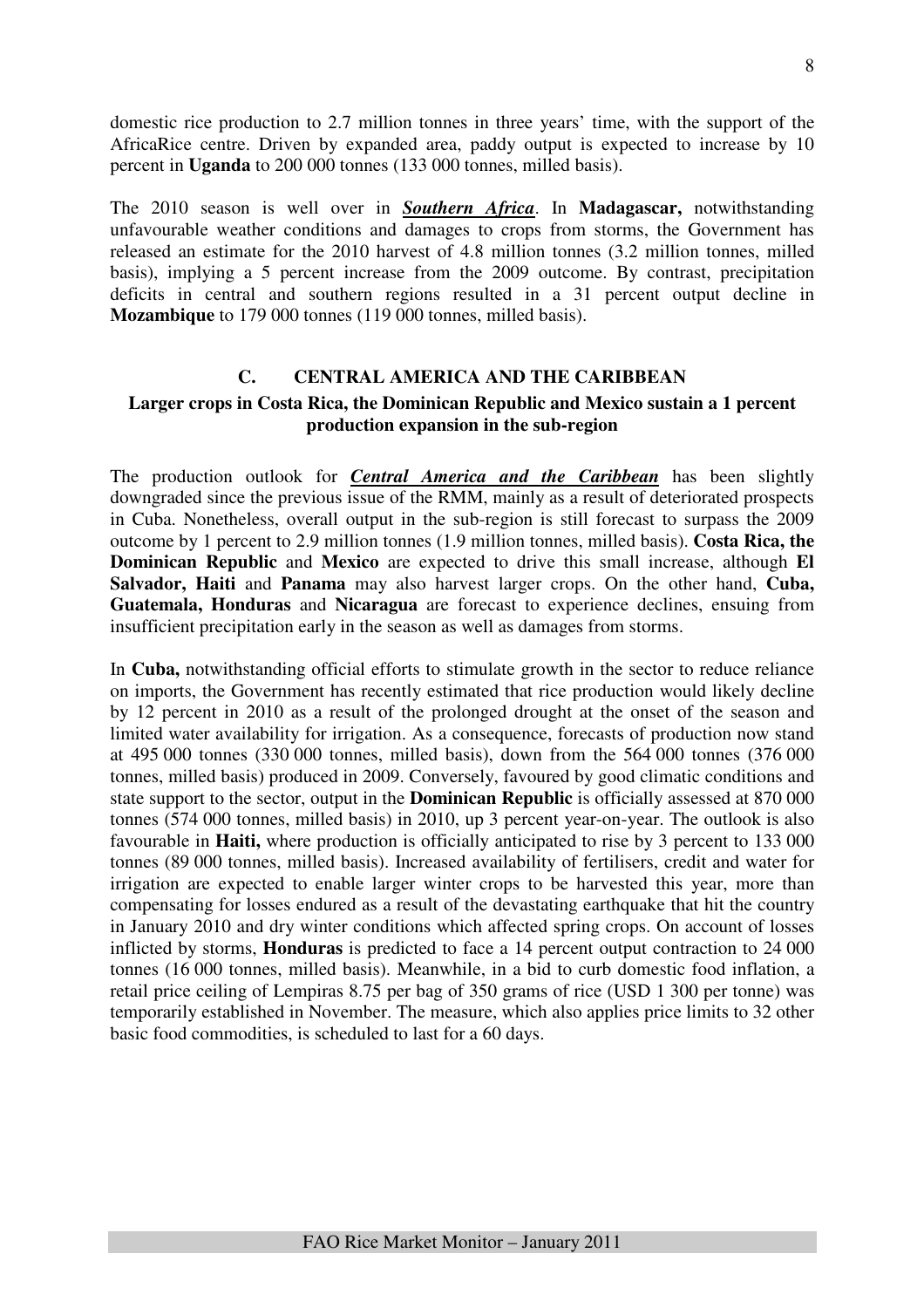#### crops. As for the 2011 season, which is already well advanced, early indications point to a recovery in major producing countries, led by more favourable weather conditions and

**D. SOUTH AMERICA The 2010 season ends with negative results, but the outlook for 2011 is positive** 

Most countries in *South America* have already completed the 2010 season with negative results. As a result, aggregate production in the region is gauged to have contracted by 1.6 million tonnes to 24.0 million tonnes (16.1 million tonnes, milled basis). Although the bulk of this decline was imputable to **Brazil,** adverse climatic factors also curtailed output in **Argentina, Bolivia, Brazil, Colombia, Guyana, Uruguay** and **Venezuela**. Production also contracted in **Chile** and **Peru,** while **Ecuador** and **Paraguay** ended the season with larger

positive price prospects.



Reflecting a sharp depression in yields due to excessive precipitation, production in **Argentina** fell by 7 percent to 1.24 million tonnes (843 000 tonnes, milled basis) in 2010. On the other hand, planting activities of 2011 crops have been practically concluded. Based on the latest official estimates, some 256 000 hectares were brought under cultivation between September and December 2010, for harvest in 2011, 16 percent more than the previous season. The increase, which marks the fourth consecutive year of area gains, was fostered by adequate availability of

water for irrigation and favourable price prospects.

Adverse weather conditions also constrained 2010 production in **Bolivia**, now estimated by FAO at 500 000 tonnes (343 000 tonnes, milled basis), 13 percent less than the 2009 record. Prospects for the 2011 season, launched in October, remain unfavourable because of the deficient rainfall conditions prevailing in the main producing regions. As a result, delays in sowing activities and unfulfilled planting intentions have been reported.

In **Brazil,** the latest figures released by CONAB have upgraded the 2010 output by 400 000 tonnes to 11.66 million tonnes (7.8 million tonnes, milled basis), still 7 percent below the 2009 level, as bad weather depressed area and yields. With 2011 plantings already completed, officials have released buoyant production forecasts for the upcoming season. Although pegging the paddy area at 2.75 million hectares, marginally down from 2.76 million hectares in 2010, an expected 9 percent rebounding of yields to 4.6 tonnes per hectare is foreseen to propel output by 8.3 percent to 12.6 million tonnes (8.5 million tonnes, milled basis). Progress in the most productive Southern states is the main factor behind the foreseen recovery, as stiff competition with soya and maize may bring about cuts in rainfed rice cultivations in North-eastern and Centre-west regions for a further season.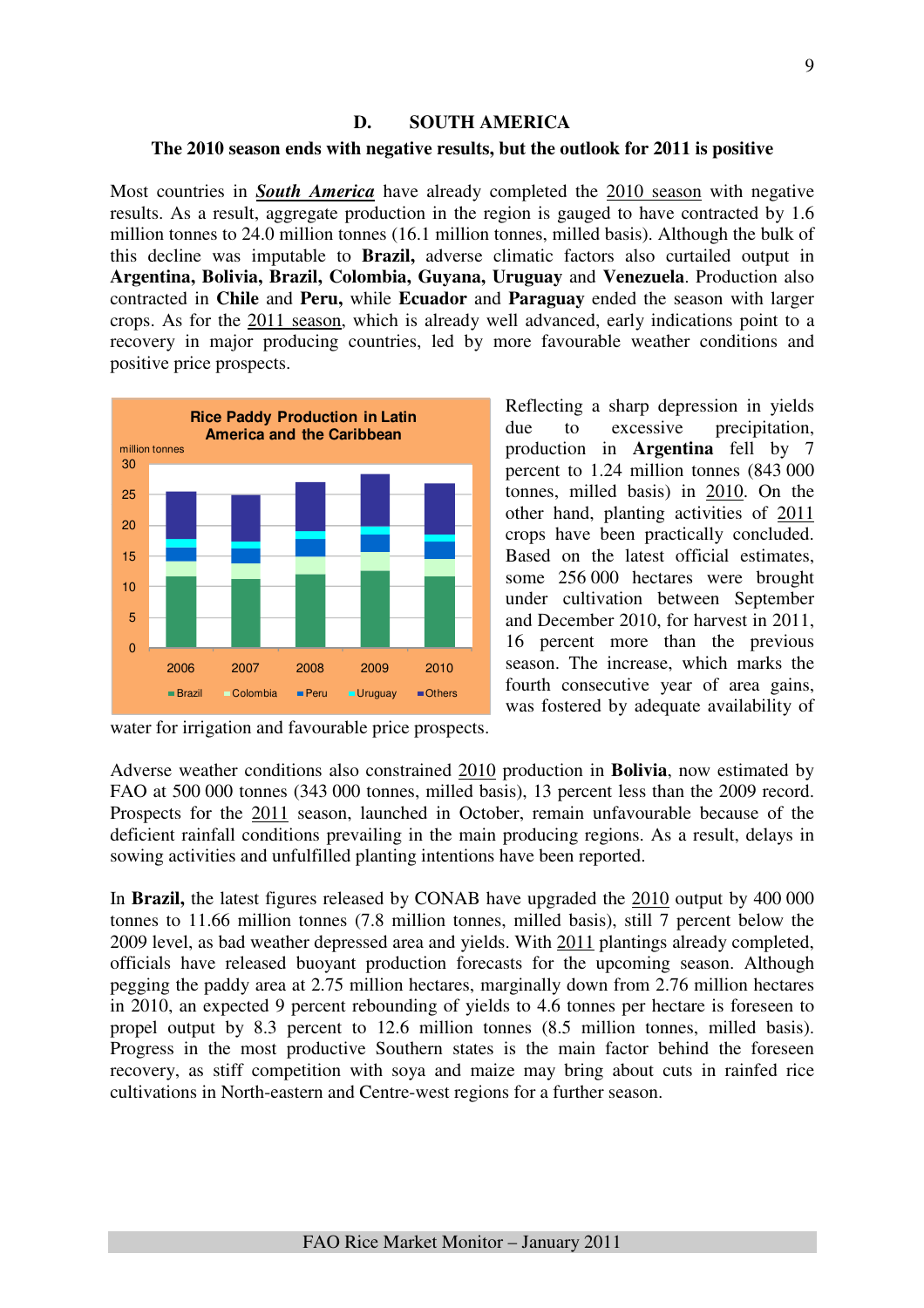|               |       | Area<br>$(000 \text{ ha})$ |         |       | Yields<br>(kg/ha) |        | <b>Production</b><br>$(000 \text{ Mt})$ |        |         |  |  |
|---------------|-------|----------------------------|---------|-------|-------------------|--------|-----------------------------------------|--------|---------|--|--|
| <b>Region</b> | 2010  | 2011                       | Var %   | 2010  | 2011              | Var %  | 2010                                    | 2011   | Var %   |  |  |
| <b>Brazil</b> | 2.765 | 2,747                      | $-0.7$  | 4.218 | 4,598             | 9.0    | 11,661                                  | 12,628 | 8.3     |  |  |
| North         | 387   | 392                        | 1.2     | 2,628 | 2,616             | $-0.4$ | 1,018                                   | 1,026  | 0.8     |  |  |
| Northeast     | 670   | 661                        | $-1.3$  | 1,226 | 1,658             | 35.2   | 822                                     | 1,096  | 33.4    |  |  |
| Centre-West   | 364   | 283                        | $-22.1$ | 2.981 | 3,067             | 2.9    | 1,085                                   | 869    | $-19.9$ |  |  |
| South East    | 73    | 70                         | $-4.4$  | 2,598 | 2,663             | 2.5    | 190                                     | 186    | $-2.0$  |  |  |
| South         | 1.270 | 1,340                      | 5.5     | 6,728 | 7,053             | 4.8    | 8,547                                   | 9,451  | 10.6    |  |  |

**Brazil Paddy Production by Region in 2010 and 2011 (for Brazil: 2009/10 and 2010/11** 

Historical production figures for **Colombia** have undergone a number of revisions. For the 2009 season, output is now assessed to have risen by 3 percent to 2.99 million tonnes (2.0 million tonnes, milled basis). By contrast, the 2010 outlook has deteriorated, as, under the influence of La Nina conditions, the country has been battered by torrential winter rains leading to extensive floods. Damage assessments indicate that rice cultivations, namely secondary crops currently at harvest stage, have been amongst the most affected by the inundations, which add to several adversities already encountered earlier in the season, including drought problems and pest attacks. As a result, FAO now forecasts 2010 production to contract by 3 percent to 2.9 million tonnes (1.97 million tonnes, milled basis). To support the recovery of the agricultural sector, the Government is to avail Pesos 500 billion (USD 260 million) in the form of subsidised credit to agricultural producers.

| <b>Colombia: Paddy and Rice Production 2001-2010</b>                               |         |       |       |       |       |       |       |       |       |       |                    |
|------------------------------------------------------------------------------------|---------|-------|-------|-------|-------|-------|-------|-------|-------|-------|--------------------|
|                                                                                    |         | 2001  | 2002  | 2003  | 2004  | 2005  | 2006  | 2007  | 2008  | 2009  | 2010               |
| Area                                                                               | 000 Ha. | 481   | 459   | 532   | 549   | 463   | 438   | 443   | 514   | 549   | 514                |
| Yield                                                                              | Mt/Ha.  | 5.0   | 5.5   | 5.4   | 5.5   | 5.3   | 5.3   | 5.4   | 5.6   | 5.4   | 5.6                |
| Production (Paddy)                                                                 | 000 Mt. | 2.385 | 2.502 | 2.867 | 3.015 | 2.462 | 2.338 | 2.396 | 2.900 | 2,985 | 2.900 <sub>F</sub> |
| Production (Milled Equiv.)                                                         | 000 Mt. | .622  | 1.701 | 1.949 | 2,051 | 1,674 | 1.590 | 1.629 | 1.972 | 2,030 | 1,972              |
| Source: Ministry of Agriculture and Rural Development<br>F: FAO forecast/estimate. |         |       |       |       |       |       |       |       |       |       |                    |

2010 production in **Peru** is forecast to contract by 3 percent to 2.9 million tonnes (1.97 million tonnes, milled basis), as producers responded to un-remunerative prices and rising production costs by reducing plantings.

In **Uruguay,** excessive precipitation has constrained yields in 2010, resulting in an 11 percent contraction of output to 1.1 million tonnes (804 000 tonnes, milled basis). As for prospects for 2011 crops, currently at planting stage, the latest officials forecasts predict that enough water availability for irrigation and favourable prices could prompt a 22 percent expansion in area to 195 000 hectares. In addition, under the influence of La Nina, dryer conditions, with more light and sun, are expected to prevail in the coming months, with positive impacts on crop development, contributing to a 7 percent yield increase to 7.7 tonnes per hectare. On these bases, the 2011 harvest is expected to reach a record of 1.5 million tonnes (1.1 million tonnes, milled basis), 31 percent more than in 2010.

Prospects for 2010 production are negative in **Venezuela.** Reflecting a sharp retrenchment in area sown to paddy due to severe drought conditions experienced earlier in the season and further damages to crops from intense winter rains, FAO anticipates output to fall by 25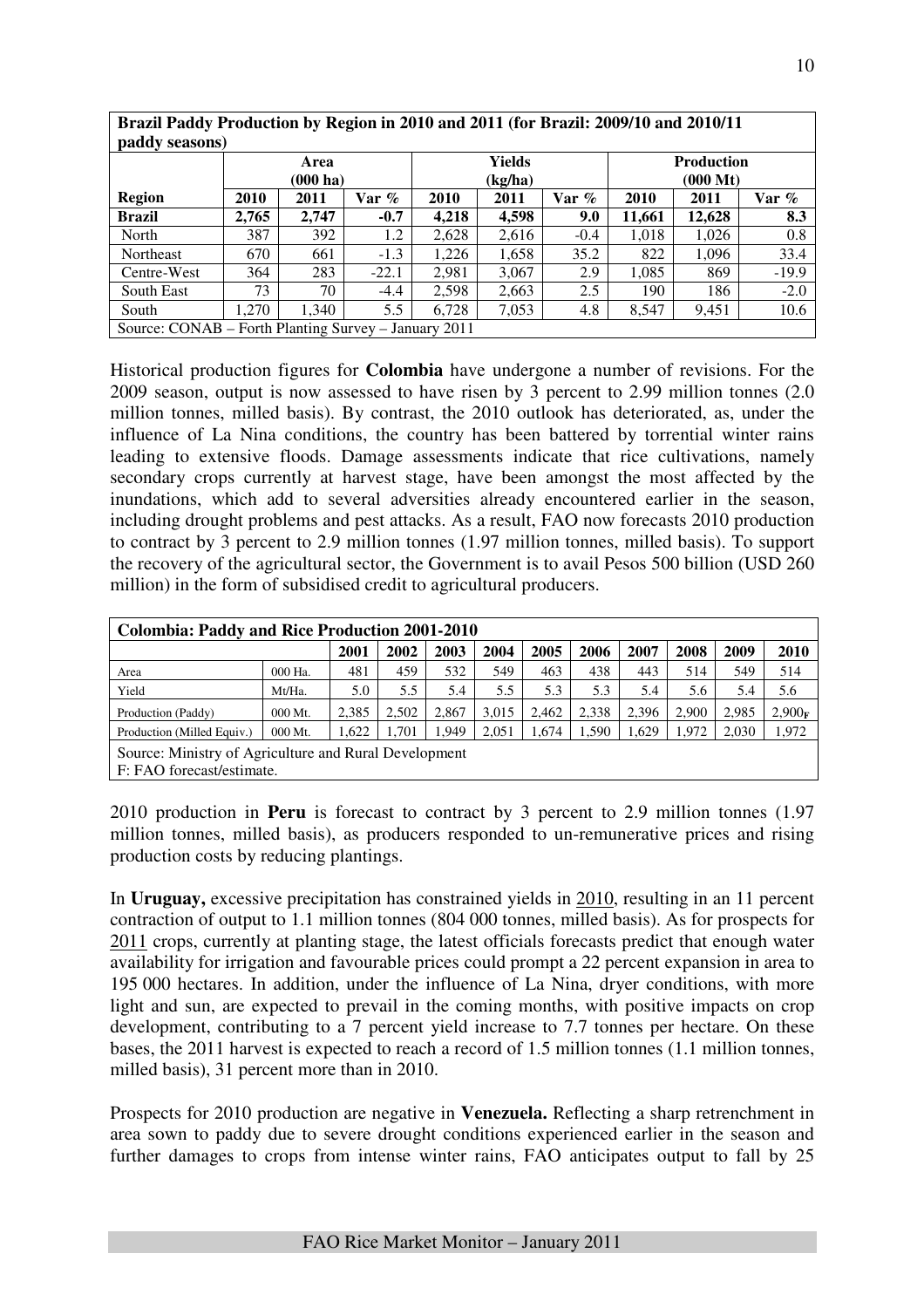percent to 900 000 tonnes (630 000 tonnes, milled basis). Industry groups have also associated the contraction to low producer prices and mounting production costs.

# **E. NORTH AMERICA, EUROPE AND OCEANIA While production declines in the European Union, a record crop is gathered in the United States**

In *North America,* harvest of 2010 crops has been completed in the **United States.** According to the USDA's latest assessment, 11.0 million tonnes of paddy (7.4 million tonnes, milled basis) were collected in the country this season, representing an 11 percent increase from the 2009 crop and an all time high. The expansion was solely attributable to greater area coverage, estimated in the order of 1.5 million hectares, which more than compensated for lower productivity resulting from delayed plantings in California and unseasonable high summer temperatures in several southern states.

In *Europe*, most crops were collected between September and October in the EU-27 zone. The outcome of the season was, overall, disappointing, with aggregate output estimated to have fallen by 3 percent to 3.1 million tonnes (2.2 million tonnes, milled basis). The contraction mainly mirrored declines in Italy, the major producer in the region, where yields were depressed by cold and wet conditions, outweighing area gains. Adverse weather also afflicted crops in France, while good water availability for irrigation supported an output expansion in Spain. Production also increased in Bulgaria, Greece, Portugal and Romania.

| Italy: Paddy Production by Type in 2009 and 2010 |      |                            |        |       |                   |          |                                         |       |          |  |  |
|--------------------------------------------------|------|----------------------------|--------|-------|-------------------|----------|-----------------------------------------|-------|----------|--|--|
|                                                  |      | Area<br>$(000 \text{ ha})$ |        |       | Yields<br>(kg/ha) |          | <b>Production</b><br>$(000 \text{ Mt})$ |       |          |  |  |
| <b>Type</b>                                      | 2009 | 2010                       | Var %  | 2009  | 2010              | Var $\%$ | 2009                                    | 2010  | Var $\%$ |  |  |
| <b>Total</b>                                     | 238  | 248                        | 3.8    | 7,003 | 6,318             | $-9.8$   | 1,670                                   | 1.564 | $-6.3$   |  |  |
| Round                                            | 55   | 55                         | $-0.5$ | 7.366 | 6.900             | $-6.3$   | 407                                     | 379   | $-6.8$   |  |  |
| Medium and                                       |      |                            |        |       |                   |          |                                         |       |          |  |  |
| Long A                                           | 113  | 119                        | 5.2    | 6,614 | 5.939             | $-10.2$  | 750                                     | 708   | $-5.6$   |  |  |
| Long $B$                                         | 70   | 73                         | 5.1    | 7,348 | 6,500             | $-11.5$  | 513                                     | 477   | $-7.0$   |  |  |
| Source: ENTERISI                                 |      |                            |        |       |                   |          |                                         |       |          |  |  |

Elsewhere in Europe, forecasts of 2010 production in the **Russian Federation** have been upgraded by close to 100 000 tonnes to a record of 1.1 million tonnes (708 000 tonnes, milled basis), up 16 percent from 2009. In the past few years, the sector has benefited from strong Government support and high external protection. On the other hand, production in 2010 in the **Ukraine** is officially assessed to have remained unchanged in the order of 135 000 tonnes (90 000 tonnes, milled basis).

In *Oceania,* 2010 production in **Australia** rose by 144 000 tonnes to 205 000 tonnes (137 000 tonnes, milled basis). The partial output recovery, from the drought constrained lows of the previous five years, was facilitated by greater water allocations, which allowed plantings to expand, and record yields. On the other hand, ABARE's most recent assessment confirms expectation of an even higher upturn for 2011 crops, planted in October. Indeed, with water storages replenished by abundant rainfall received since July, plantings are forecast to rise four-fold to 89 000 hectares, which, coupled with average yields, may give way to a harvest of 800 000 tonnes (534 000 tonnes, milled basis), the highest since 2006.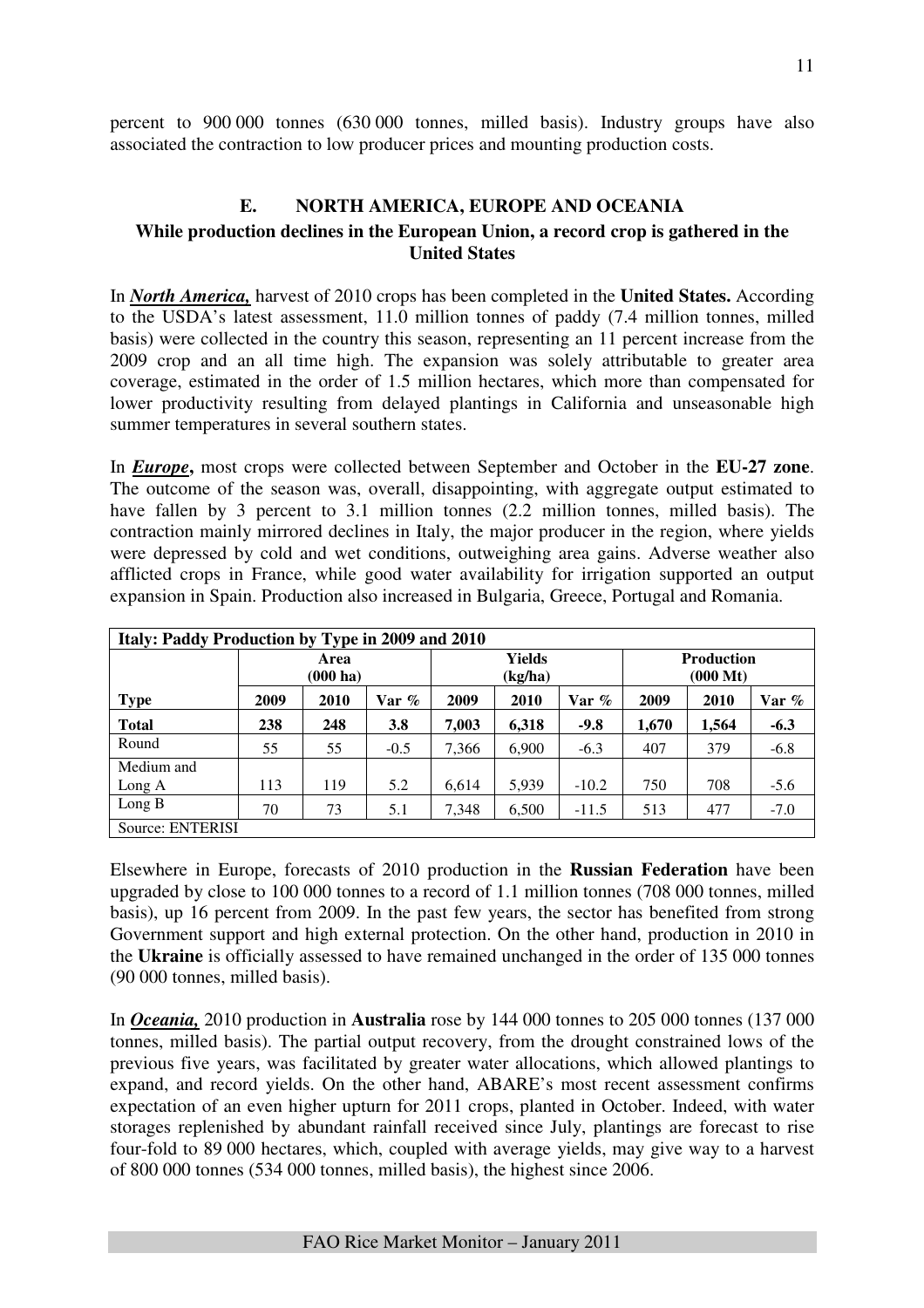# **I. INTERNATIONAL TRADE IN RICE**

#### **A. TRADE IN 2010**

## **The latest forecasts confirm expectations of a 6 percent expansion in global rice trade in 2010**

Since the November issue of the RMM, FAO has upgraded its forecasts of 2010 world trade in rice by 460 000 tonnes to 31.5 million tonnes. On the demand side, the revision mainly resulted from upward adjustments to forecasts in the Chinese Province of Taiwan, Jordan, Liberia, Nigeria, Saudi Arabia and Venezuela, while figures were lowered principally in Cameroon, Mozambique, the Philippines, the United Republic of Tanzania and Yemen. On the export side, estimates were raised for Pakistan and Thailand, more than compensating for reductions in Cambodia, Egypt and Myanmar.

The latest forecast level of 31.5 million tonnes confirms expectations of a 6 percent, or 1.8 million tonne, recovery in internationally traded volumes over calendar 2010. This expansion was primarily driven by greater imports to Asian countries, several of which needed to rely on foreign supplies to compensate for production shortfalls, curb domestic inflationary pressure or reconstitute stocks. Nonetheless, imports also increased in Latin America and the Caribbean and in Europe, while countries in Africa cut their purchases. As for exports, much of the increase demand is estimated to have been met by larger shipments from Viet Nam, although Pakistan and the United States also significantly expanded deliveries over the year.

|                                               |                           |              |                          |              |                 | Principal Revisions to 2010 International Trade in Rice (million tonnes, milled basis) |                           |              |                          |              |                 |
|-----------------------------------------------|---------------------------|--------------|--------------------------|--------------|-----------------|----------------------------------------------------------------------------------------|---------------------------|--------------|--------------------------|--------------|-----------------|
|                                               | 2010 IMPORTS              |              |                          |              |                 |                                                                                        | 2010 EXPORTS              |              |                          |              |                 |
|                                               | <b>November</b><br>f'cast |              | <b>January</b><br>f'cast |              | <b>Revision</b> |                                                                                        | <b>November</b><br>f'cast |              | <b>January</b><br>f'cast |              | <b>Revision</b> |
| <b>WORLD</b>                                  | 31.0                      |              | 31.5                     |              | $+0.5$          | <b>WORLD</b>                                                                           | 31.0                      |              | 31.5                     |              | $+0.5$          |
| <b>ASIA</b>                                   | 14.8                      |              | 15.4                     |              | $+0.6$          | <b>ASIA</b>                                                                            | 24.4                      |              | 24.7                     |              | $+0.3$          |
| China (Taiwan Prov.)                          | 0.1                       | F            | 0.4                      | $\mathbf{F}$ | $+0.3$          | Cambodia                                                                               | 1.5                       | F            | 1.4                      | $\mathbf{F}$ | $-0.1$          |
| Jordan                                        | 0.2                       | F            | 0.3                      | G            | $+0.1$          | Myanmar                                                                                | 0.8                       | $\mathbf{F}$ | 0.4                      | G            | $-0.4$          |
| Philippines                                   | 2.5                       | F            | 2.2                      | G            | $-0.3$          | Pakistan                                                                               | 3.2                       | $\mathbf{F}$ | 3.5                      | $\mathbf F$  | $+0.3$          |
| Saudi Arabia                                  | 0.8                       | F            | 1.1                      | F            | $+0.3$          | Thailand                                                                               | 8.5                       | $\mathbf{F}$ | 9.0                      | G            | $+0.5$          |
| Yemen                                         | 0.5                       | F            | 0.4                      | G            | $-0.1$          | <b>AFRICA</b>                                                                          | 0.5                       |              | 0.5                      |              | $-0.0$          |
| <b>AFRICA</b>                                 | 9.8                       |              | 9.6                      |              | $-0.1$          | Egypt                                                                                  | 0.5                       | F            | 0.4                      | $\mathbf{F}$ | $-0.1$          |
| Ghana                                         | 0.5                       | F            | 0.4                      | $\mathbf{F}$ | $-0.1$          |                                                                                        |                           |              |                          |              |                 |
| Liberia                                       | 0.2                       | $\mathbf{F}$ | 0.3                      | $\mathbf{F}$ | $+0.1$          |                                                                                        |                           |              |                          |              |                 |
| Nigeria                                       | 2.0                       | F            | 2.2                      | F            | $+0.2$          |                                                                                        |                           |              |                          |              |                 |
| Tanzania United Rep.                          | 0.2                       | $\mathbf{F}$ | 0.1                      | $\mathbf{F}$ | $-0.1$          |                                                                                        |                           |              |                          |              |                 |
| Cameroon                                      | 0.5                       | F            | 0.3                      | G            | $-0.2$          |                                                                                        |                           |              |                          |              |                 |
| Mozambique                                    | 0.4                       | F            | 0.3                      | G            | $-0.1$          |                                                                                        |                           |              |                          |              |                 |
| <b>LATIN AMERICA &amp; CAR.</b>               | 3.5                       |              | 3.6                      |              | $+0.1$          |                                                                                        |                           |              |                          |              |                 |
| Venezuela                                     | 0.2                       | F            | 0.3                      | F            | $+0.2$          |                                                                                        |                           |              |                          |              |                 |
| G: Official Figure: F: FAO forecast/estimate. |                           |              |                          |              |                 |                                                                                        |                           |              |                          |              |                 |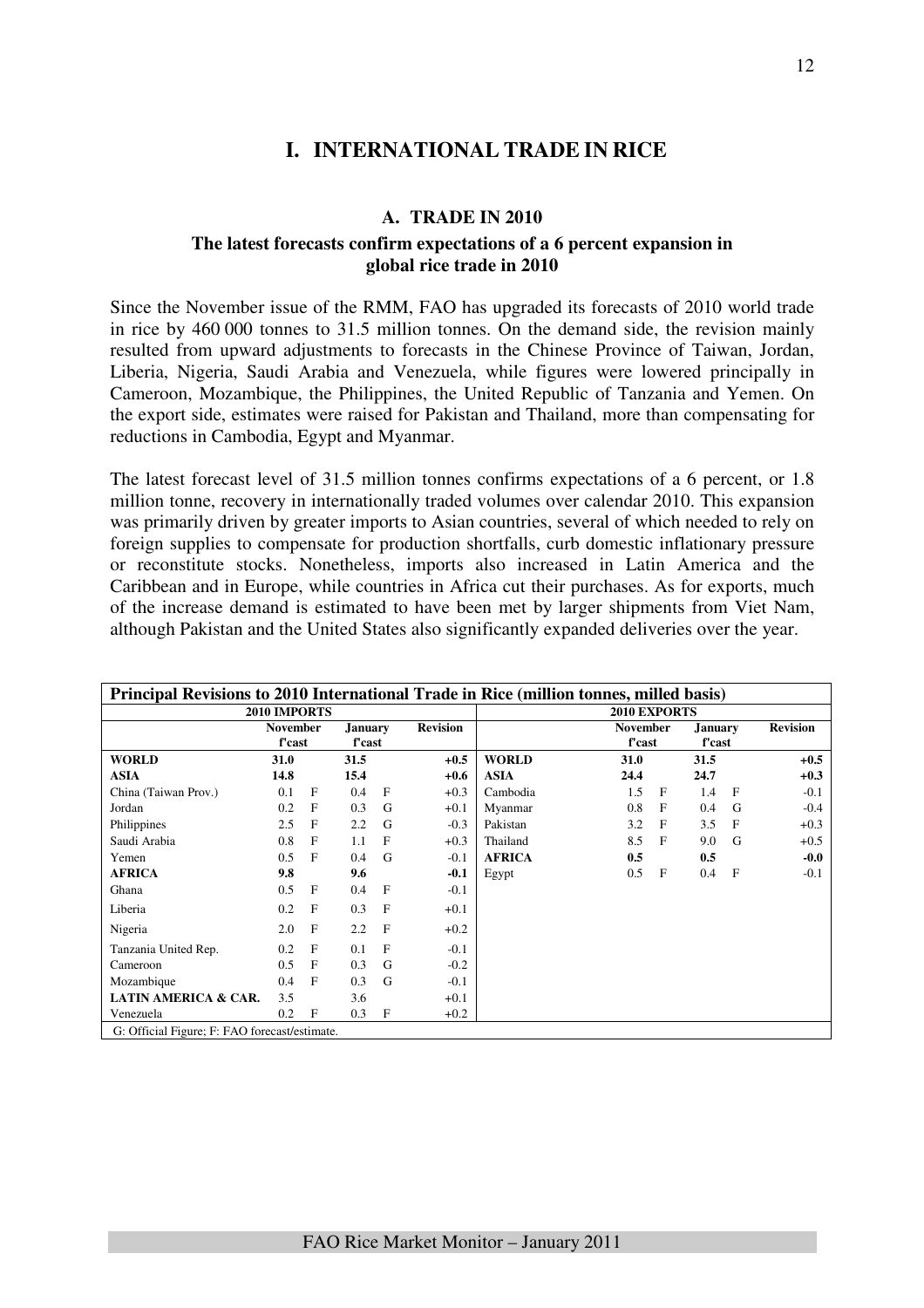# **Imports in 2010**

# **Greater imports from Asian countries sustain expansion in global rice trade in 2010**

Accounting for nearly half of all volumes traded, countries in *Asia* are now estimated to have purchased 15.4 million tonnes of rice over the course of calendar 2010, nearly 600 000 more than previously reported and 1.9 million tonnes more than in 2009.

Amongst the single importers, high domestic prices inhibiting public procurement of local rice compelled **Bangladesh** to rely on the international supplies to reconstitute stocks and fill its requirements for public distribution. Overall, imports by the country are officially forecast to reach 656 000 tonnes in 2010, more than 500 000 tonnes above the low volumes purchased in 2009, when domestic supplies were ample and local prices falling.

Purchases by **China (Mainland)** also increased by 143 000 tonnes to 500 000 tonnes in 2010, still negligible considering that more than 5 million tonnes are allowed to be imported on preferential terms. Based on exporter's shipment reports, FAO estimates deliveries to the **Chinese Province of Taiwan** to have amounted to 400 000 tonnes, up from 283 000 tonnes the previous year and well above the 144,720 (brown basis) tariff rate quota set under its WTO commitments. Up to November 2010, consignments from Viet Nam alone totalled 348 000 tonnes.



Despite good production results, a bid to contain inflationary pressure and replenish state stocks to a desired level of 1.5 million tonnes, prompted **Indonesia** to return to the international as a major importer during the latter part of the year. By December, the Indonesian State Logistics Agency, Bulog, is reported to have contracted 1.23 million tonnes, with nearly half of this volume set for consignment before the year's end. On these basis, FAO now estimates 2010 imports by the country to have reached 600 000 tonnes, which compares to a 2009 figure of 250 000 tonnes.

Faced with production shortages, **the Philippines** is officially reported to have imported 2.2 million tonnes in 2010, 250 000 tonnes less than previously reported, but still 24 percent, or 425 000 tonnes, more than a year earlier. Nearly all of this volume was contracted through a series of tenders in late 2009. Recently released Government figures suggest that quantities acquired by the private sector totalled 220 000 tonnes, 51 000 tonnes were delivered in the form of food aid, with the rest for distribution or stock building by the National Food Authority (NFA). In **Sri Lanka** a lower import duty at the start of the year is estimated to have facilitated intake of 105 000 tonnes, up from 52 000 tonnes in 2009.

By contrast, several *Near Eastern* countries are estimated to have reduced purchases. In particular, rice imports by **the Islamic Republic of Iran** are gauged at 1.1 million tonnes in 2010, compared with 1.3 million tonnes in 2009. **Jordan** is also officially reported to have cut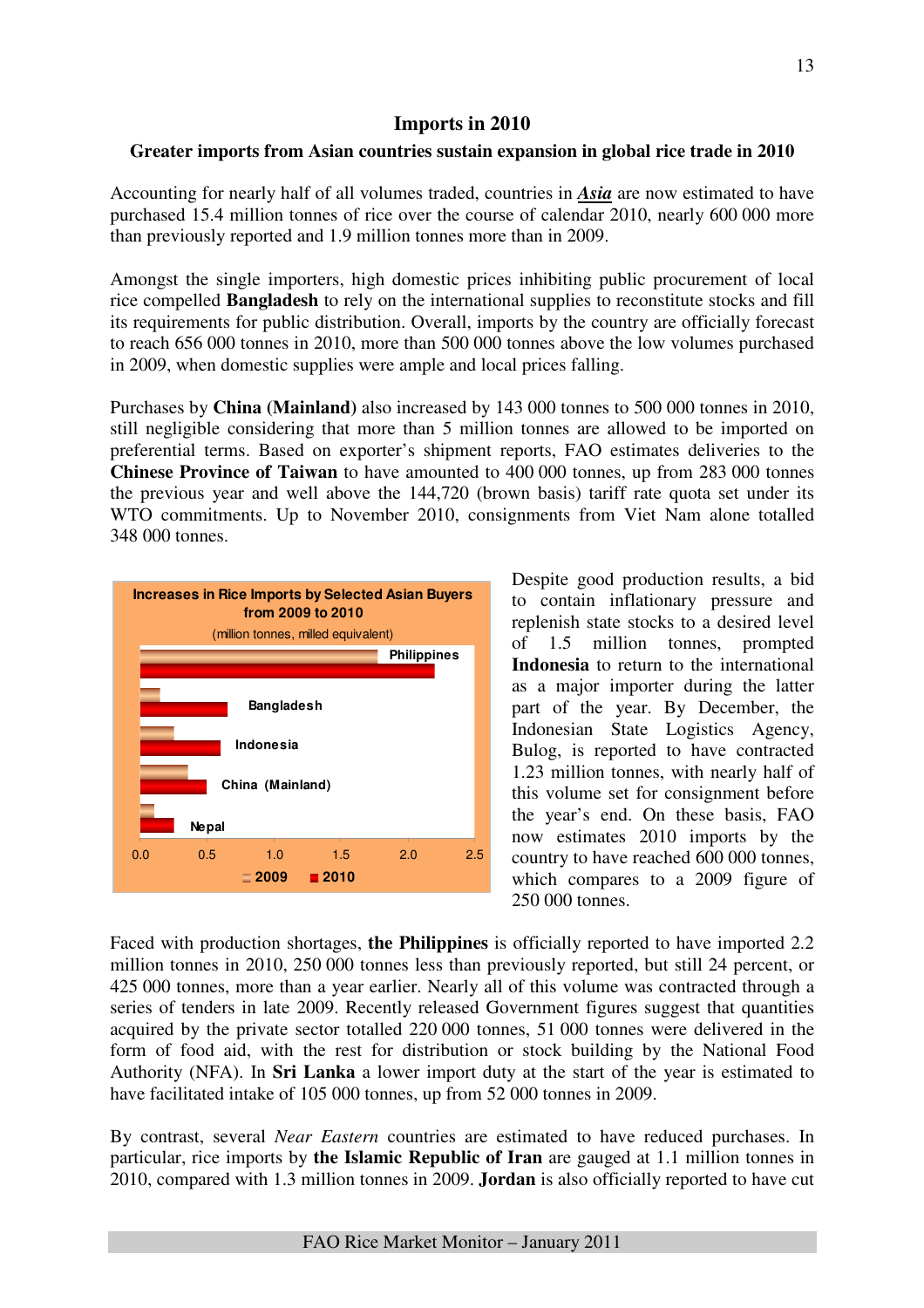imports by 31 percent to 236 000 tonnes, as did **Yemen** by 13 percent to 352 000 tonnes. Following the receipt of official statistics, FAO has revised the 2009 imports by **Saudi Arabia** from 820 000 tonnes to 1.1 million tonnes. In calendar 2010, the country is assessed to have taken about the same amount. Conversely, it is estimated that the **United Arab Emirates** raised imports by 2 percent to 610 000 tonnes and **Iraq** by 6 percent to 1.2 million tonnes, the latter to cover its requirements for the public distribution system.

Mirroring extensive production gains achieved during the 2009 season, *African countries* are now gauged to have imported 9.6 million tonnes of rice in 2010, 3 percent less than a revised estimate of 9.9 million tonnes for 2009. **Benin**, **Cameroon**, **Gambia, Guinea, Madagascar, Mali, Senegal, Sierra Leone** and **the United Republic of Tanzania** are all estimated to have cut purchases. In the case of **Ghana,** the decline also reflected the reinstatement of a higher duty on rice, while in spite of a lowering of tariffs, deliveries to **Kenya** and **Mozambique** fell as well. In **Chad** and **Mauritania,** the smaller 2009 harvests translated into greater international purchases. **Nigeria**, is also assessed to have raised imports by 300 000 tonnes to 2.2 million tonnes, which would give it the status of the largest world rice importer at par with the Philippines. Similarly, deliveries to **Cote d'Ivoire** increased by 6 percent to 900 000 tonnes, while they remained steady in **South Africa** at 900 000 tonnes.

Countries in *Latin America and the Caribbean* are assessed to have taken delivery of 3.6 million tonnes of rice in 2010, up 9 percent from a year earlier. Much of this 300 000 tonne increase reflected greater imports by *South American* countries, particularly Brazil and Venezuela. Faced with a local supply shortfall, **Brazil** is estimated to have imported 750 000 tonnes in 2010, 15 percent more than a year earlier. Under similar circumstances and facilitated by agreements with regional suppliers, deliveries to **Venezuela** are estimated to have increased to 300 000 tonnes, up from 100 000 tonnes in 2009. **El Salvador, Haiti** and **Panama** also purchased more over the year, while deliveries to **Honduras**, **Mexico** and **Nicaragua** remained unchanged. Nearly all other countries in the region, including **Chile**, **Colombia, Costa Rica, Cuba** and **the Dominican Republic** are estimated to have cut imports in 2010.

In *Europe,* consignments are gauged to have increase in the EU-27 zone by 5 percent to 1.1 million tonnes in calendar 2010 while they fell by 23 percent to 200 000 tonnes in the **Russian Federation,** mirroring larger availability of domestic supplies and the institution of greater protective measures. In the **United States**, officials have lowered estimates of 2010 purchases by the country to 610 000 tonnes, 11 percent below imports in 2009, to take account of a lower rate of deliveries of fragrant varieties from Thailand and India.

# **Exports in 2010**

# **Viet Nam strengthens its position as a leading exporter, while deliveries by the United States and Pakistan also increase**

Following a 460 000 tonne upward revision, FAO's latest forecast of 2010 world exports points to a 6 percent expansion in globally traded volumes to 31.5 million tonnes. Based on the latest figures, a considerable contribution to this 1.8 million tonne annual growth was made by **Viet Nam**, officially reported to have shipped 6.9 million tonnes over the course of the year, 922 000 tonnes above the already record level reached in 2009. Indeed, cementing its position as a competitive supplier of rice, over the past decade the country has virtually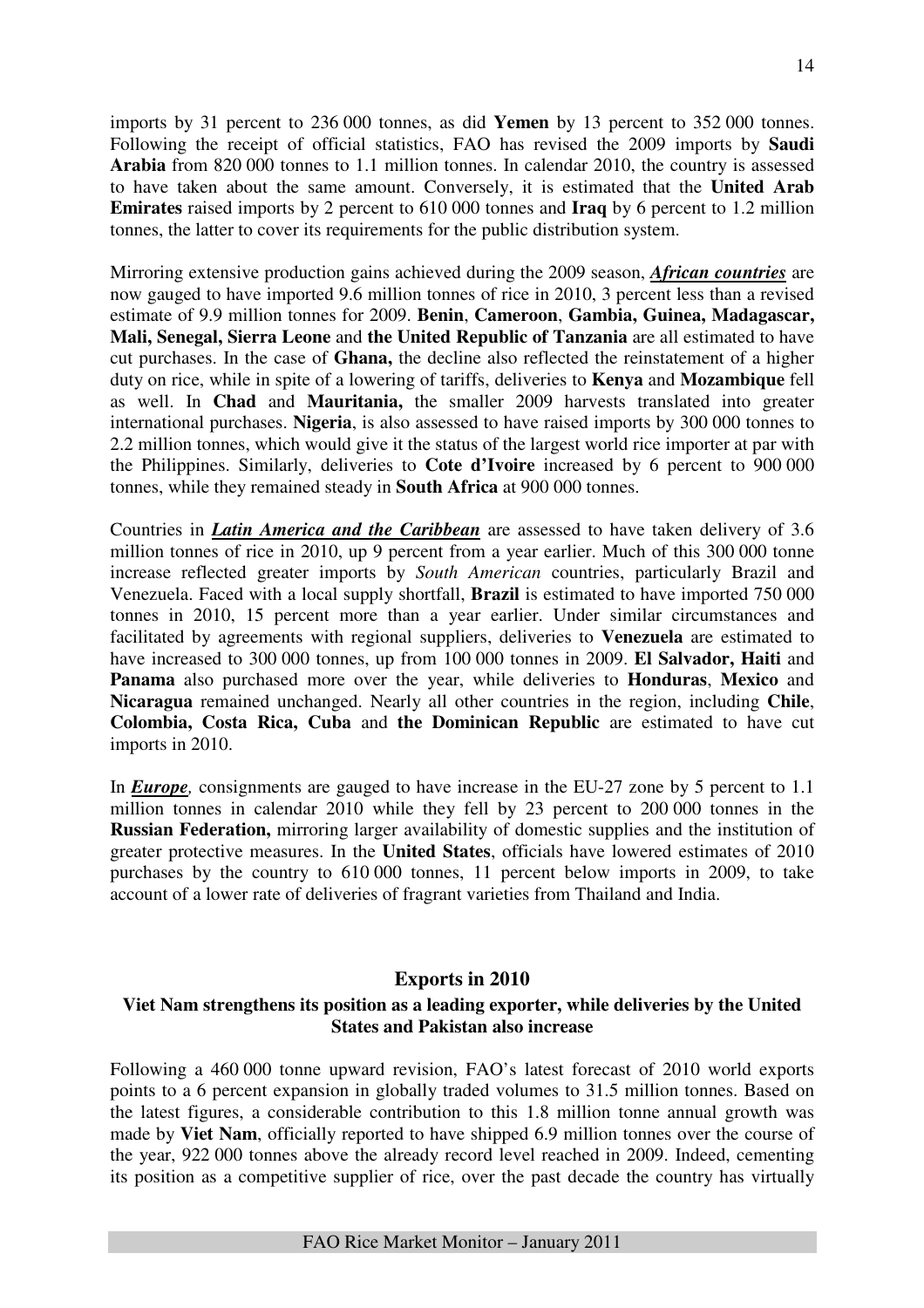

doubled volumes shipped abroad, in 2010 alone accounting for 22 percent of total world exports. Ample reserves from previous large harvests also permitted **Pakistan** to step-up deliveries to a new high of 3.5 million tonnes, more than 600 000 tonnes over the 2009 level. A strong pace of shipments was also witnessed in the **United States,** where on the back of increased demand from Latin American and Near Eastern countries, officials estimate 3.5 million tonnes to have been exported by the United States, up 17 percent from the previous year.

Estimates of exports by **Thailand** have been upgraded, with the Government now reporting to have shipped 9.0 million tonnes of rice in 2010. A revival in demand in the latter part of the year, especially from Indonesia, the Islamic Republic of Iran, Iraq and Nigeria, supported this 5 percent year-on-year increase, allowing exports by the country to surpass the annual official target of 8.5 million tonnes. Notwithstanding the maintenance of export restrictions on common rice, shipments by **India** are also estimated to have risen to 2.4 million tonnes, sustained by demand for aromatic varieties and exceptions to the ban on exports of nonbasmati shipments undertaken under government-to-government deals. With ample domestic availability, FAO estimates consignments by **Cambodia**, including unofficial cross-border flows, to have expanded by 8 percent to 1.4 million tonnes. According to industry assessments, in the first year of implementation of the Everything-But-Arms agreement, Cambodian shipments to European countries also recorded a substantial increase, with up to 37 500 tonnes of rice shipped by November 2010.

By contrast, rice exports by **China (Mainland),** which remain under direct government control**,** are estimated to have declined by 11 percent to 700 000 tonnes. Administrative delays in the issuance of export licences, as well as currency factors, are also reported to have significantly impacted the performance of the export sector in **Myanmar**, where shipments are officially assessed to have passed from 1.1 million tonnes in 2009 to 400 000 tonnes in 2010. The maintenance of export restrictions in **Egypt** also translated in a 30 percent decline in consignments to 400 000 tonnes. Elsewhere in the world, reduced availability of supplies from a negative 2010 harvest led to a 2 percent contraction in deliveries by **Argentina** to 516 000 tonnes. Similarly, shipments by **Brazil** and **Uruguay** are officially reported to have declined by 27 and 24 percent, to 431 000 tonnes and 738 000 tonnes, respectively. Conversely**,** larger sales to the European Union, Panama and Venezuela enabled **Guyana** to boost shipments by 60 000 tonnes to 320 000 tonnes in 2010.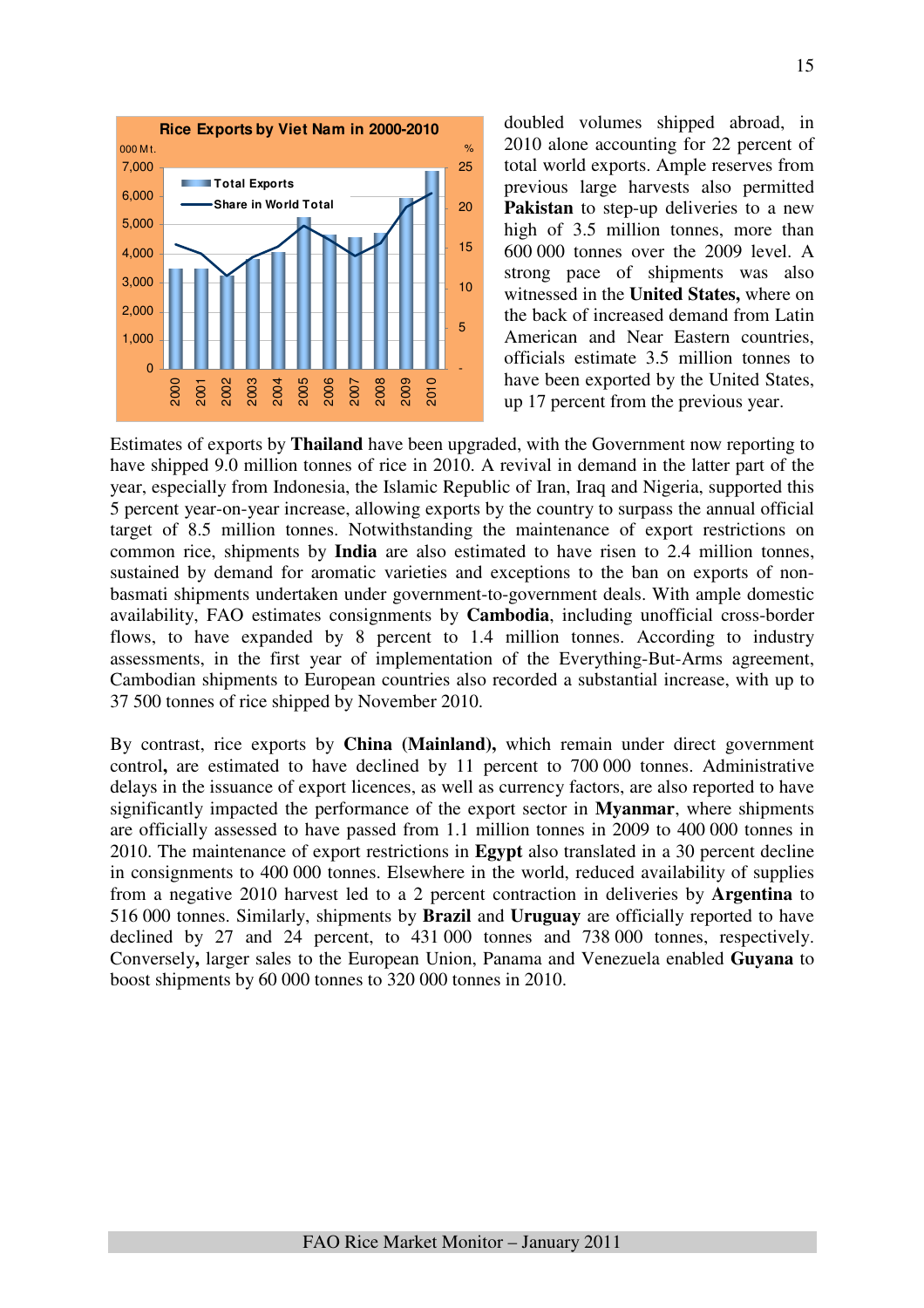# **B. TRADE IN 2011 Forecasts of world trade in rice in 2011 upgraded by 900 000 tonnes**



FAO has upgraded its forecasts of international trade in rice during calendar 2011 by close to 900 000 tonnes to 31.4 million tonnes. Import forecasts were raised for several Asian countries, particularly Bangladesh, the Chinese Province of Taiwan, Indonesia, Saudi Arabia, the United Arab Emirates, as well as Venezuela. They were lowered for Ghana, the Philippines, Senegal, the United Republic of Tanzania and Yemen. As for exports in 2011, prospects were raised mainly for Cambodia and Thailand, while they were reduced in the case of India.

At the current forecast level of 31.4 million tonnes, world trade in rice in 2011 would stand only slightly below last year's outcome. Under current prospects of larger 2010 crops, countries in both Asia and Latin America and the Caribbean are anticipated to cut their imports compared with last year. Only part of the decline is now predicted to be offset by increased demand from Europe and Africa. On the export side, Thailand is foreseen to play a pivotal role next year, compensating for a sharp reduction in deliveries by Pakistan and Viet Nam. Deliveries by Cambodia, China (Mainland) and Myanmar may also increase.

| Principal Revisions to 2011 International Trade in Rice (million tonnes, milled basis) |                           |              |                          |              |                 |              |                           |              |                                 |              |                 |
|----------------------------------------------------------------------------------------|---------------------------|--------------|--------------------------|--------------|-----------------|--------------|---------------------------|--------------|---------------------------------|--------------|-----------------|
|                                                                                        | 2011 IMPORTS              |              |                          |              |                 |              |                           |              |                                 |              |                 |
|                                                                                        | <b>November</b><br>f'cast |              | <b>January</b><br>f'cast |              | <b>Revision</b> |              | <b>November</b><br>f'cast |              | <b>January</b><br><b>f'cast</b> |              | <b>Revision</b> |
| <b>WORLD</b>                                                                           | 30.5                      |              | 31.4                     |              | $+0.9$          | <b>WORLD</b> | 30.5                      |              | 31.4                            |              | $+0.9$          |
| <b>ASIA</b>                                                                            | 14.3                      |              | 15.1                     |              | $+0.8$          | <b>ASIA</b>  | 23.5                      |              | 24.4                            |              | $+0.9$          |
| Bangladesh                                                                             | 0.4                       | $\mathbf{F}$ | 0.7                      | $\mathbf{F}$ | $+0.3$          | Cambodia     | 1.4                       | F            | 1.6                             | $\mathbf{F}$ | $+0.2$          |
| China (Taiwan Prov.)                                                                   | 0.1                       | F            | 0.2                      | $\mathbf{F}$ | $+0.2$          | India        | 2.6                       | $\mathbf{F}$ | 2.5                             | F            | $-0.1$          |
| Indonesia                                                                              | 0.7                       | F            | 0.9                      | $\mathbf{F}$ | $+0.2$          | Thailand     | 9.0                       | F            | 9.7                             | $\mathbf{F}$ | $+0.7$          |
| Philippines                                                                            | 1.9                       | $\mathbf{F}$ | 1.7                      | $\mathbf{F}$ | $-0.2$          |              |                           |              |                                 |              |                 |
| Saudi Arabia                                                                           | 0.9                       | F            | 1.2                      | $\mathbf{F}$ | $+0.3$          |              |                           |              |                                 |              |                 |
| <b>United Arab Emirates</b>                                                            | 0.5                       | F            | 0.6                      | $\mathbf{F}$ | $+0.1$          |              |                           |              |                                 |              |                 |
| Yemen                                                                                  | 0.5                       | F            | 0.4                      | F            | $-0.1$          |              |                           |              |                                 |              |                 |
| <b>AFRICA</b>                                                                          | 9.8                       |              | 9.8                      |              | $+0.0$          |              |                           |              |                                 |              |                 |
| Ghana                                                                                  | 0.5                       | F            | 0.4                      | F            | $-0.1$          |              |                           |              |                                 |              |                 |
| Nigeria                                                                                | 1.9                       | F            | 2.0                      | $\mathbf{F}$ | $+0.1$          |              |                           |              |                                 |              |                 |
| Senegal                                                                                | 0.8                       | F            | 0.7                      | $\mathbf{F}$ | $-0.1$          |              |                           |              |                                 |              |                 |
| Tanzania United Rep.                                                                   | 0.2                       | F            | 0.0                      | $\mathbf{F}$ | $-0.1$          |              |                           |              |                                 |              |                 |
| <b>LATIN AMERICA &amp; CAR.</b>                                                        | 3.3                       |              | 3.5                      |              | $+0.1$          |              |                           |              |                                 |              |                 |
| Venezuela                                                                              | 0.2                       | $\mathbf{F}$ | 0.3                      | F            | $+0.1$          |              |                           |              |                                 |              |                 |
| G: Official Figure; F: FAO forecast/estimate.                                          |                           |              |                          |              |                 |              |                           |              |                                 |              |                 |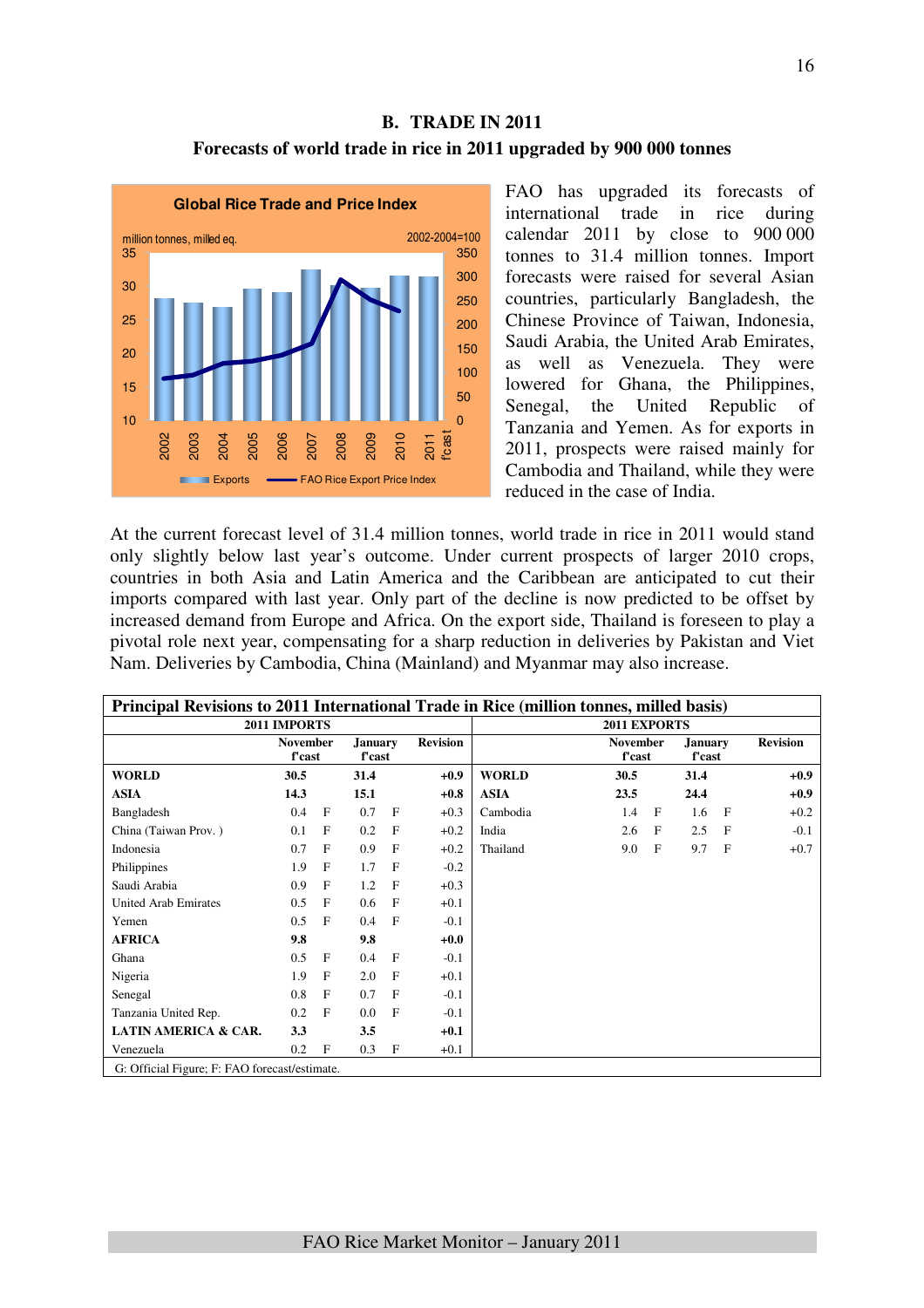#### **Imports in 2011**

## **Asian and Latin American countries set to import less, while shipments to Africa and Europe rise**

Aggregate shipments to countries in *Asia* are forecast to amount to 15.1 million tonnes in 2011, 800 000 more than previously reported, but still 2 percent below volumes purchased in 2010. The year-on-year contraction mainly reflects expectations of a sharp decline in imports by **the Philippines**, which FAO anticipates may amount to 1.7 million tonnes this year, 500 000 tonnes below the 2010 official estimate. Although the country's official import intentions have yet to be disclosed, the Filipino Government has reiterated its intent to drastically reduce purchases, relying instead on the large carry-over stocks still held by the National Food Authority (NFA), which by 1 December where officially reported to total 1.8 million tonnes. Authorities have indicated plans to let the private sector play a more active role in sourcing rice supplies. They also signed a three-year agreement with Viet Nam that gives the Philippines a priority status to buy up to 1.5 million tonnes annually from Viet Nam. Although the full terms of this government-to-government deal remain unclear, such transactions would have to be made on commercial terms.

Amongst other important buyers in the region, abundant supplies may enable **Malaysia** and **Sri Lanka** to cut imports by 6 percent to 850 000 tonnes and by 52 percent to 50 000 tonnes respectively. Deliveries to the **Chinese Province of Taiwan** are also expected to return to more normal levels, in the order of 200 000 tonnes. On the other hand, 2011 rice shipments are expected to remain steady in **China (Mainland)** around 500 000 tonnes; in **Japan**, in the order of 700 000 tonnes; and in **the Democratic People's Republic of Korea** at 400 000 tonnes.



By contrast, FAO has upgraded forecasts of imports by **Bangladesh** to 700 000 tonnes, 7 percent above the volume officially reported for 2010. Despite good production prospects for the 2010 season, the government has announced it would import 1.2 million tonne over the 2010/11 fiscal year, from July 2010 to June 2011, and has been very active in sourcing supplies on the international market in recent months to meet that target. Mounting domestic prices have indeed discouraged the authorities to procure the rice internally. Concerns over surging prices also prompted

officials to extend a ban on exports of all rice types into 2011 and to try to engage Viet Nam in a long term agreement to supply 500 000 tonnes annually.

Consignments to **Indonesia** are also anticipated to rise by 300 000 tonnes to 900 000 tonnes in 2011. The increase is expected to be facilitated by the December removal of a Rupiah 450 per kilo duty (USD 50 per tonne) on imported rice. The measure, to be effective until 31 March 2011, is geared at supporting purchase operations by Bulog, which is authorised to procure up to 1.5 million tonnes of rice to refurbish stocks and quell domestic prices. By December, the agency is reported to have already contracted over 600 000 tonnes of rice for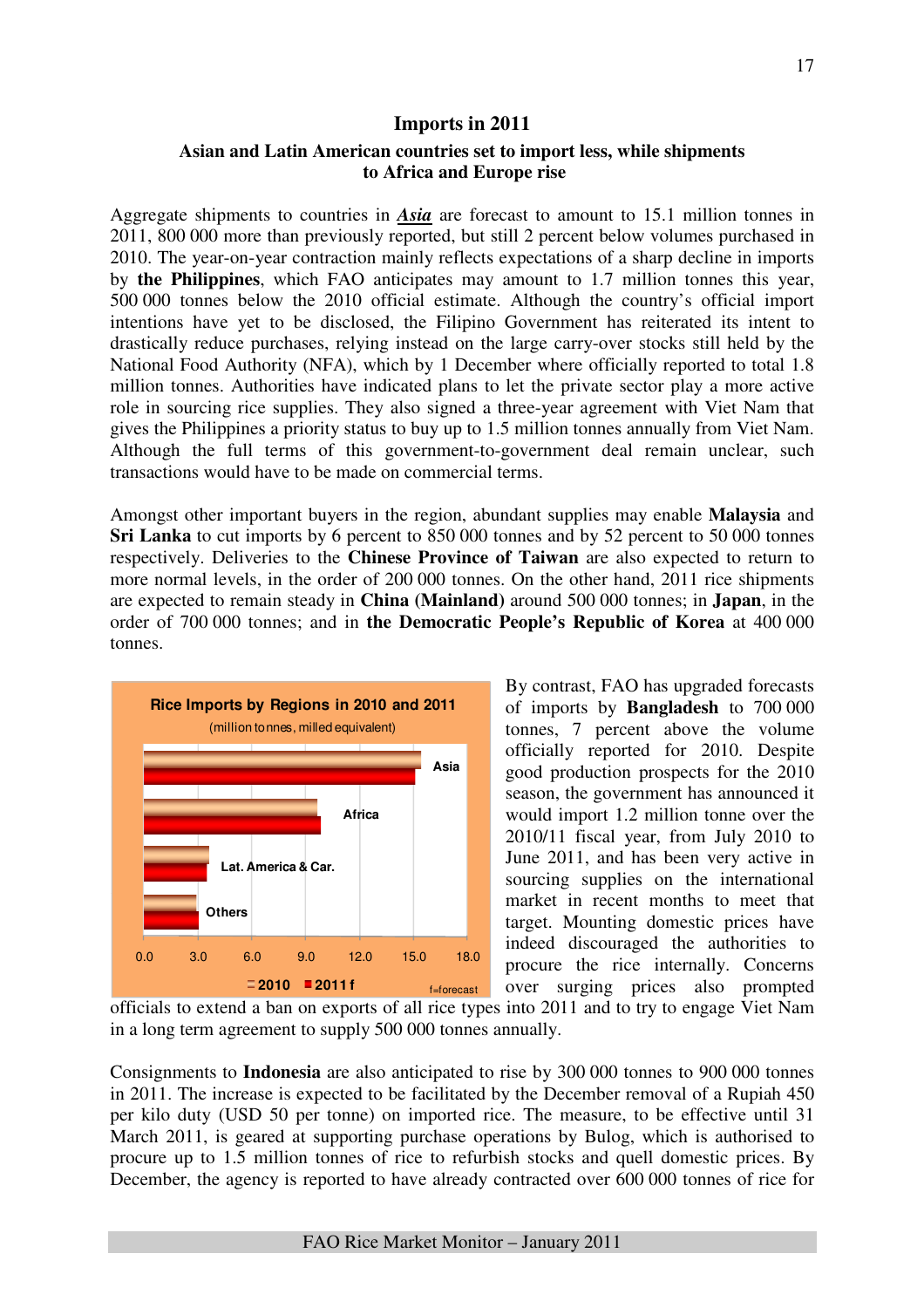delivery in the first quarter of 2011, before main crop harvest activities begin. In line with its obligations to fulfil its minimum import quota commitments, purchases by the **Republic of Korea** are also anticipated to rise to 348 000 tonnes, up from 307 000 tonnes in 2010.

Mainly consisting of informal border flows for milling and re-export, purchases by **Viet Nam** may also rise to 600 000 tonnes. The 100 000 tonne increase will also be supported by the removal of import taxes on paddy and rice originating from Cambodia, which is to be effective until 31 December 2011. The country is also heading towards the opening of rice exports to foreign enterprises as of mid February 2011.

In *Near East Asia*, **Afghanistan** and **the Islamic Republic of Iran** are predicted to keep imports in 2011 unchanged at 300 000 tonnes and 1.1 million tonnes respectively. On the other hand, growing needs under its food distribution system may require **Iraq** to raise purchases by 1 percent to 1.2 million tonnes, while consignments to **Saudi Arabia** may increase by 5 percent to 1.2 million tonnes.

Overall *African countries* are foreseen to import 9.8 million tonnes in 2011, 2 percent more than last year. At a country level, **Egypt** may need to purchase 100 000 tonnes to meet part of its domestic and export requirements, in light of the significant reduction in local production anticipated this season. Due to output shortfalls, **Cameroon** is also expected to step-up imports by approximately 200 000 tonnes to 500 000 tonnes. Following riots in September against food inflation, **Mozambique** abolished the import duty for 15 percent broken rice, a measure geared at relieving pressure on domestic prices and which may facilitate a 47 percent increase in purchases to 380 000 tonnes. Growing rice consumption in **Kenya** and the maintenance of a low import tariff for rice from all origins are also forecast to boost consignments to the country by 9 percent to 380 000 tonnes. Greater demand is also expected to bolster rice deliveries to **Senegal** by 3 percent to 720 000 tonnes and to **South Africa** by 6 percent to 950 000 tonnes. On the other hand, **Nigeria** is foreseen to cut imports by 9 percent to 2.0 million tonnes, while **Cote d'Ivoire** may keep them unchanged around 900 000 tonnes. On the back of greater availability of domestic produce, several countries in the Western Africa may similarly need cut purchases of foreign rice, including **Burkina Faso, Chad, Gambia, Guinea Bissau, Mali, Mauritania** and **Sierra Leone**.

Countries in *Latin America and the Caribbean* are forecast to take delivery of 3.5 million tonnes of rice in calendar 2011, 3 percent less than last year. Under expectations of a recovery in 2011 output, **Brazil** is anticipated to account for much of the contraction, with imports by the country forecast to decline by 13 percent to 650 000 tonnes. Large harvests are also expected to result in cuts in **Ecuador** and **Peru,** while 2011 shipments to **Venezuela** may remain steady at 300 000 tonnes. Conversely, in **Colombia**, the Government has announced that it will allow a contingent of 40 000 tonne of rice to be imported from Andean Community members<sup>2</sup> between February and April 2011, as part of the measures adopted to compensate for losses ensuing from the severe flooding problems this season. As a result, overall purchases by the country are now forecast to rise by 13 percent to 90 000 tonnes. In Central America and the Caribbean*,* on account of a drought reduced crop, **Cuba** is foreseen to buy 6 percent more, or 530 000 tonnes, with the bulk of the volume sourced from Viet Nam, under a preferential payment scheme. Based on the latest figures, **Costa Rica, El Salvador** and **Honduras** are also likely to import more, while, **Mexico** and **Panama** may lower purchases.

 $\overline{a}$ <sup>2</sup> Namely, Bolivia, Ecuador and Peru.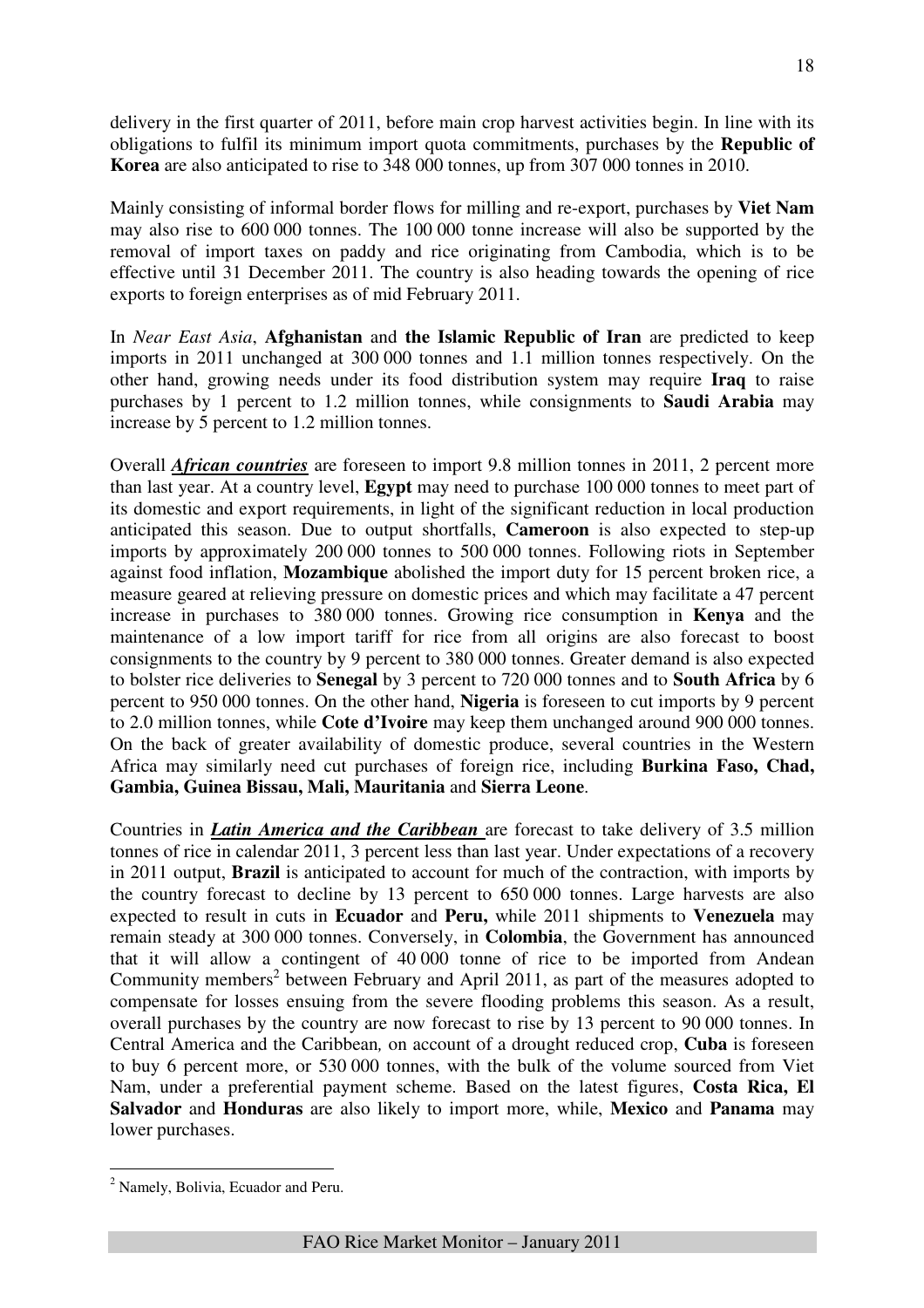*Elsewhere*, consignments to the **European Union** are forecast to rise by 150 000 tonnes to 1.2 million tonnes. The latest official forecast also foresees a 2 percent increase in imports by the **United States** to 625 000 tonnes. Conversely, purchases by the **Russian Federation** are expected to remain in the order of 200 000 tonnes.



# **Exports in 2011 Shipments by Thailand to rebound in 2011**

Based on the latest estimates, international trade in rice during calendar 2011 is likely to remain in the order of 31.4 million tonnes, marginally below the estimate for 2010. Looking at the major rice suppliers, however, **Thailand** is anticipated to play a major role in 2011, with exports rising to 9.7 million tonnes, up from 9.0 million tonnes in 2010 and above the official target of 9.5 million tonnes. Notwithstanding expectations of smaller 2010 main crops, positive prospects for large secondary crops, to be harvested in the coming months, along with the release of government stocks, which by

January had already downloaded 4-5 million tonnes, are expected to provide the necessary supply for the export market. Thai authorities have also announced they would be promoting greater sales of fragrant varieties, further to focusing on quality improvements.

Under current expectations of a good 2010 season result, **Cambodia** would also be able to hold sufficient supplies to raise exports to 1.6 million tonnes, 11 percent above the 2010 estimate. Over the year, outflows from the country into Viet Nam will benefit from the removal of import taxes, effective until 31 December 2011. Likewise, shipments by **China (Mainland)** are expected to return to more normal levels and in the order of 1.0 million tonnes and in **Myanmar** to 800 000 tonnes. Despite prospects of the maintenance of the export ban on common varieties, **India** is currently anticipated to ship 2.5 million tonnes in 2011, up 4 percent year-on-year, mainly on the back of sustained demand for aromatic rice. Although slightly downgraded since the previous report, USDA officials expect deliveries from the United States to match the good 2010 performance of 3.5 million tonnes, on the back of steady demand from African and Latin American countries. In addition, exporters in the United States continue to benefit from the limited presence of Egypt in the medium grain market. Based on prospects of a significant output recovery, **Australia** may hold enough supplies to ship 180 000 tonnes. Favourable 2011 harvests, if confirmed, could also raise exports by **Argentina** and **Brazil.** 

Greater deliveries from these countries are currently forecast to compensate for a sharp reduction in shipments by **Pakistan**, following severe crop losses from floods this season. Exports by the country are projected to total 1.8 million tonnes in 2011, virtually half the amount estimated for 2010. Deliveries by **Viet Nam** are also foreseen to fall by 6 percent to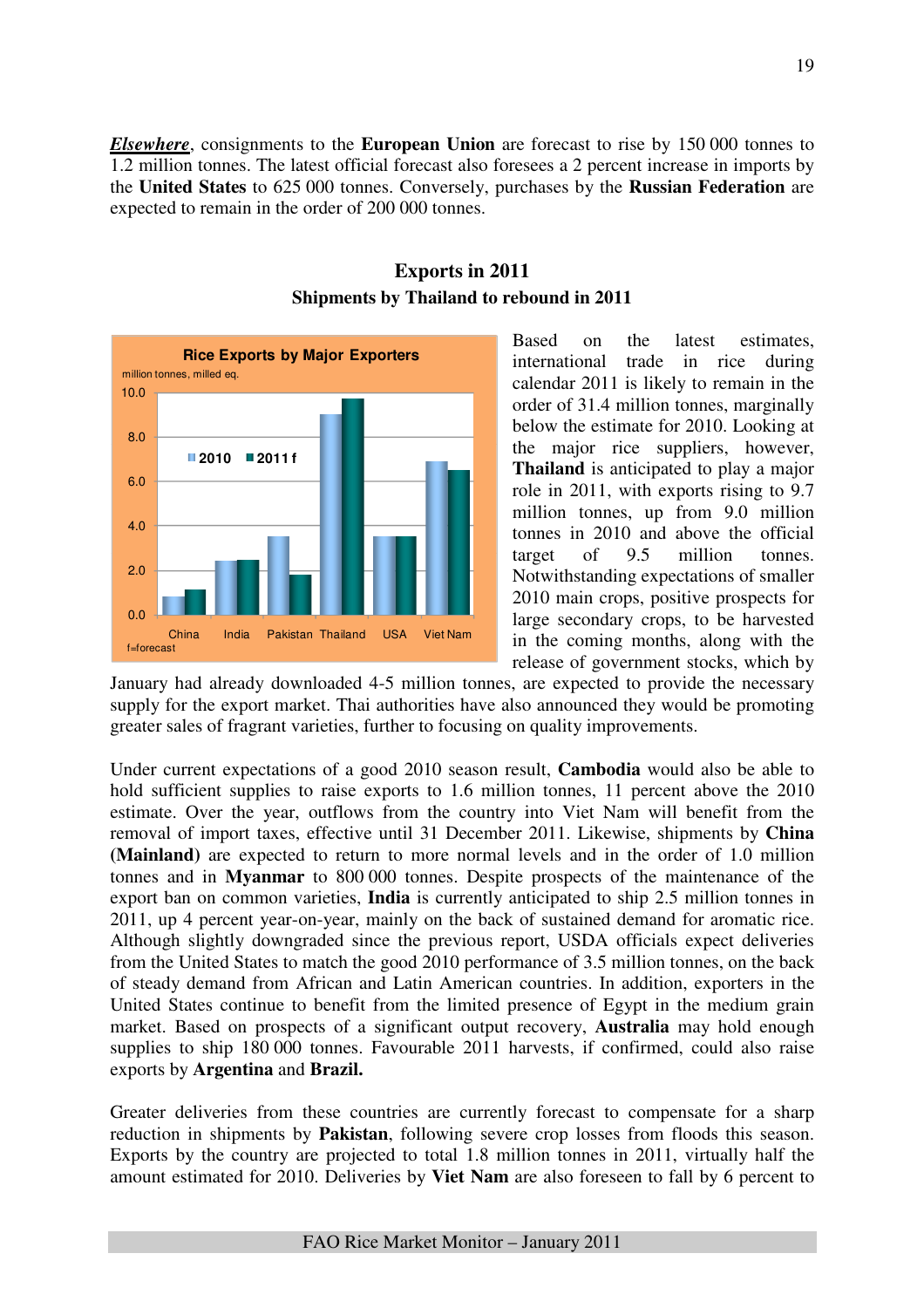6.5 million tonnes, though still remaining above the 6.0 million tonnes officially anticipated for the year. Less competitive prices and tighter availability of supplies due to dwindling reserves are expected to be behind this decline. The opening of the rice export market to foreign traders, as well as the application of more rigorous storage and milling facility requirements by the Government, are also likely to involve some adjustment period for the export sector this year. On the other hand, the maintenance of export restrictions on rice is forecast to depress deliveries by **Egypt** by 25 percent to 300 000 tonnes.

# **II. RICE UTILIZATION**

# **Higher food consumption of rice forecast to drive 3 percent increase in global rice utilization in 2011**



**Global consumption of rice in 2011** is forecast to rise by 3 percent to 461.2 million tonnes (milled basis). A 7.8 million tonne increase in consumption of rice as food, to 391.4 million tonnes, is behind much of this expansion, accounting for 85 percent of total world rice utilisation. Rice fed to animals is estimated to amount to 12.2 million tonnes, while other-end-uses, including seed, non-food uses and post-harvest losses, may absorb 57.8 million tonnes, 7 percent more than the previous year. On these bases, global per caput rice consumption in 2011 could reach close to 57 kilos, half a kilo more than in

2010. This is forecast to reflect greater average rice intake in both developing and developed countries, estimated in the order of 67.5 and 12.4 kilos, respectively.



Looking at the different regions, per caput rice consumption in *Asia* is predicted to expand by 1 percent to 82 kilos, despite reports of sharp domestic price increases in several Asian countries, in particular Indonesia, Myanmar, Pakistan, Sri Lanka, Thailand and Viet Nam. These rises and the ensuing discontent have prompted various Governments to intensify efforts to quell inflationary pressure, for instance through public stock releases or expanded welfare programs, as has been the case in Bangladesh, China (mainland), India and Indonesia; price

controls, mainly in Sri Lanka or; imports, as is the case of Bangladesh and Indonesia.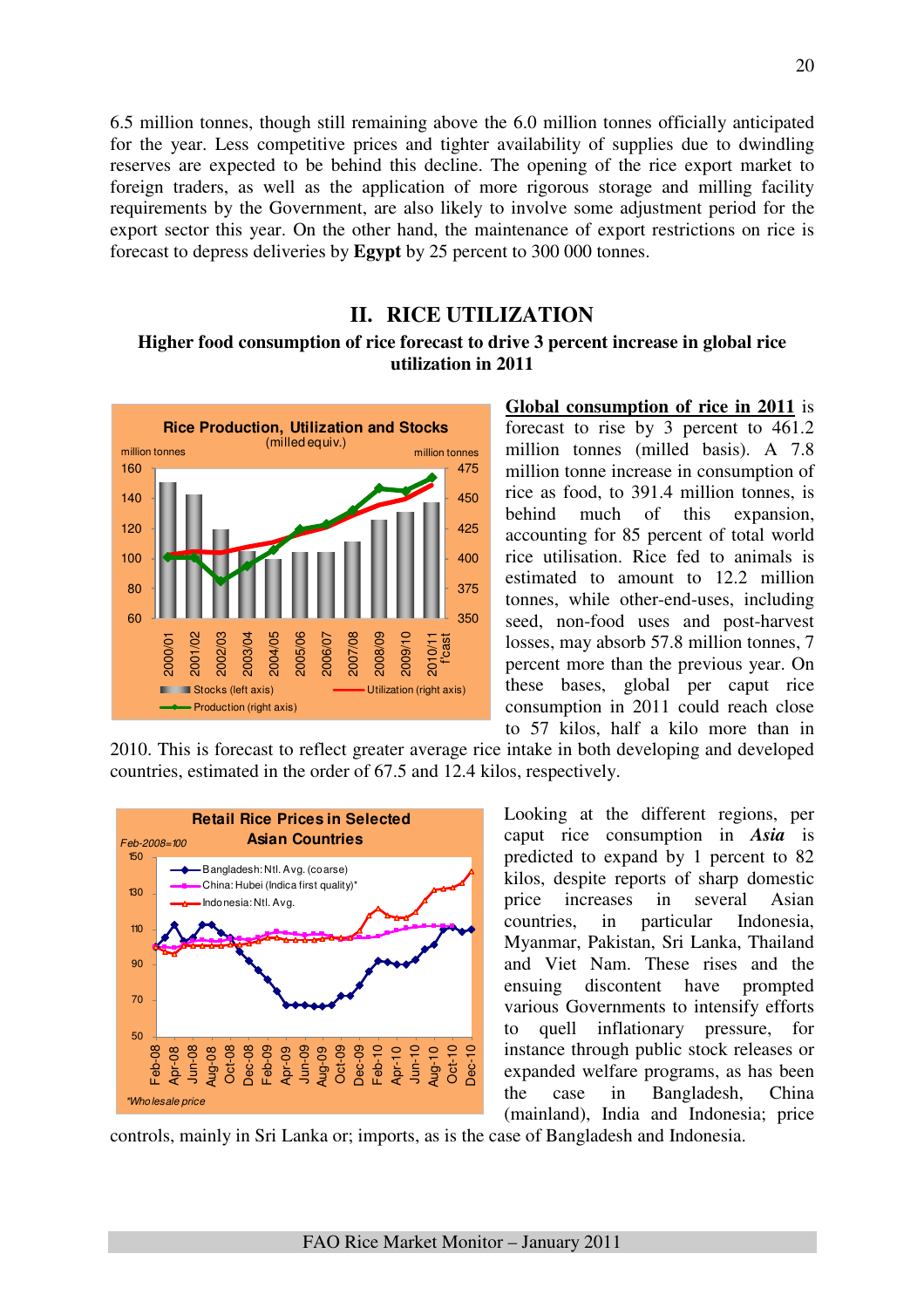

On the back of greater domestic supplies from larger harvests and imports, average rice consumption in *Africa* is also forecast to rise slightly to 22.1 kilos per person. A look at recent price developments in the region, reveals that quotations in the last quarter of 2010 tended to increase relative to their levels three months earlier in Western Africa (Burkina Faso and Cape Verde), in Central Africa (the Democratic Republic of Congo), Eastern Africa (Somalia, Uganda and United Republic of Tanzania) and in Southern Africa (Madagascar and Mozambique). By

contrast, prices were down in Burundi, Chad, Malawi and Rwanda.

Average rice intake in *Latin America and the Caribbean* is similarly anticipated to increase by 1 percent to 31.1 kilos. Within the area, the latest domestic quotations in Bolivia, Colombia, the Dominican Republic, Haiti, Honduras, Mexico and Peru indicate that rice prices in these countries were up compared to their values three months ago, while the price of a kilo of rice declined mainly in Brazil, El Salvador and Uruguay.

In the other regions, per caput consumption is forecast to expand in *North America* to 10.8 kilos per person, to 14.4 kilos in *Oceania* and to 5.3 kilos per person in *Europe*.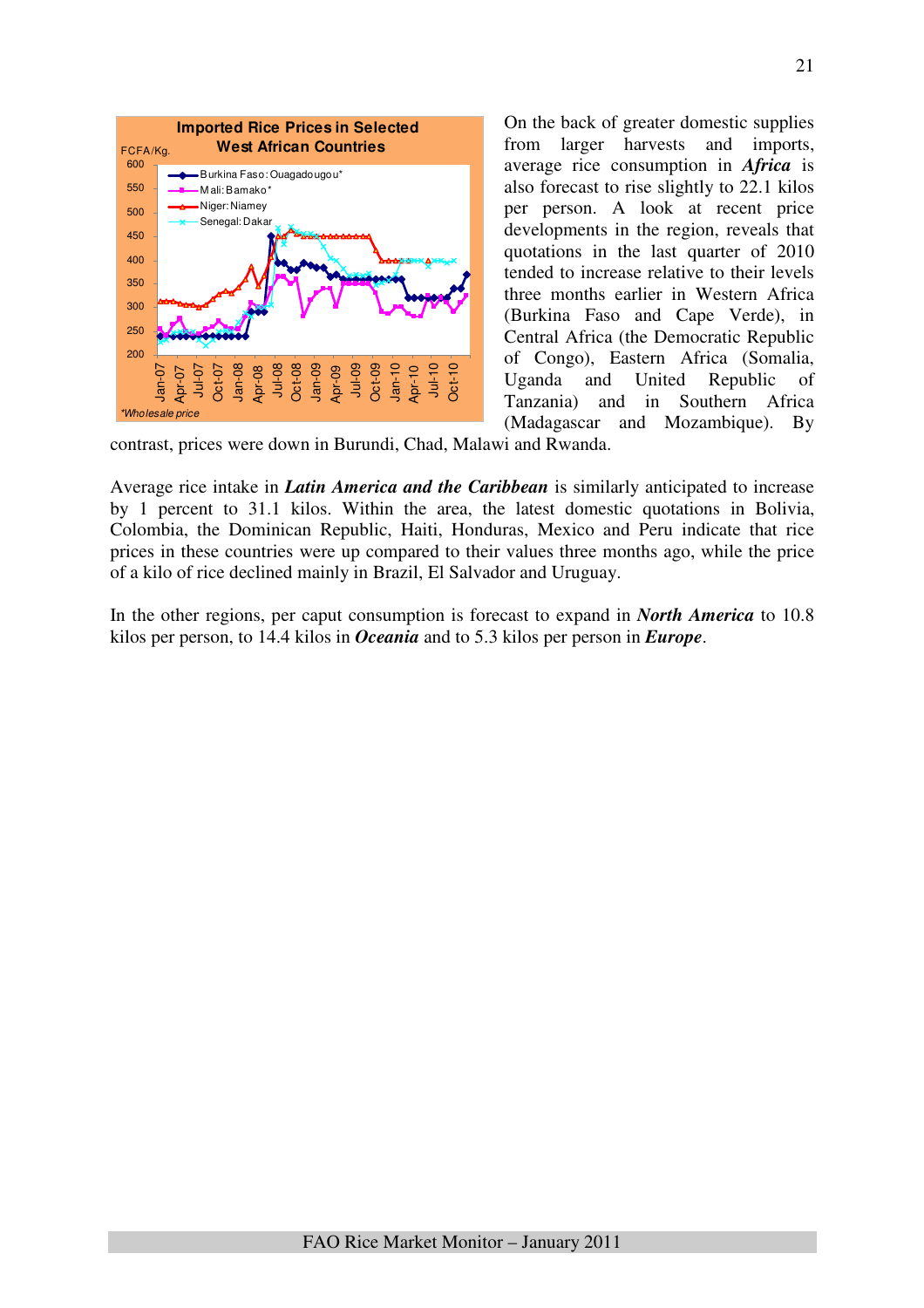|                                                 |          |               |                  | MONTHLY RETAIL PRICES OF RICE IN SELECTED MARKETS |                                         |                 |
|-------------------------------------------------|----------|---------------|------------------|---------------------------------------------------|-----------------------------------------|-----------------|
| Latest available quotation:                     |          |               |                  |                                                   | Latest available quotation compared to: |                 |
| Asia                                            | Month    | USD/Kg        | 3 months earlier | 6 months earlier                                  | 1 year earlier                          | 2 years earlier |
| Bangladesh: Ntl. Avg. (coarse)                  | $Dec-10$ | 0.44          | $0\%$            | 18%                                               | 40%                                     | 19%             |
| Cambodia: Phnom Penh (mix)*                     | $Dec-10$ | 0.41          | $0\%$            | $-11%$                                            | $-8%$                                   | 3%              |
| China: Hubei (Indica first quality)*            | $Oct-10$ | 0.43          | $0\%$            | 2%                                                | $8\%$                                   | 7%              |
| India: Delhi                                    | $Dec-10$ | 0.50          | $2\%$            | 5%                                                | $0\%$                                   | 5%              |
| Indonesia: Ntl. Avg.                            | $Dec-10$ | 1.00          | $8\%$            | 19%                                               | 31%                                     | 40%             |
| Japan: Tokyo Ku-area (Non-glutinous)            | $Nov-10$ | 4.94          | $-4%$            | $-7%$                                             | $-8%$                                   | $-13%$          |
| Republic of Korea: Ntl. Avg.                    | $Dec-10$ | 1.76          | $-1%$            | $-2%$                                             | $-4%$                                   | $-13%$          |
| Myanmar: Ntl. Avg.                              | $Oct-10$ | 0.45          | 4%               | 5%                                                | 14%                                     | 12%             |
| Pakistan: Karachi (irri)                        | $Dec-10$ | 0.42          | 3%               | 6%                                                | 10%                                     | $-2%$           |
| Philippines: Ntl. Avg. (well-milled)            | $Nov-10$ | 0.78          | $-1%$            | $-1%$                                             | 1%                                      | 4%              |
| Sri Lanka: Colombo (white)                      | $Oct-10$ | 0.48          | 20%              | 12%                                               | $-8%$                                   | $-9%$           |
| Thailand: Bangkok (5% broken)*                  | $Nov-10$ | 0.47          | 9%               | 11%                                               | $-12%$                                  | $-17%$          |
| Viet Nam: Dong Thap (25% broken)                | $Dec-10$ | 0.44          | 16%              | 46%                                               | 5%                                      | 78%             |
| Western Africa                                  | Month    | USD/Kg        | 3 months earlier | 6 months earlier                                  | 1 year earlier                          | 2 years earlier |
| Burkina Faso: Ouagadougou (imported)*           | $Dec-10$ | 0.73          | 16%              | 16%                                               | 3%                                      | $-5%$           |
| Cape Verde: Santiago (imported)                 | $Nov-10$ | 1.16          | 4%               | 5%                                                | 9%                                      | 17%             |
| Chad: N'Djamena (imported)                      | $Nov-10$ | 0.72          | $-24%$           | $-24%$                                            | $-24%$                                  | $-37%$          |
| Mali: Bamako (imported)*                        | $Dec-10$ | 0.64          | 5%               | 0%                                                | 14%                                     | 3%              |
| Mauritania: Nouakchott (imported)               | $Oct-10$ | 0.98          | 0%               | $-7%$                                             | 39%                                     | 35%             |
| Senegal: Dakar (imported)                       | $Oct-10$ | 0.85          | 0%               | 0%                                                | 15%                                     | $-13%$          |
| <b>Central Africa</b>                           | Month    | USD/Kg        | 3 months earlier | 6 months earlier                                  | 1 year earlier                          | 2 years earlier |
| Dem. Rep. Congo: Kinshasa (imported)            | $Nov-10$ | 1.11          | 4%               | 3%                                                | $11\%$                                  | 44%             |
| Eastern Afirca                                  | Month    | USD/Kg        | 3 months earlier | 6 months earlier                                  | 1 year earlier                          | 2 years earlier |
| Burundi: Bujumbura                              | $Nov-10$ | 1.01          | $-5%$            | 17%                                               | $-6%$                                   | 5%              |
| Djibouti: Djibouti (imported)*                  | $Nov-10$ | 0.61          | $0\%$            | 2%                                                | $-13%$                                  | $-29%$          |
| Rwanda: Kigali*                                 | $Dec-10$ | 0.77          | $-6%$            | $-23%$                                            | $-29%$                                  | $-34%$          |
| Somalia: Mogadishu (imported)                   | $Nov-10$ | 0.71          | 5%               | 14%                                               | $-22%$                                  | $-36%$          |
| Uganda: Kampala*                                | $Dec-10$ | 0.64          | 3%               | $-16%$                                            | $-32%$                                  | $-10%$          |
| United Rep. of Tanzania: Dar es Salaam*         | $Dec-10$ | 0.75          | 14%              | $-5%$                                             | $-21%$                                  | $-13%$          |
| Southern Africa                                 | Month    | USD/Kg        | 3 months earlier | 6 months earlier                                  | 1 year earlier                          | 2 years earlier |
| Madagascar: Ntl. Avg. (local)                   | $Dec-10$ | 0.57          | 18%              |                                                   | 19%                                     | 10%             |
| Malawi: Lilongwe                                | $Nov-10$ | 1.04          | $-16%$           | $-16%$                                            | $-12%$                                  | $-16%$          |
| Mozambique: Maputo                              | $Dec-10$ | 0.87          | 14%              | 14%                                               | 35%                                     | 55%             |
| <b>Central America and the Caribbean</b>        | Month    | USD/Kg        | 3 months earlier | 6 months earlier                                  | 1 year earlier                          | 2 years earlier |
| Dominican Rep: Santo Domingo (first quality)    | $Dec-10$ | 1.27          | 4%               | $-1%$                                             | $4\%$                                   | $1\%$           |
| El Salvador: San Salvador                       | $Nov-10$ | 1.04          | $-4%$            | $-4%$                                             | $-8\%$                                  | $-27%$          |
| Guatemala: Ntl. Avg. (second quality)           | $Nov-10$ | 1.07          | $1\%$            | $0\%$                                             | $0\%$                                   | $-2%$           |
| Haiti: Port-au-Prince (imported)                | $Nov-10$ | 1.13          | 25%              | 4%                                                | 4%                                      | $-23%$          |
| Honduras: Tegucigalpa (second quality)*         | $Dec-10$ | 0.86          | 20%              | 12%                                               | 2%                                      | $-17%$          |
| Mexico: Mexico City (sinaloa)*                  | $Dec-10$ | 0.75          | 13%              | 4%                                                | $-3%$                                   | $-20%$          |
| Nicaragua: Ntl. Avg. (second quality)           | $Nov-10$ | 0.89          | $2\%$            | 1%                                                | 2%                                      | $-15%$          |
| Panama: Panama City (first quality)             | $Dec-10$ | 1.09          | $0\%$            | $0\%$                                             | $4\%$                                   | $0\%$           |
| South America                                   | Month    | USD/Kg        | 3 months earlier | 6 months earlier                                  | 1 year earlier                          | 2 years earlier |
| Bolivia: La Paz (grano de oro)*                 | $Dec-10$ | 0.92          | $7\%$            | $7\%$                                             | $-4%$                                   | $-19%$          |
| Brazil: Ntl. Avg.                               | $Dec-10$ | 1.12          | $-5\%$           | $-6%$                                             | $-3%$                                   | $-15%$          |
| Colombia: Bogotá (first quality)*               | $Nov-10$ | 1.06          | $8\%$            | $8\%$                                             | 12%                                     | $-21%$          |
| Ecuador: Ntl. Avg.                              | $Nov-10$ | 0.87          | 2%               | 2%                                                | 5%                                      | $-1\%$          |
| Peru: Lima (corriente)                          | $Dec-10$ | 0.75          | 5%               | $6\%$                                             | $-12%$                                  | $-25%$          |
| Uruguay: Ntl. Avg.                              | $Nov-10$ | 0.92          | $-2%$            | $-1%$                                             | 2%                                      | $-7%$           |
| <b>North America</b>                            | Month    | <i>USD/Kg</i> | 3 months earlier | 6 months earlier                                  | 1 year earlier                          | 2 years earlier |
| United States: City Avg. (long grain, uncooked) | $Dec-10$ | 1.60          | $1\%$            | -1% $\hfill\blacksquare$                          | $-3\%$                                  | $-10\%$         |
| <b>Europe</b>                                   | Month    | USD/Kg        | 3 months earlier | 6 months earlier                                  | 1 year earlier                          | 2 years earlier |
| Italy: Milan (Arborio Volano)*                  | $Dec-10$ | 1.47          | $3\%$            | 12%                                               | $26\%$                                  | 13%             |

#### */1 Quotations in the month specified in the second column were compared to their levels in the preceding*

 *three, six, twelve and twenty-four months. Price comparisons were made in nominal local currency units. \* Wholesale prices.*

*Percentage price increase Percentage price decrease*

 *Sources: FAO/GIEWS National Food Price database; Monthly Report on the Retail Price Survey, Japan Ministry of Internal Affairs and Communications; Korea Agricultural Marketing Information Service (KAMIS); U.S. Bureau of Labor Statistics (BLS); Associazione Industrie Risiere Italiane (AIRI).*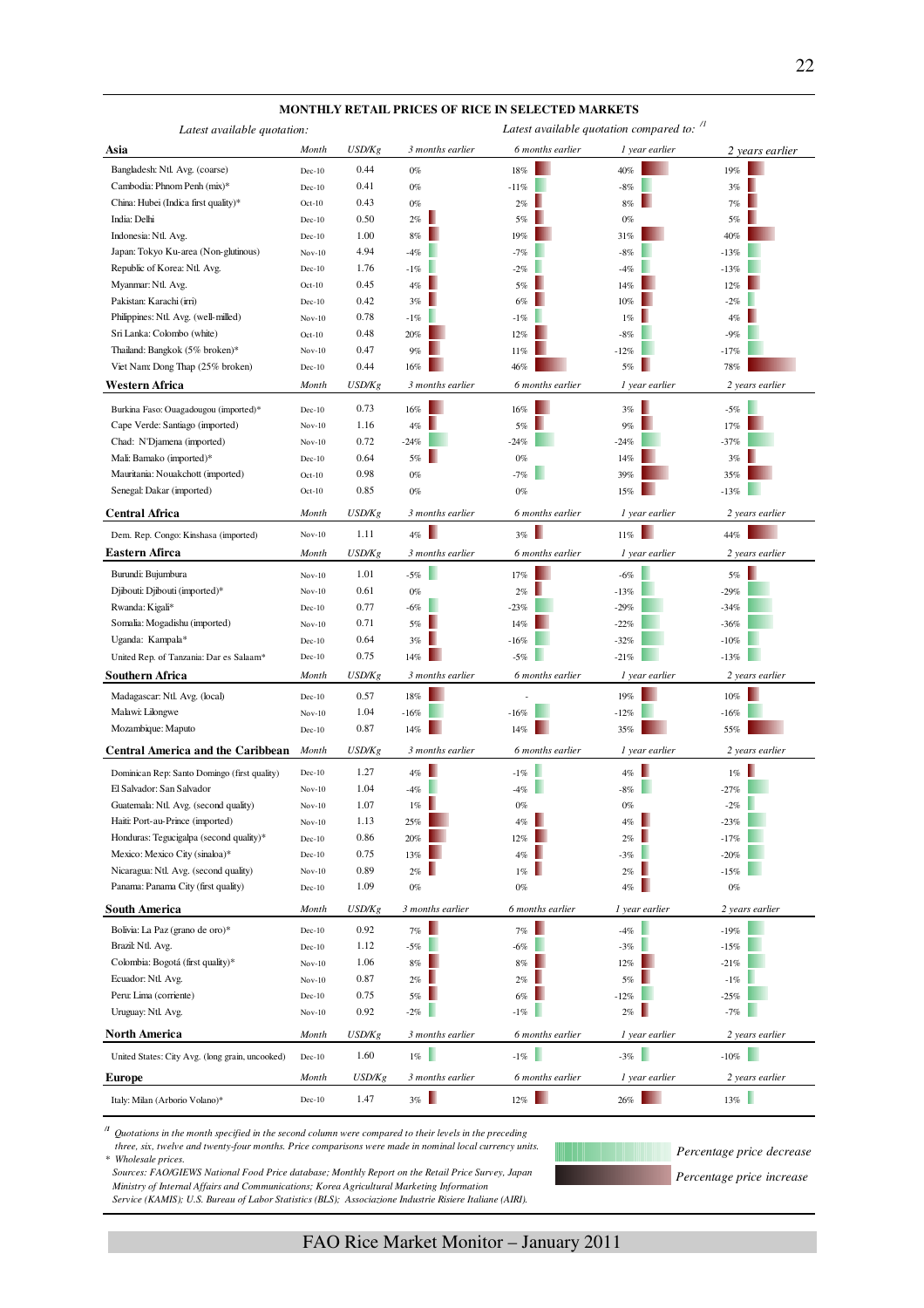# **III. CLOSING STOCKS**

#### **Global rice carry-over stocks forecast to increase by 5 percent in 2011**



Forecasts of global stocks at the close of the marketing seasons in 2011 have been upgraded by close to 1.1 million tonnes to 137.2 million tonnes (milled basis), consistent with more buoyant expectations over crops. The revision stems from larger carry-over estimates than previously anticipated in Asian countries, particularly Bangladesh, Cambodia, the Republic of Korea, Myanmar and the Philippines, which more than offset reductions, mainly for the European Union, Thailand and Uruguay.

At the current forecast level, global inventories would be 6.0 million tonnes, or 5 percent, above a revised estimate of 130.9 million tonnes for 2010. This would lift the **global stockto-use** ratio by 1 percent to 30 percent in 2011. Although **developing countries** are predicted to account for the bulk of this increase, rebuilding stocks by 5.7 million tonnes to 133.6 million tonnes, **developed economies** are also anticipated to boost carry-overs by 18 percent to 3.6 million tonnes.

| Principal Revisions to 2010-2011 Closing Stocks (millions of tonnes, milled basis) |                           |                |                           |   |                 |                                  |                           |              |                           |   |                 |  |  |
|------------------------------------------------------------------------------------|---------------------------|----------------|---------------------------|---|-----------------|----------------------------------|---------------------------|--------------|---------------------------|---|-----------------|--|--|
|                                                                                    | <b>November</b><br>f'cast |                | <b>December</b><br>f'cast |   | <b>Revision</b> |                                  | <b>November</b><br>f'cast |              | <b>December</b><br>f'cast |   | <b>Revision</b> |  |  |
| <b>WORLD</b>                                                                       | 136.2                     |                | 137.2                     |   | $+1.1$          | Saudi Arabia                     | 0.1                       | F            | 0.2                       | F | $+0.1$          |  |  |
| <b>ASIA</b>                                                                        | 129.6                     |                | 131.1                     |   | $+1.5$          | Thailand<br><b>LATIN AMERICA</b> | 5.6                       | $\mathbf{F}$ | 5.2                       | F | $-0.4$          |  |  |
| Bangladesh                                                                         | 6.0                       | F              | 6.2                       | F | $+0.2$          | <b>AND CARIBBEAN</b>             | 1.6                       |              | 1.4                       |   | $-0.3$          |  |  |
| Cambodia                                                                           | 0.8                       | $\overline{F}$ | 1.2                       | F | $+0.3$          | Uruguay                          | 0.2                       | $\mathbf{F}$ | 0.0                       | F | $-0.2$          |  |  |
| Korea Republic                                                                     | 0.8                       | $\mathbf{F}$   | 1.3                       | F | $+0.5$          | <b>EUROPE</b>                    | 0.7                       |              | 0.5                       |   | $-0.1$          |  |  |
| Myanmar                                                                            | 4.4                       | F              | 4.7                       | F | $+0.3$          | European Union                   | 0.6                       | F            | 0.5                       | F | $-0.1$          |  |  |
| Philippines                                                                        | 2.8                       | $\mathbf{F}$   | 3.0                       | F | $+0.2$          |                                  |                           |              |                           |   |                 |  |  |
| G: Official Figure; F: FAO forecast/estimate.                                      |                           |                |                           |   |                 |                                  |                           |              |                           |   |                 |  |  |

From a trade status perspective, much of the year-to-year increase in global inventories is expected to concentrate in **rice exporting countries**, which, as a group, are predicted to hold 112.6 million tonnes, up 5.1 million tonnes from last year. A good harvest in **China (Mainland)** is likely to add 6.6 million tonnes to the country's carry-overs to 77.0 million tonnes. Similarly, the anticipated output recovery would refurbish **India's** stocks by 5 percent to 20.0 million tonnes. In the **United States,** officials expect a bumper crop to translate into a 37 percent boost to inventories to 1.6 million tonnes. By contrast, a poor 2010 paddy season in **Myanmar,** coupled with an expected recovery of exports in 2011, may lead to an 11 percent stock draw-down to 4.7 million tonnes. Principally reflecting large losses endured as a result of floods, **Pakistan** is anticipated to end the marketing year with a 600 000 tonne decline in inventories to 100 000 tonnes. Large exports in **Thailand** are forecast to induce a 9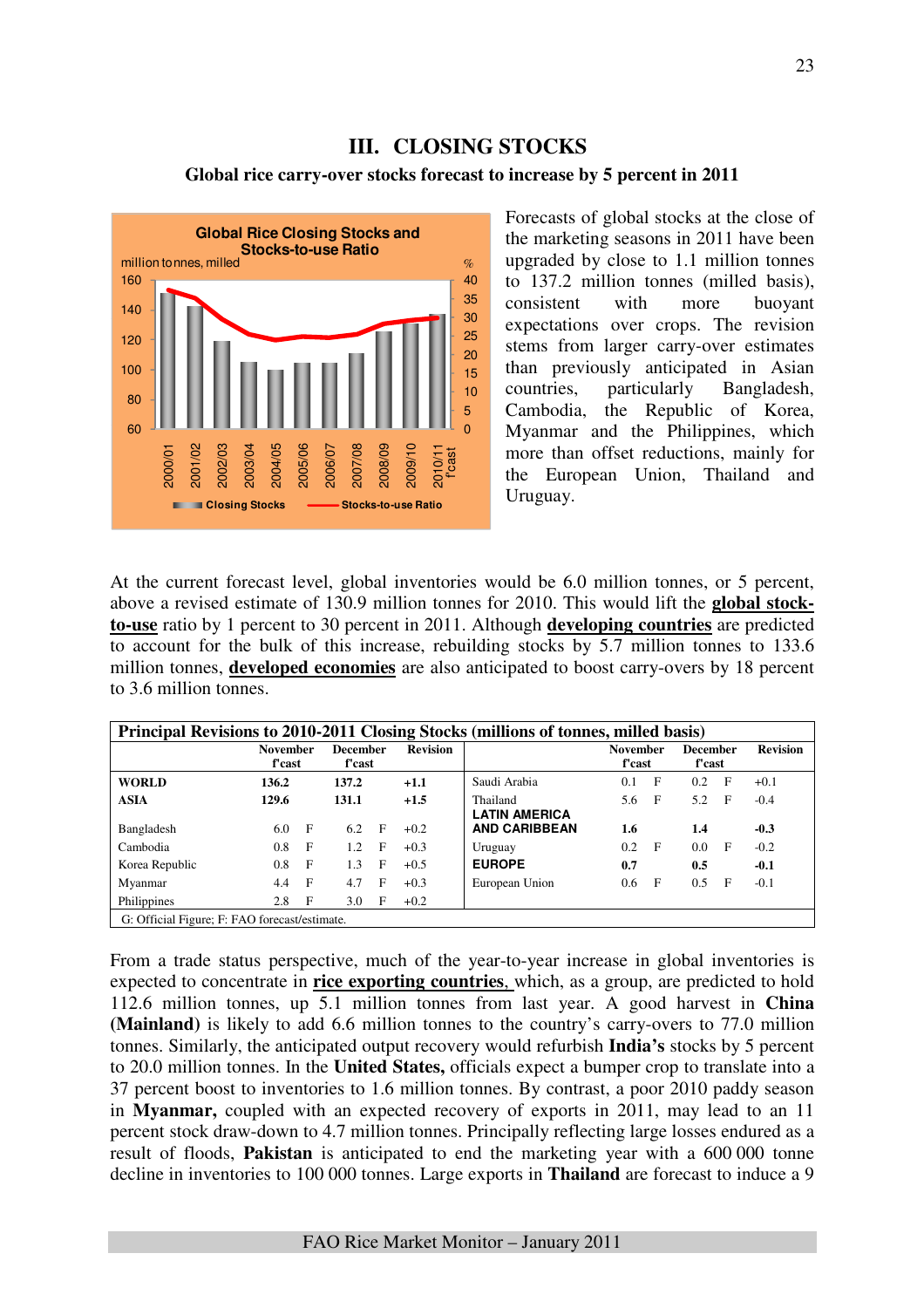percent decline in the overall (public and private) rice stockpile carried over in 2011 to 5.2 million tonnes. With the recent release of an estimated 4-5 million tonnes of government intervention stocks and the implementation of the new price guarantee programme, the distribution of Thai rice inventories between the public and private sectors is changing in favour of the latter, which may have implications for their release and, hence, for future export quotations. Similarly, **Viet Nam** may end the year with a 100 000 tonne stock decline to 3.2 million tonnes. As a group, the five major exporters may hold 30 million tonnes of rice as closing inventories, with would result in a **stock-to-disappearance ratio** in the order of 19 percent in 2011, virtually unchanged from a revised 2010 estimate.

**Rice importing countries** are anticipated to replenish reserves by 5 percent to 24.6 million tonnes over the 2010-2011 marketing year. Amongst the major importers, a good crop and large government imports are forecast to translate into a 13 percent boost in stocks held by **Bangladesh** to 6.2 million tonnes. Likewise, **Indonesia** is foreseen to end the season with 5.3 million tonnes in stock, 800 000 tonnes more than a year earlier. By contrast, based on current expectations of a decline in foreign purchases, **the Philippines** could end the season with a 2 percent stock-draw down to 3.0 million tonnes. In **Brazil,** the poor 2010 harvest is also estimated to have required a near 40 percent drawdown of stocks to 200 000 tonnes. Rice carry-overs are also expected decline in the **Republic of Korea** and **Nigeria,** while the **European Union, Islamic Republic of Iran, Saudi Arabia** and **Sri Lanka** may replenish theirs**.** 



# **IV. INTERNATIONAL PRICES International rice prices on a downward trend since November**

With the completion of 2010 main crop harvest activities in several major global suppliers, rice export prices have assumed a downward trend since November, as reflected by the FAO All Rice Price Index (2002-2004=100), which lost 4 points between November and January, when it averaged 253. Nonetheless, contrasting tendencies have continued at play across the various rice market segments. For instance, active demand for Thai and US supplies have been supportive of high quality Indica quotes, with their corresponding January index of 237 standing 4 points ahead of its November value. On the other hand, the low quality Indica Index has declined by 4 points to a 239 point average since November, while meek buying interest has depressed the

Aromatica rice Index by 21 points to 240 and the Japonica price Index by 6 points to 288 in January.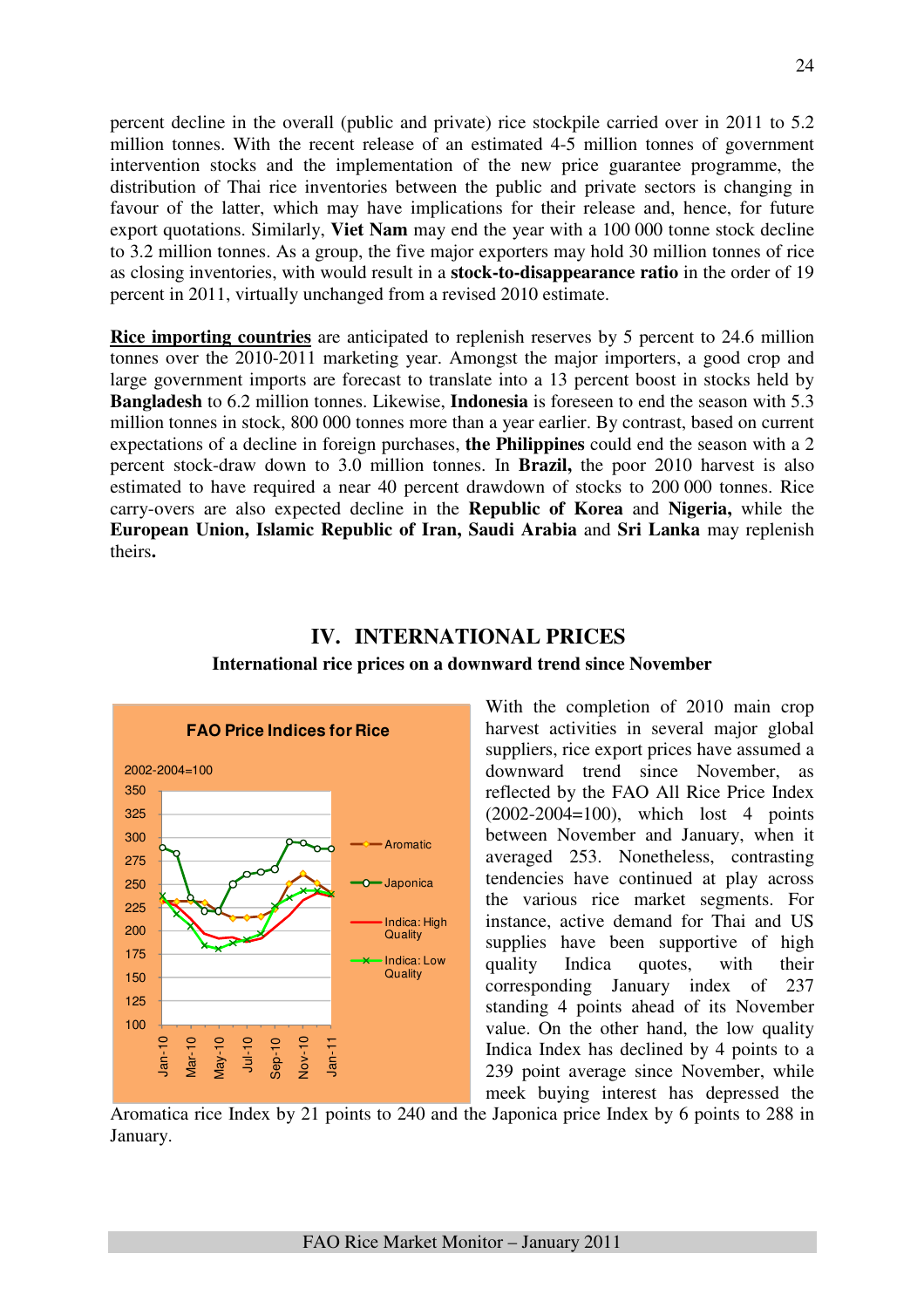Based on these tendencies, on an annual basis, the FAO All Rice Price Index averaged 229 points in 2010, still 9 percent, or 24 points, below its 2009 average, mainly influenced by the relatively low quotations that prevailed in the second and third quarter of 2010.



Looking at prices from an origin perspective, renewed buying interest over the last part of 2010 supported a strengthening of export quotations in **Thailand** during December, with benchmark Thai 100% B quoted at USD 564 per tonne, up 4 percent from November. Nevertheless, this trend was quickly reverted by January, when downward pressure on prices exerted by a weaker Baht and by the release of an estimated 4-5 million tonnes of rice from government reserves offset this vigour, resulting in a 22 dollar decline in quotations to USD 542. By contrast, lively demand in the **United States** translated into 5 percent rise in prices of US N.2 4% to USD 601 per tonne, an increase that may also reflect concerns over the quality

of the newly harvested rice impacted by adverse weather factors. Prices for US medium grain rice also gained ground, however, underpinned by greater demand from Near Eastern and Far-Eastern countries, with US N.1/4 medium priced 19 dollars higher at USD 871 in January. In **Viet Nam,** 25% broken rice was quoted at USD 450 per tonne, virtually unchanged from its November value. Supply availability constraints ahead of the major harvest of winter-spring crops have nonetheless prompted the Viet Nam Food Association to raise minimum export prices various times, with floor prices for 25% broken now standing at USD 498 per tonne and at USD 520 per tonne in the case of 5% broken rice. By contrast, while export quotations for IRRI 25% broken from **Pakistan** have remained stable at USD 428, Basmati export prices in the country have been largely subdued, sliding by 4 percent to USD 1150 per tonne by January.

With secondary paddy crops in major world rice exporters not due for harvest until March, international rice prices will be influenced by the return of major buyers into the market in the upcoming months. In this context, policy decisions on the timing and modalities of purchases will play an important role. Climatic factors, which may affect the size of secondary paddy crops, also need to be carefully monitored. Against a backdrop of rising food prices and a weak US dollar, currency factors and developments in other cereal markets will also exert an important influence on world rice quotations in the coming months.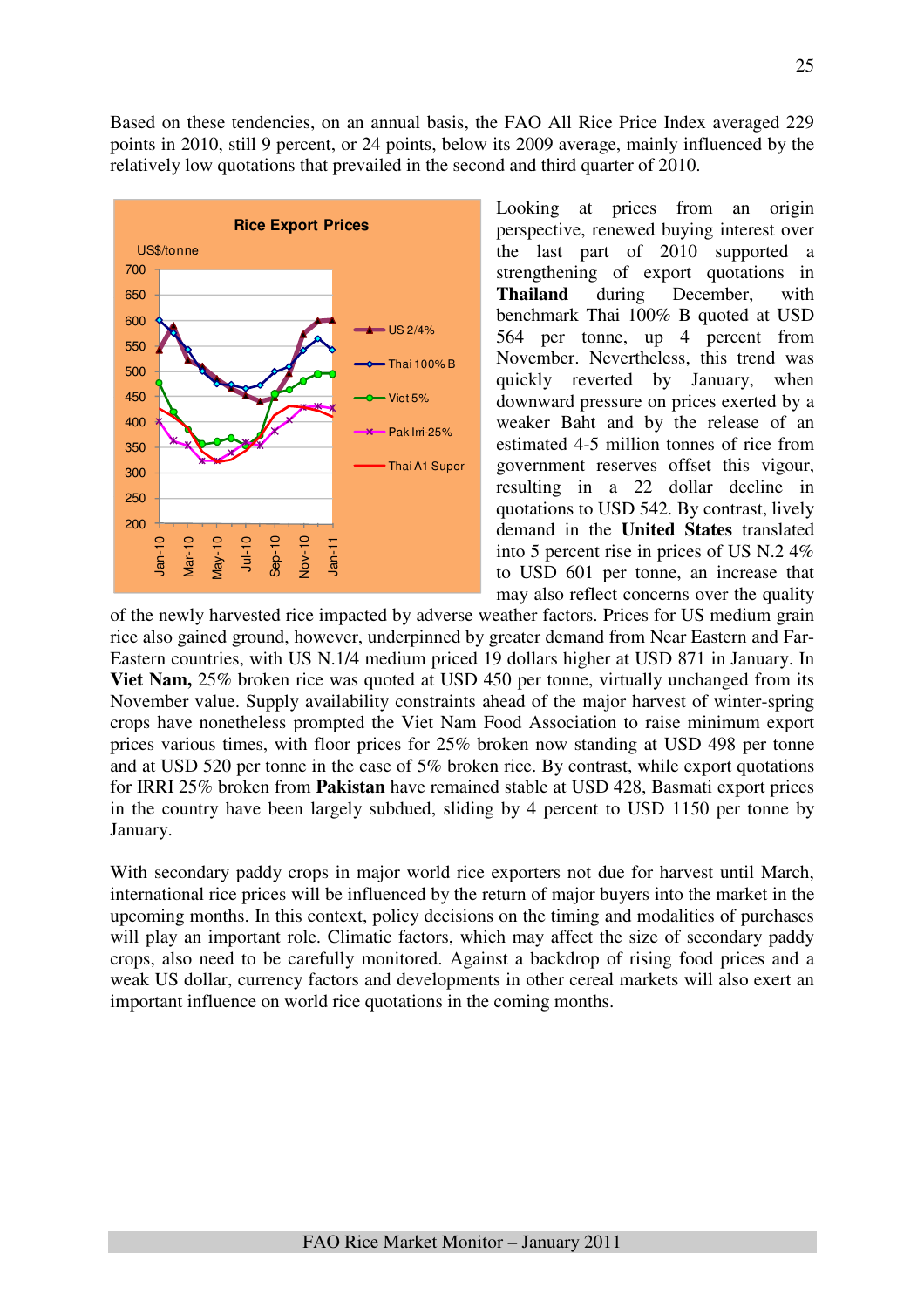|          |           | FAO Rice Price Indices (2002-2004=100) |                 |                |                 |                 |
|----------|-----------|----------------------------------------|-----------------|----------------|-----------------|-----------------|
|          |           | All                                    |                 | <b>Indica</b>  | <b>Japonica</b> | <b>Aromatic</b> |
|          |           |                                        | High<br>quality | Low<br>quality |                 |                 |
| 2006     |           | 137                                    | 135             | 129            | 153             | 117             |
| 2007     |           | 161                                    | 156             | 159            | 168             | 157             |
| 2008     |           | 295                                    | 296             | 289            | 315             | 251             |
| 2009     |           | 253                                    | 229             | 197            | 341             | 232             |
| 2010     |           | 229                                    | 211             | 213            | 264             | 231             |
| 2010     | January   | 251                                    | 232             | 237            | 289             | 232             |
|          | February  | 242                                    | 227             | 218            | 283             | 231             |
|          | March     | 219                                    | 213             | 205            | 235             | 232             |
|          | April     | 204                                    | 197             | 185            | 221             | 230             |
|          | May       | 200                                    | 192             | 181            | 221             | 221             |
|          | June      | 210                                    | 193             | 187            | 250             | 214             |
|          | July      | 214                                    | 189             | 191            | 261             | 214             |
|          | August    | 217                                    | 192             | 197            | 263             | 216             |
|          | September | 232                                    | 205             | 227            | 266             | 224             |
|          | October   | 249                                    | 217             | 235            | 296             | 250             |
|          | November  | 257                                    | 233             | 243            | 294             | 261             |
|          | December  | 256                                    | 240             | 243            | 288             | 251             |
| 2011     | January   | 253                                    | 237             | 239            | 288             | 240             |
| 2010     | Jan.      | 251                                    | 232             | 237            | 289             | 232             |
| 2011     | Jan.      | 253                                    | 237             | 239            | 288             | 240             |
| % Change |           | 0.9                                    | 1.8             | 0.7            | $-0.3$          | 3.5             |

*Source : FAO* 

*N.B. - The FAO Rice Price Index is based on 16 rice export quotations. "Quality" is defined by the percentage of broken kernels, with high (low) quality referring to rice with less (equal to or more) than 20 percent brokens. The Sub-Index for Aromatic Rice follows movements in prices of Basmati and Fragrant rice.*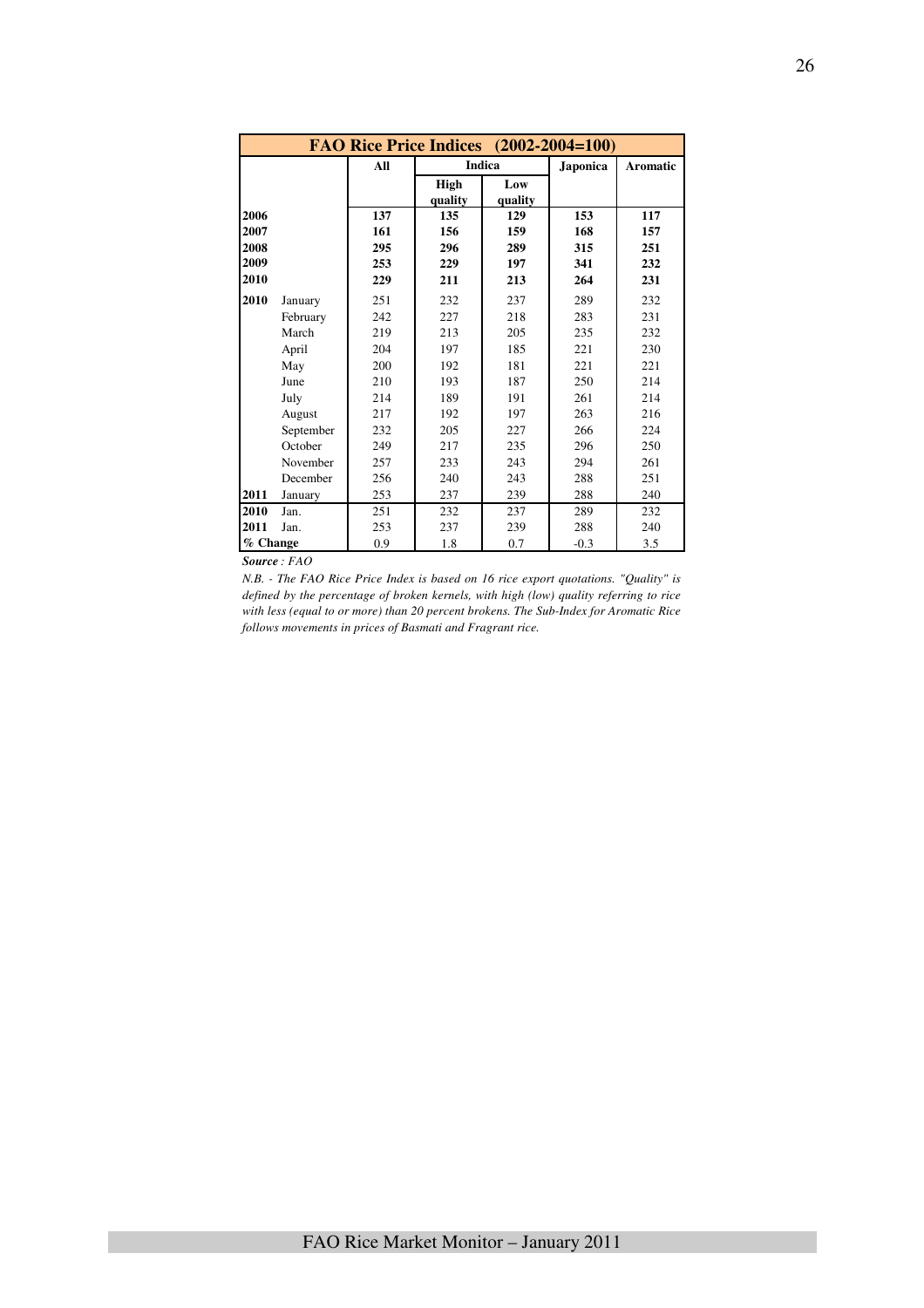|           |                                               |                           |                               |               |                      | <b>RICE EXPORT PRICES</b> |                       |            |                                             |                                                    |                                                                  |                                   |                          |
|-----------|-----------------------------------------------|---------------------------|-------------------------------|---------------|----------------------|---------------------------|-----------------------|------------|---------------------------------------------|----------------------------------------------------|------------------------------------------------------------------|-----------------------------------|--------------------------|
|           | Thai<br>White<br>$100\%$ B<br>Second<br>grade | Thai<br>Parboiled<br>100% | U.S.<br>Long<br>Grain<br>2,4% | Thai<br>$5\%$ | <b>Viet</b><br>$5\%$ | Thai<br>25%               | <b>Viet</b><br>25%    | Pak<br>25% | Thai<br>$\mathbf{A1}$<br><b>Super</b><br>1/ | U.S.<br>California<br><b>Medium</b><br>Grain<br>2/ | Egypt<br><b>Short</b><br>Grain,<br>Grade<br>2,5% 178<br>Camolino | Pak<br><b>Basmati</b><br>Ordinary | Thai<br>Fragrant<br>100% |
|           |                                               |                           |                               |               |                      |                           | (US \$/tonne, f.o.b.) |            |                                             |                                                    |                                                                  |                                   |                          |
| 2006      | 311                                           | 300                       | 394                           | 304           | 266                  | 269                       | 249                   | 230        | 217                                         | 512                                                | 353                                                              | 516                               | 470                      |
| 2007      | 335                                           | 332                       | 436                           | 325           | 313                  | 305                       | 294                   | 290        | 275                                         | 557                                                | 404                                                              | 677                               | 550                      |
| 2008      | 695                                           | 722                       | 782                           | 682           | 614                  | 603                       | 553                   | 498        | 506                                         | 913                                                | n.a.                                                             | 1077                              | 914                      |
| 2009      | 587                                           | 619                       | 545                           | 555           | 432                  | 460                       | 384                   | 351        | 329                                         | 1019                                               | 765                                                              | 937                               | 954                      |
| 2010      | 518                                           | 532                       | 510                           | 492           | 416                  | 444                       | 387                   | 372        | 386                                         | 764                                                | n.a.                                                             | 881                               | 1045                     |
| 2010      |                                               |                           |                               |               |                      |                           |                       |            |                                             |                                                    |                                                                  |                                   |                          |
| January   | 601                                           | 616                       | 542                           | 570           | 478                  | 503                       | 451                   | 401        | 426                                         | 772                                                | 652                                                              | 830                               | 1024                     |
| February  | 576                                           | 594                       | 590                           | 542           | 420                  | 485                       | 401                   | 364        | 410                                         | 772                                                | 652                                                              | 865                               | 1016                     |
| March     | 543                                           | 552                       | 522                           | 502           | 386                  | 453                       | 361                   | 354        | 388                                         | 732                                                | 607                                                              | 880                               | 1005                     |
| April     | 500                                           | 492                       | 510                           | 466           | 357                  | 411                       | 328                   | 325        | 341                                         | 728                                                | 575                                                              | 856                               | 1000                     |
| May       | 475                                           | 460                       | 485                           | 446           | 362                  | 390                       | 332                   | 323        | 322                                         | 719                                                | 577                                                              | 760                               | 983                      |
| June      | 474                                           | 470                       | 466                           | 443           | 369                  | 390                       | 343                   | 340        | 327                                         | 739                                                | n.a.                                                             | 760                               | 957                      |
| July      | 466                                           | 480                       | 452                           | 438           | 355                  | 397                       | 325                   | 360        | 345                                         | 728                                                | n.a.                                                             | 752                               | 998                      |
| August    | 472                                           | 513                       | 441                           | 454           | 374                  | 417                       | 332                   | 355        | 372                                         | 722                                                | n.a.                                                             | 750                               | 1021                     |
| September | 499                                           | 539                       | 449                           | 482           | 456                  | 451                       | 427                   | 382        | 414                                         | 741                                                | n.a.                                                             | 750                               | 1105                     |
| October   | 508                                           | 558                       | 496                           | 494           | 463                  | 464                       | 432                   | 404        | 430                                         | 794                                                | n.a.                                                             | 1020                              | 1140                     |
| November  | 541                                           | 557                       | 573                           | 524           | 481                  | 478                       | 452                   | 429        | 430                                         | 852                                                | n.a.                                                             | 1200                              | 1152                     |
| December  | 564                                           | 552                       | 600                           | 547           | 495                  | 486                       | 458                   | 431        | 423                                         | 871                                                | n.a.                                                             | 1150                              | 1141                     |
| 2011      |                                               |                           |                               |               |                      |                           |                       |            |                                             |                                                    |                                                                  |                                   |                          |
| January   | 542                                           | 542                       | 601                           | 525           | 495                  | 472                       | 450                   | 428        | 412                                         | 871                                                | n.a.                                                             | 1150                              | 1016                     |
| 2010 Jan. | 601                                           | 616                       | 542                           | 570           | 478                  | 503                       | 451                   | 401        | 426                                         | 772                                                | 652                                                              | 830                               | 1024                     |
| 2011 Jan. | 542                                           | 542                       | 601                           | 525           | 495                  | 472                       | 450                   | 428        | 412                                         | 871                                                | n.a.                                                             | 1150                              | 1016                     |
| % Change  | $-9.8$                                        | $-12.0$                   | 10.9                          | $-7.8$        | 3.6                  | $-6.2$                    | $-0.3$                | 6.7        | $-3.4$                                      | $-25.0$                                            | n.a.                                                             | 38.6                              | $-0.8$                   |

**Sources**: Jackson Son & Co. (London) Ltd., Thai Department of Foreign Trade (DFT) and other public sources.

1/ White broken rice. 2/ No. 1, maximum 4-percent brokens, sacked, California mill.<br>Note: Please note that data may have been subject to revision due to temporary unavailability and/or late publishing of weekly price quota

FAO Rice Market Monitor – January 2011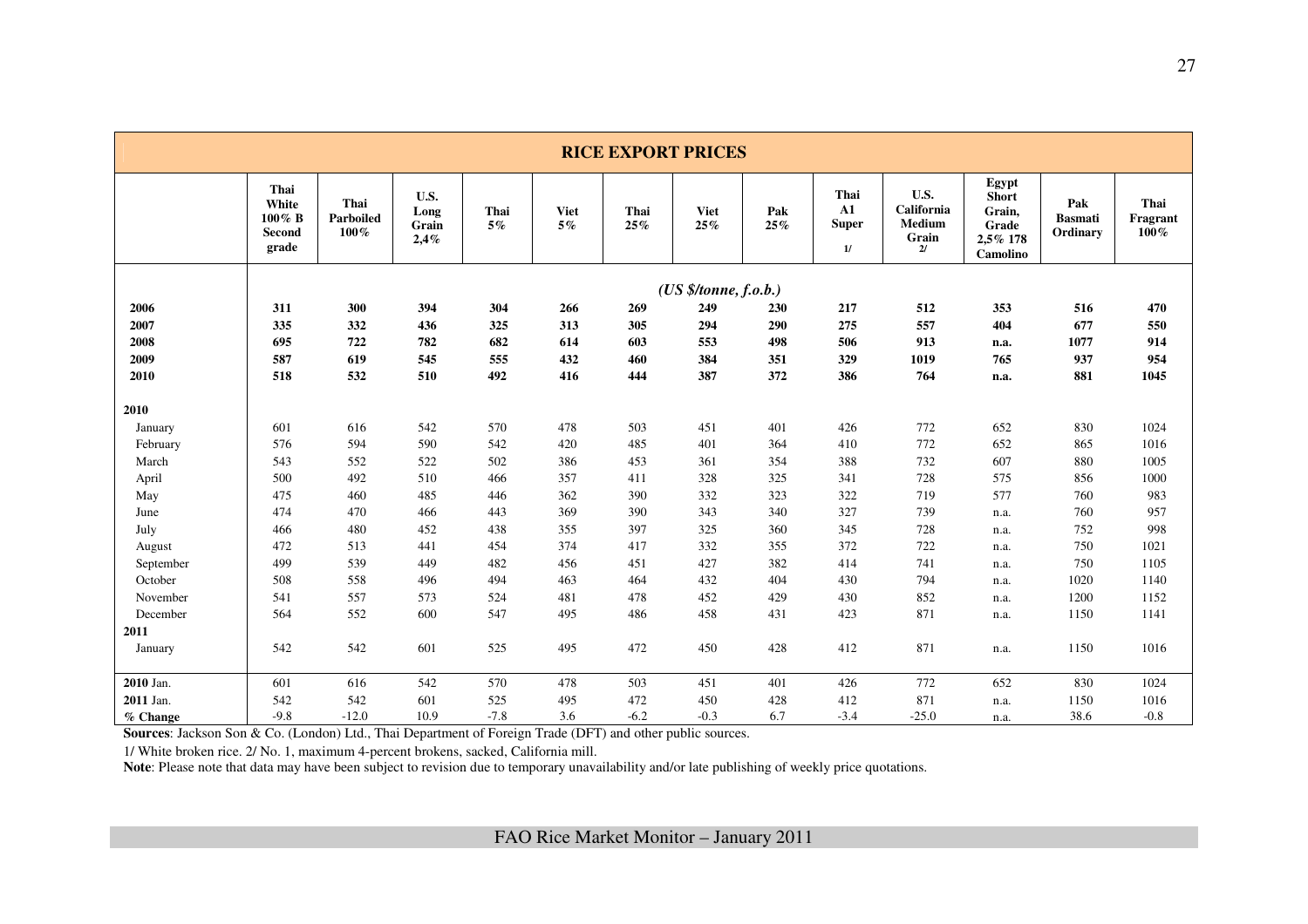| <b>WORLD PADDY PRODUCTION</b>               |               |                     |                    | <b>WORLD IMPORTS OF RICE</b>                |             |                            |                            |
|---------------------------------------------|---------------|---------------------|--------------------|---------------------------------------------|-------------|----------------------------|----------------------------|
|                                             | 2008          | 2009<br>(estimated) | 2010<br>(forecast) |                                             | 2009        | 2010<br>(estimated)        | $2011^{1/2}$<br>(forecast) |
|                                             |               | million tonnes      |                    |                                             |             | million tonnes, milled eq. |                            |
| <b>WORLD</b>                                | 686.9         | 683.2               | 700.7              | <b>WORLD</b>                                | 29.7        | 31.5                       | 31.4                       |
| Developing countries<br>Developed countries | 662.7<br>24.2 | 657.6<br>25.6       | 673.7<br>27.0      | Developing countries<br>Developed countries | 25.1<br>4.7 | 27.0<br>4.5                | 26.7<br>4.7                |
| <b>ASIA</b>                                 | 622.8         | 616.0               | 633.5              | <b>ASIA</b>                                 | 13.5        | 15.4                       | 15.1                       |
| Bangladesh                                  | 47.0          | 48.4                | 50.3               | Bangladesh                                  | 0.1         | 0.7                        | 0.7                        |
| Cambodia                                    | 7.2           | 7.6                 | 8.0                | China                                       | 1.0         | 1.3                        | 1.1                        |
| China                                       | 193.4         | 196.7               | 200.5              | of which Taiwan Prov.                       | 0.3         | 0.4                        | 0.2                        |
| of which Taiwan Prov                        | 1.5           | 1.6                 | 1.5                | Indonesia                                   | 0.3         | 0.6                        | 0.9                        |
| India                                       | 148.8         | 133.7               | 145.5              | Iran, Islamic Rep. of                       | 1.3         | 1.1                        | 1.1                        |
| Indonesia                                   | 60.3          | 64.4                | 66.0               | Iraq                                        | 1.1         | 1.2                        | 1.2                        |
| Iran, Islamic Rep. of                       | 2.2           | 2.3                 | 2.5                | Japan                                       | 0.7         | 0.7                        | 0.7                        |
| Japan                                       | 11.0          | 10.6                | 10.7               | M alay sia                                  | 0.9         | 0.9                        | 0.9                        |
| Korea Rep. of                               | 6.5           | 6.6                 | 5.9                | Philippines                                 | 1.8         | 2.2                        | 1.7                        |
| M y anmar                                   | 30.5          | 31.0                | 30.8               | Saudi Arabia                                | 1.1         | 1.1                        | 1.2                        |
| Pakistan                                    | 10.4          | 10.1                | 6.3                | Sri Lanka                                   | 0.1         | 0.1                        | 0.1                        |
| Philippines                                 | 17.1          | 15.5                | 16.8               |                                             |             |                            |                            |
| Sri Lanka                                   | 3.9           | 3.7                 | 4.3                | <b>AFRICA</b>                               | 9.9         | 9.6                        | 9.8                        |
| Thailand                                    | 31.7          | 32.1                | 31.4               | Côte d'Ivoire                               | 0.9         | 0.9                        | 0.9                        |
| Viet Nam                                    | 38.7          | 38.9                | 40.0               | Nigeria                                     | 1.9         | 2.2                        | 2.0                        |
|                                             |               |                     |                    | Senegal                                     | 0.8         | 0.7                        | 0.7                        |
| <b>AFRICA</b>                               | 24.4          | 24.4                | 24.7               | South Africa                                | 0.9         | 0.9                        | 1.0                        |
| North Africa                                | 7.3           | 5.6                 | 4.5                | <b>CENTRAL AMERICA</b>                      | 2.2         | 2.2                        | 2.2                        |
| Egypt                                       | 7.3           | 5.5                 | 4.5                | Cuba                                        | 0.5         | 0.5                        | 0.5                        |
|                                             |               |                     |                    | Mexico                                      | 0.6         | 0.6                        | 0.6                        |
| Sub-Saharan Africa                          | 17.0          | 18.7                | 19.9               |                                             |             |                            |                            |
| Western Africa<br>Côte d'Ivoire             | 10.5<br>0.7   | 11.4<br>0.7         | 12.5<br>0.8        | <b>SOUTH AMERICA</b><br><b>Brazil</b>       | 1.1<br>0.7  | 1.4<br>0.8                 | 1.2<br>0.7                 |
| Guinea                                      | 1.5           | 1.5                 | 1.6                | Peru                                        | 0.1         | 0.1                        | 0.0                        |
| Mali                                        | 1.6           | 2.0                 | 2.3                |                                             |             |                            |                            |
| Nigeria                                     | 4.2           | 4.3                 | 4.5                | <b>NORTH AMERICA</b>                        | 1.0         | 0.9                        | 1.0                        |
| Central Africa                              | 0.4           | 0.5                 | 0.5                | Canada                                      | 0.3         | 0.3                        | 0.3                        |
| Eastern Africa                              | 1.7           | 1.8                 | 1.9                | <b>United States</b>                        | 0.7         | 0.6                        | 0.6                        |
| Tanzania                                    | 1.3           | 1.3                 | 1.4                |                                             |             |                            |                            |
| Southern Africa                             | 4.3           | 5.0                 | 5.1                | <b>EUROPE</b>                               | 1.5         | 1.5                        | 1.7                        |
| M adagascar                                 | 3.9           | 4.5                 | 4.8                | EU 2/                                       | 1.0         | 1.1                        | 1.2                        |
| Mozambique                                  | 0.2           | 0.3                 | 0.2                | Russian Fed.                                | 0.3         | 0.2                        | 0.2                        |
| <b>CENTRAL AMERICA</b>                      | 2.5           | 2.8                 | 2.9                | <b>OCEANIA</b>                              | 0.5         | 0.4                        | 0.4                        |
| Cuba                                        | 0.4           | 0.6                 | 0.5                |                                             |             |                            |                            |
| Dominican Rep.                              | 0.8           | 0.8                 | 0.9                |                                             |             |                            |                            |
| <b>M</b> exico                              | 0.2           | 0.3                 | 0.3                | <b>WORLD EXPORTS OF RICE</b>                |             |                            |                            |
| <b>SOUTH AMERICA</b>                        | 24.6          | 25.7                | 24.0               |                                             | 2009        | 2010                       | $2011^{1/2}$               |
| Argentina                                   | 1.2           | 1.3                 | 1.2                |                                             |             | (estimated)                | (forecast)                 |
| <b>Brazil</b>                               | 12.1          | 12.6                | 11.7               |                                             |             | million tonnes, milled eq. |                            |
| Colombia                                    | 2.9           | 3.0                 | 2.9                | <b>WORLD</b>                                | 29.7        | 31.5                       | 31.4                       |
| Peru                                        | 2.8           | 3.0                 | 2.9                | Developing countries                        | 26.3        | 27.3                       | 27.2                       |
| Uruguay                                     | 1.3           | 1.3                 | 1.1                | Developed countries                         | 3.4         | 4.1                        | 4.3                        |
|                                             | 9.2           |                     |                    | <b>ASIA</b>                                 |             |                            |                            |
| <b>NORTH AMERICA</b>                        | 9.2           | 10.0                | 11.0               |                                             | 23.1<br>0.9 | 24.7                       | 24.4                       |
| United States                               |               | 10.0                | 11.0               | China<br>of which Taiwan Prov.              |             | 0.8                        | 1.1                        |
|                                             |               |                     |                    |                                             | 0.1         | 0.1                        | 0.1                        |
| <b>EUROPE</b>                               | 3.4           | 4.3                 | 4.3                | India                                       | 2.1         | 2.4                        | 2.5                        |
| EU                                          | 2.5           | 3.2                 | 3.1                | M y anmar                                   | 1.1         | 0.4                        | 0.8                        |
|                                             |               |                     |                    | Pakistan                                    | 2.9         | 3.5                        | 1.8                        |
| <b>OCEANIA</b><br>Australia                 | 0.0           | 0.1                 | 0.2                | Thailand                                    | 8.6         | 9.0                        | 9.7                        |
|                                             | 0.0           | 0.1                 | 0.2                | Viet Nam                                    | 6.0         | 6.9                        | 6.5                        |
|                                             |               |                     |                    |                                             |             |                            |                            |

| <b>FO O TNO TES</b> |
|---------------------|
|---------------------|

| DY PRODUCTION |                     |                    | WORLD IMPORTS OF RICE  |      |                            |                            |  |
|---------------|---------------------|--------------------|------------------------|------|----------------------------|----------------------------|--|
| 2008          | 2009<br>(estimated) | 2010<br>(forecast) |                        | 2009 | 2010<br>(estimated)        | $2011^{1/2}$<br>(forecast) |  |
|               | million tonnes      |                    |                        |      | million tonnes, milled eq. |                            |  |
| 686.9         | 683.2               | 700.7              | <b>WORLD</b>           | 29.7 | 31.5                       | 31.4                       |  |
| 662.7         | 657.6               | 673.7              | Developing countries   | 25.1 | 27.0                       | 26.7                       |  |
| 24.2          | 25.6                | 27.0               | Developed countries    | 4.7  | 4.5                        | 4.7                        |  |
| 622.8         | 616.0               | 633.5              | <b>ASIA</b>            | 13.5 | 15.4                       | 15.1                       |  |
| 47.0          | 48.4                | 50.3               | Bangladesh             | 0.1  | 0.7                        | 0.7                        |  |
| 7.2           | 7.6                 | 8.0                | China                  | 1.0  | 1.3                        | 1.1                        |  |
| 193.4         | 196.7               | 200.5              | of which Taiwan Prov.  | 0.3  | 0.4                        | 0.2                        |  |
| 1.5           | 1.6                 | 1.5                | Indonesia              | 0.3  | 0.6                        | 0.9                        |  |
| 148.8         | 133.7               | 145.5              | Iran, Islamic Rep. of  | 1.3  | 1.1                        | 1.1                        |  |
| 60.3          | 64.4                | 66.0               | Iraq                   | 1.1  | 1.2                        | 1.2                        |  |
| 2.2           | 2.3                 | 2.5                | Japan                  | 0.7  | 0.7                        | 0.7                        |  |
| 11.0          | 10.6                | 10.7               | M alay sia             | 0.9  | 0.9                        | 0.9                        |  |
| 6.5           | 6.6                 | 5.9                | Philippines            | 1.8  | 2.2                        | 1.7                        |  |
| 30.5          | 31.0                | 30.8               | Saudi Arabia           | 1.1  | 1.1                        | 1.2                        |  |
| 10.4          | 10.1                | 6.3                | Sri Lanka              | 0.1  | 0.1                        | 0.1                        |  |
| 17.1          | 15.5                | 16.8               |                        |      |                            |                            |  |
| 3.9           | 3.7                 | 4.3                | <b>AFRICA</b>          | 9.9  | 9.6                        | 9.8                        |  |
| 31.7          | 32.1                | 31.4               | Côte d'Ivoire          | 0.9  | 0.9                        | 0.9                        |  |
| 38.7          | 38.9                | 40.0               | Nigeria                | 1.9  | 2.2                        | 2.0                        |  |
|               |                     |                    | Senegal                | 0.8  | 0.7                        | 0.7                        |  |
| 24.4          | 24.4                | 24.7               | South Africa           | 0.9  | 0.9                        | 1.0                        |  |
| 7.3           | 5.6                 | 4.5                | <b>CENTRAL AMERICA</b> | 2.2  | 2.2                        | 2.2                        |  |
| 7.3           | 5.5                 | 4.5                | Cuba                   | 0.5  | 0.5                        | 0.5                        |  |
|               |                     |                    | Mexico                 | 0.6  | 0.6                        | 0.6                        |  |
| 17.0          | 18.7                | 19.9               |                        |      |                            |                            |  |
| 10.5          | 11.4                | 12.5               | <b>SOUTH AMERICA</b>   | 1.1  | 1.4                        | 1.2                        |  |
| 0.7           | 0.7                 | 0.8                | Brazil                 | 0.7  | 0.8                        | 0.7                        |  |
| 1.5           | 1.5                 | 1.6                | Peru                   | 0.1  | 0.1                        | $0.0\,$                    |  |
| 1.6           | 2.0                 | 2.3                |                        |      |                            |                            |  |
| 4.2           | 4.3                 | 4.5                | <b>NORTH AMERICA</b>   | 1.0  | 0.9                        | 1.0                        |  |
| 0.4           | 0.5                 | 0.5                | Canada                 | 0.3  | 0.3                        | 0.3                        |  |
| 1.7           | 1.8                 | 1.9                | <b>United States</b>   | 0.7  | 0.6                        | 0.6                        |  |
| 1.3           | 1.3                 | 1.4                |                        |      |                            |                            |  |
| 4.3           | 5.0                 | 5.1                | <b>EUROPE</b>          | 1.5  | 1.5                        | 1.7                        |  |
| 3.9           | 4.5                 | 4.8                | EU 2/                  | 1.0  | 1.1                        | 1.2                        |  |
| 0.2           | 0.3                 | 0.2                | Russian Fed.           | 0.3  | 0.2                        | 0.2                        |  |
| 2.5           | 2.8                 | 2.9                | <b>OCEANIA</b>         | 0.5  | 0.4                        | 0.4                        |  |
| 04            | 0.6                 | 0.5                |                        |      |                            |                            |  |

#### **WORLD EXPORTS OF RICE**

| <b>SOUTH AMERICA</b>                 | 24.6 | 25.7 | 24.0 |                       | 2009 | 2010                       |
|--------------------------------------|------|------|------|-----------------------|------|----------------------------|
| Argentina                            | 1.2  | 1.3  | 1.2  |                       |      | (estimated)                |
| Brazil                               | 12.1 | 12.6 | 11.7 |                       |      | million tonnes, milled eq. |
| Colombia                             | 2.9  | 3.0  | 2.9  | <b>WORLD</b>          | 29.7 | 31.5                       |
| Peru                                 | 2.8  | 3.0  | 2.9  | Developing countries  | 26.3 | 27.3                       |
| Uruguay                              | 1.3  | 1.3  | 1.1  | Developed countries   | 3.4  | 4.1                        |
| <b>NORTH AMERICA</b>                 | 9.2  | 10.0 | 11.0 | <b>ASIA</b>           | 23.1 | 24.7                       |
| <b>United States</b>                 | 9.2  | 10.0 | 11.0 | China                 | 0.9  | 0.8                        |
|                                      |      |      |      | of which Taiwan Prov. | 0.1  | 0.1                        |
| <b>EUROPE</b>                        | 3.4  | 4.3  | 4.3  | India                 | 2.1  | 2.4                        |
| EU                                   | 2.5  | 3.2  | 3.1  | M y anmar             | 1.1  | 0.4                        |
|                                      |      |      |      | Pakistan              | 2.9  | 3.5                        |
| <b>OCEANIA</b>                       | 0.0  | 0.1  | 0.2  | Thailand              | 8.6  | 9.0                        |
| Australia                            | 0.0  | 0.1  | 0.2  | Viet Nam              | 6.0  | 6.9                        |
|                                      |      |      |      | <b>AFRICA</b>         | 0.7  | 0.5                        |
|                                      |      |      |      | Egypt                 | 0.6  | 0.4                        |
|                                      |      |      |      | <b>SOUTH AMERICA</b>  | 2.7  | 2.3                        |
|                                      |      |      |      | Argentina             | 0.5  | 0.5                        |
|                                      |      |      |      | Guyana                | 0.3  | 0.3                        |
|                                      |      |      |      | Uruguay               | 1.0  | 0.7                        |
|                                      |      |      |      | <b>NORTH AMERICA</b>  | 3.0  | 3.5                        |
|                                      |      |      |      | United States         | 3.0  | 3.5                        |
|                                      |      |      |      | <b>EUROPE</b>         | 0.2  | 0.3                        |
| FO O TNO TES:                        |      |      |      | EU 2/                 | 0.1  | 0.2                        |
| Totals computed from unrounded data. |      |      |      |                       |      |                            |
| 1/ Highly tentative.                 |      |      |      | <b>OCEANIA</b>        | 0.1  | 0.1                        |
| 2/ Excluding intra-trade.            |      |      |      | Australia             | 0.1  | 0.1                        |

# FAO Rice Market Monitor – January 2011